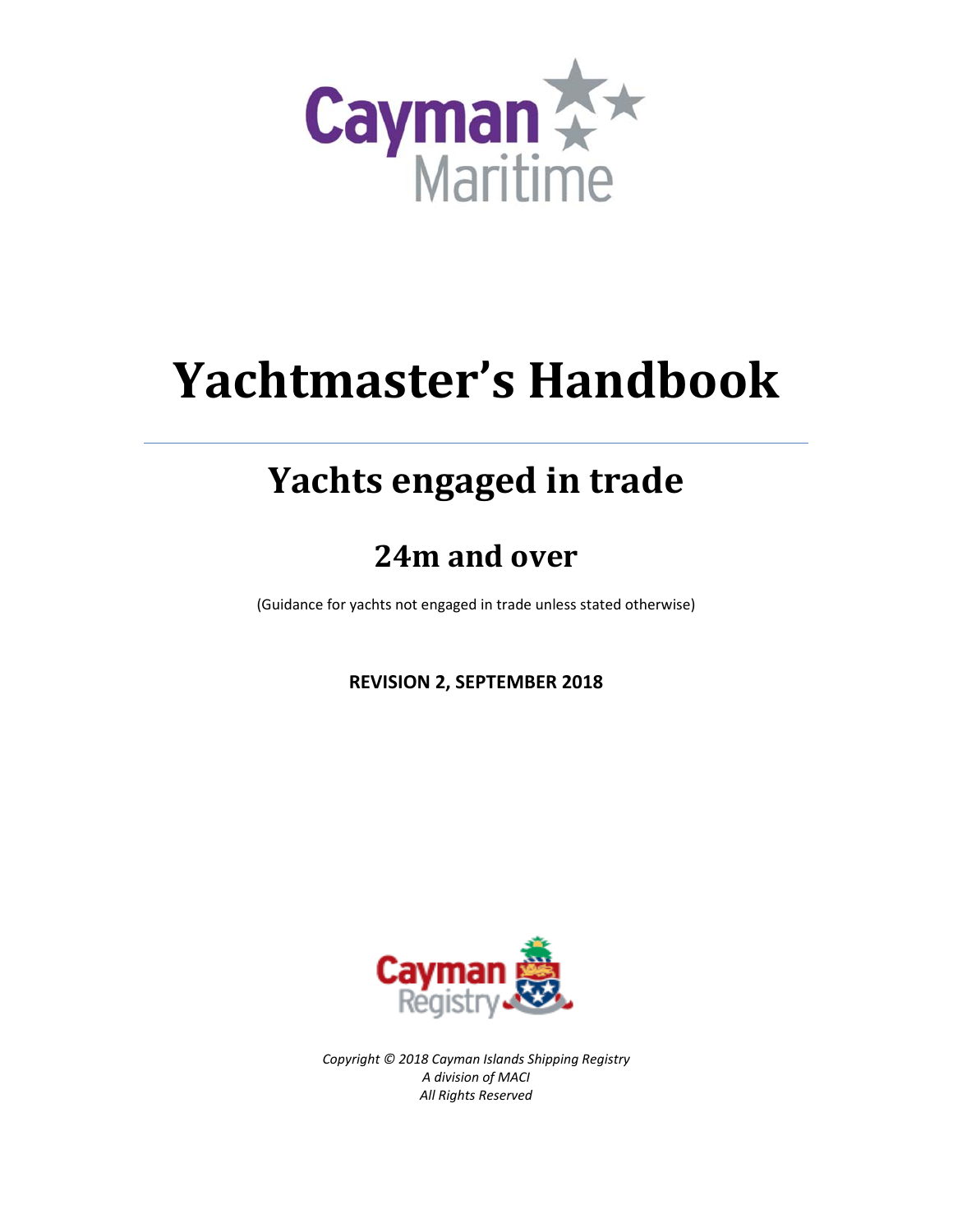## **Introduction**

This handbook is intended for all masters and senior officers of Cayman Islands registered Yachts engaged in trade which are compliant with the Large Commercial Yacht Code (Red Ensign Group Yacht Code Part A).

Please read this document as it should answer most of your questions regarding Cayman Islands Merchant Shipping Laws and Regulations and the administrative processes required in running a Cayman Islands Yacht engaged in trade. These may differ from the procedures that you are familiar with in yachts of other flags and this guide attempts to provide simple guidance on the key areas. It should be noted, however, that this document contains advice and masters and Owners should always be aware that the onus is on them to comply with the requirements of the Conventions, Cayman Islands legislation and any local legislation in the areas you are operating (for example the United States, European Union).

It should also be noted that the information in this document is not sufficient to pass the Cayman Islands Laws and Procedures (LAP) Exam. You should refer to the separately published LAP Manual and Questions and Answers Document for all of the guidance and information required to pass the Exam.

The Cayman Islands Shipping Registry (CISR) strongly recommends that masters and officers of yachts not engaged in trade maintain an awareness of this Handbook. Some sections (such as Log Books, certification and MARPOL) are equally applicable to such yachts, the other sections maybe considered guidance.

Masters and senior officers serving, or having served, on Cayman Islands yachts are invited and encouraged to participate in the continuous development by submitting appropriate comments and suggestions to the CISR. As the day to day practitioners we view serving masters and senior officers as a vital barometer in assessing the effectiveness of the Yachtmaster's Handbook. Please forward all such comments and suggestions to the CISR by email to shipping.master@cishipping.com.

Information on contacting the CISR is available in Guidance Note CIGN 04/2017 https://www.cishipping.com/policy-advice/guidance-notes

Further information, including Shipping Notices and advice, can be obtained by accessing the CISR's web site at: www.cishipping.com.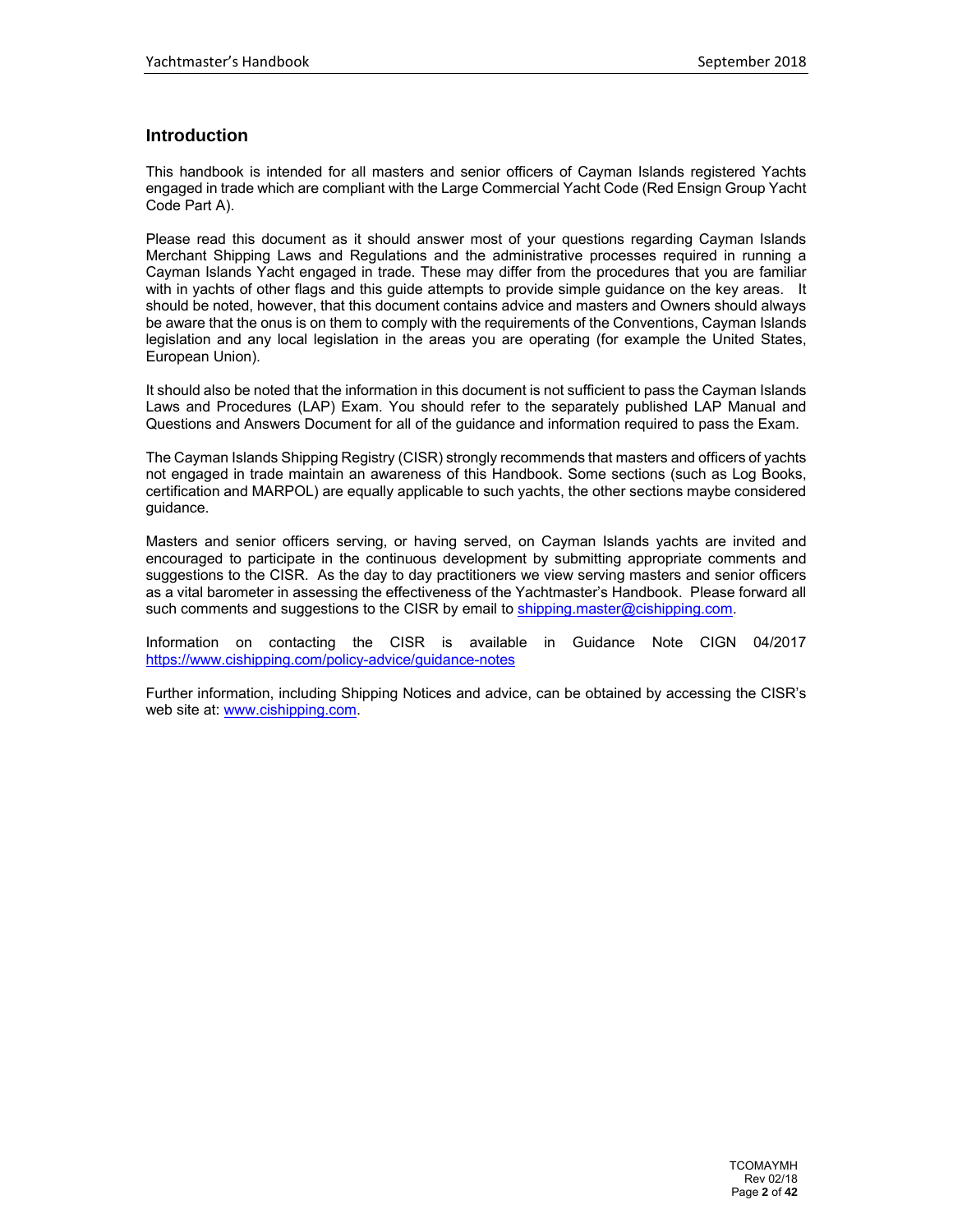# **Contents**

- 1. Manning and STCW requirements
- 2. Maritime Labour Convention and Seafarer Employment Agreements
- 3. Official Log Books and List of Crew
	- 3.1 Official Log Books
	- 3.2 List of Crew
- 4. Other Log Books and publications
	- 4.1 GMDSS Radio Log Books
	- 4.2 Oil Record Books
	- 4.3 Deck and Engine Room Log Books
	- 4.4 Garbage Record Books
	- 4.5 Publications to be carried
- 5. Hours of Work and Rest
- 6. Drills and tests
- 7. Surveys and Audits
	- 7.1 Surveys and Certification cycle
	- 7.2 Audits
	- 7.3 Inspections
	- 7.4 Mini ISM
- 8. Issue of Certificates
- 9. Flagging-in to the Cayman Islands
	- 9.1 Flagging in from a Red Ensign Flag
	- 9.2 Flagging from a non Red Ensign Flag
- 10. Health and Safety
- 11. Accident Reporting
- 12. Recording of Births and Deaths
- 13. Port State Control
- 14. Continuous Synopsis Record
- 15. LRIT
- 16. Medical Stores Requirements
- 17. MARPOL
- 18. Disputes Onboard complaints and the role of the Shipping Master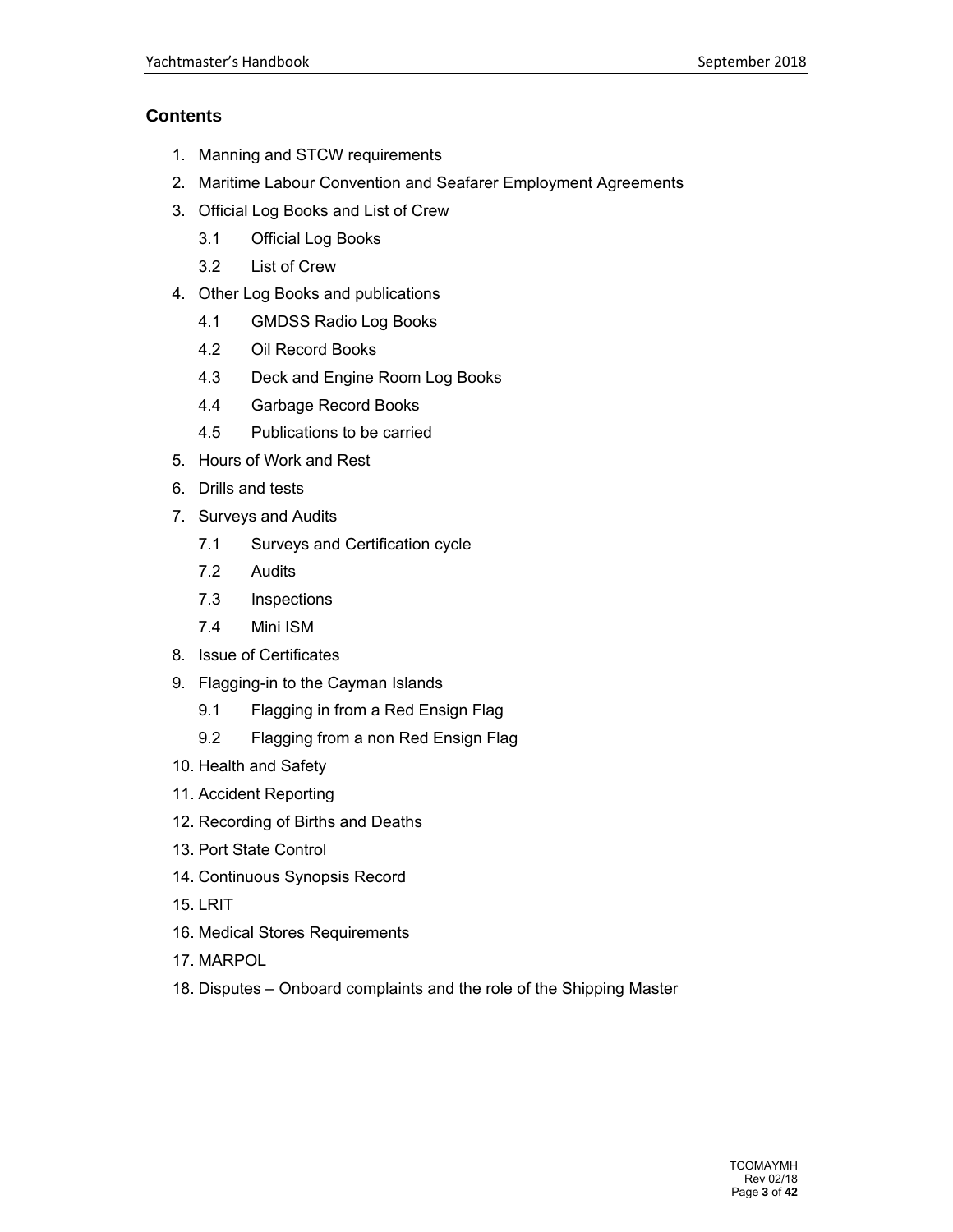# **1. Manning and STCW requirements**

## **Manning on board**

All yachts engaged in trade on the Cayman Islands Shipping Register of 500 gross tonnage and above must have a Minimum Safe Manning Document (MSMD) issued by the Cayman Islands Shipping Registry (CISR). It is Cayman Islands policy to provide a MSMD for all pleasure yachts of 24 metres and over certified in accordance with the Large Commercial Yacht Code, MSMDs are only issued after consultation with the Owner or Manager. Your Classification Society and other organisations are not permitted to issue MSMDs for Cayman Islands yachts.

The MSMD will state the numbers and categories of officers and crew members that are required to be on board. Please see the Manning Policy Manual available in the "Technical Compliance" section at http://www.cishipping.com/forms for more information.

The manning levels on board must never under normal circumstances be lowered below the minimum as stated in the Certificate. However, if due to exceptional circumstances a seafarer has to be removed from the yacht and a replacement cannot join in time it may be possible for the yacht to continue to operate with one less seafarer than is specified on the MSMD for a maximum period of 21 days. The final decision to proceed to sea short-handed rests with the master, and in all cases the CISR must be notified. The master should ensure that the Hours of Work Regulations<sup>1</sup> can be complied with at all times.

The CISR encourages owners and operators of pleasure vessels, and in particular the larger ones, to apply manning levels equal to those for a similar yacht engaged in trade. To that aim CISR has prepared and on request may issue a Statement Regarding the Manning Levels for a Pleasure Yacht.

## **Certificates of Competency and Cayman Islands Endorsements**

Officers on Cayman-registered yachts may hold any nationality or residency provided they are holders of Certificates of Competency issued by one of the International Convention on Standards of Training, Certification and Watchkeeping for Seafarers 1978, as amended (STCW) white list countries recognised by the CISR, see Shipping Notice CISN 05/2011 (as amended).

The master must ensure that all officers hold the Cayman Islands Endorsements required for their role and that they also hold their original national certificate of competency. If an officer does not hold a Cayman Islands Endorsement when he joins then the master should check that an application (Form CISR504 available in "Technical Compliance" section http://www.cishipping.com/forms) has been made. Applications are usually made by the Owner/manager. A copy of the Confirmation of Receipt of Application (CRA) should be retained on board until such time as the officer's Cayman Islands Endorsement arrives on board. The officer can sail for a maximum period of 3 months with a Confirmation of Receipt of Application, after which the seafarer must hold a Cayman Islands Endorsement**.** 

These procedures are important and must be followed to show any Port State Control Officer that the vessel is manned with suitably qualified officers.

## **Watch Keeping Ratings**

The Minimum Safe Manning Document will state the grades of Deck and Engine Room Ratings required to be carried. All Deck and Engine Room Ratings assigned to watch keeping duties must be in possession of Watch Rating Certificates appropriate to their duties. Watch Rating Certificates issued by countries other than the Cayman Islands are acceptable on Cayman Islands yachts provided they are issued by countries which are parties to STCW which are recognized by the CISR.

 $1$  The Merchant Shipping (Certification, Safe Manning, Hours of Work and Watchkeeping) Regulations, 2004 Revision (as amended)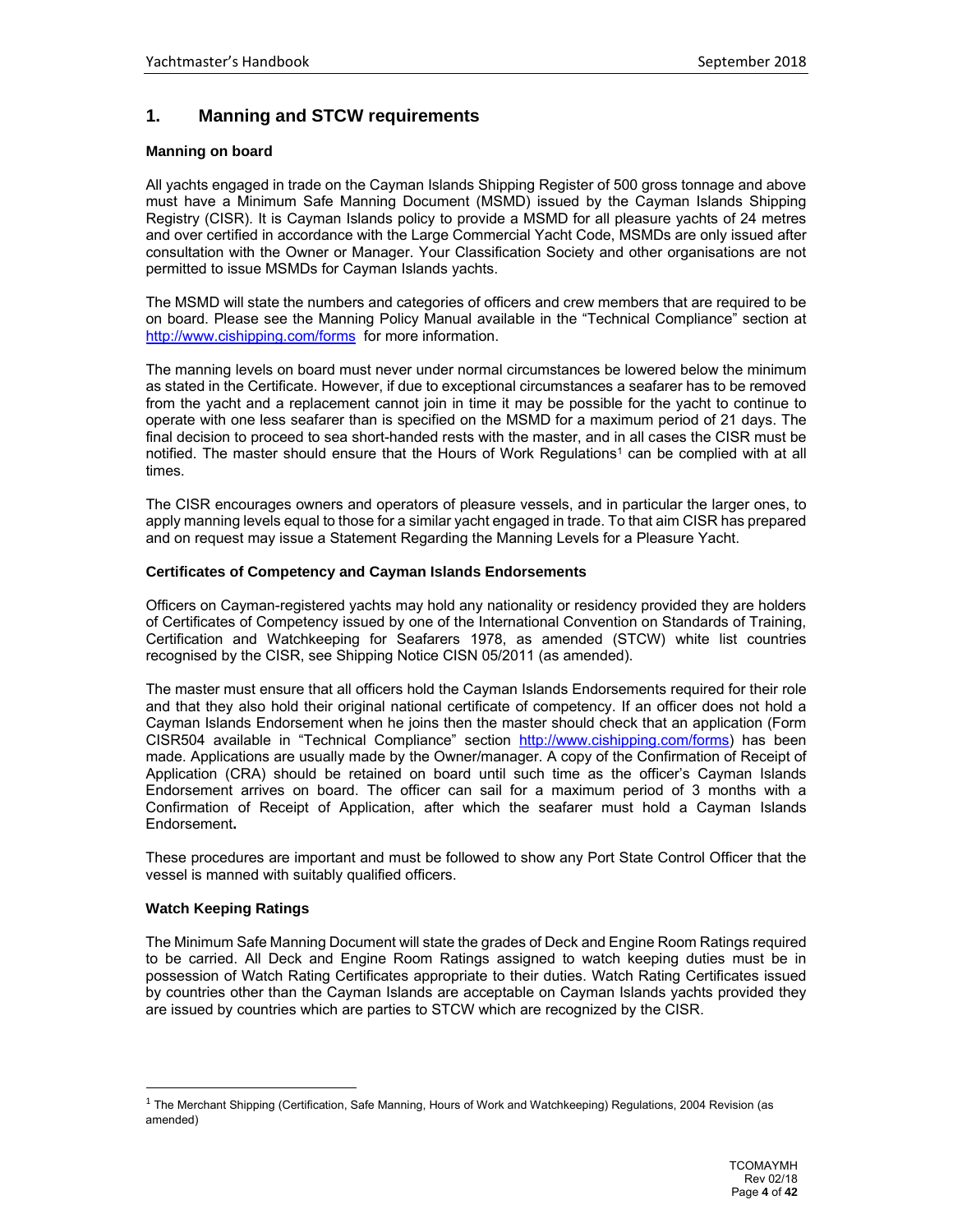#### **Medical Fitness Certificates**

Every seafarer employed or engaged in any capacity on board a yacht engaged in trade shall hold a valid Medical Fitness Certificate, issued by, or on behalf, of a Government of a country recognised by the CISR. Shipping Notice CISN 05/2011 as amended contains an up to date list of approved countries. A medical certificate shall be valid for a maximum of two years unless the seafarer is under the age of 18, in which case the maximum period of validity shall be one year.

In urgent cases, the CISR may permit a seafarer to work without a valid medical certificate which expires during the course of a voyage until the next port of call where a recognized medical practitioner is available, provided that the period of such permission does not exceed three months and the seafarer concerned is in possession of the recently expired medical certificate.

## **Seafarer's Discharge Book**

Every seafarer, regardless of nationality, on a Cayman Islands registered yacht is eligible to be issued (upon request and submission of the required supporting documentation and form which can be found in the "Technical Compliance" section on http://www.cishipping.com/forms) with a Cayman Islands Seafarer's Discharge Book. However, this is not mandatory as a Seafarer's Discharge Book from another Flag is acceptable.2

#### **Ship's Cooks**

Cayman Islands Regulations<sup>3</sup> require Pleasure Yachts engaged in trade, with 10 or more seafarers, on voyages of more than 3 days or more than 36 hours from a safe port, to carry a certified ship's cook. Shipping Notice CISN 07/2014 details the experience required to work as a Ship's Cook.

All catering staff involved in the processing of food must be properly trained and instructed for their position and have evidence of completion of a training course or of being instructed in food and personal hygiene and handling and storage of food.

In addition to the requirements in Shipping Notice CISN 07/2014, the CISR offers an optional recognition statement for seafarers working on a Cayman Islands registered large yacht, who can demonstrate they have qualifications and experience equivalent to that required to obtain a ship's cook certificate. The application form and procedure for application for a 'Recognition of Qualification as a Ship's Cook' is located on the CISR website in the "Technical Compliance" section http://www.cishipping.com/forms and more information on this recognition statement is provided in the Guidance Note CIGN 02/2018.

<sup>&</sup>lt;sup>2</sup> An updated Cayman Islands Guidance Note (CIGN) 06/2017 (as amended) is available at http://www.cishipping.com/policyadvice/guidance-notes for further information.

<sup>&</sup>lt;sup>3</sup> Merchant Shipping (Maritime Labour Convention) (Food and Catering) Regulations, 2014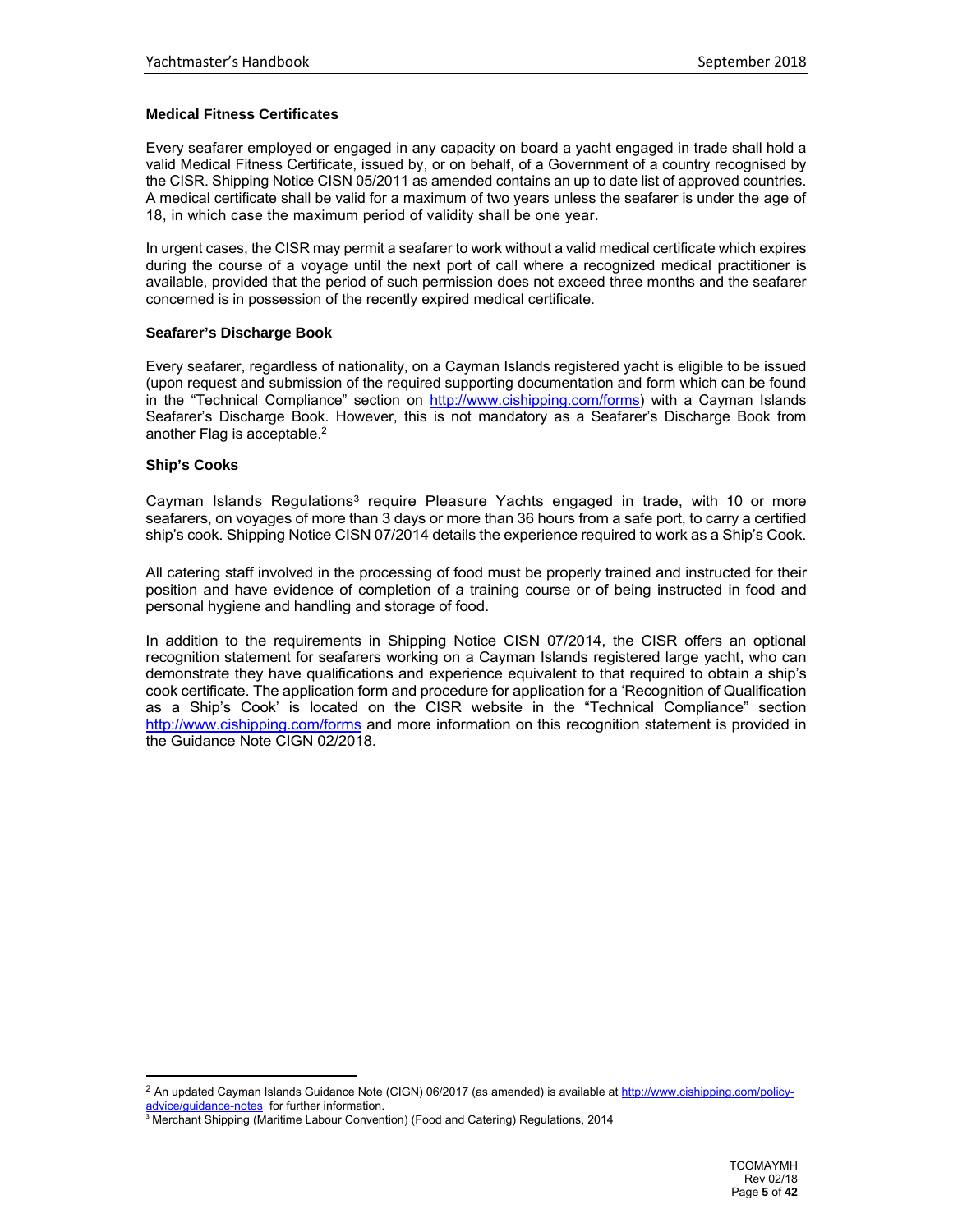# **2. Maritime Labour Convention and Seafarer's Employment Agreements**

Yachts engaged in trade registered with the Cayman Islands, of any tonnage, are required to comply with the Cayman Islands legislation implementing the Maritime Labour Convention 2006 (MLC).

Yachts of 500 gross tonnage and above require an MLC inspection and following a successful inspection a Maritime Labour Certificate will be issued, which includes a Declaration of Maritime Labour Compliance (DMLC) Parts I and II. The inspection schedule follows the same format as ISM and ISPS audits – interim, initial, intermediate and renewal inspections on a five year cycle. Further information on the certificate cycle for ISM/ISPS/MLC inspections is provided in Section 7 of this handbook. Yachts of under 500 gross tonnage will be inspected for MLC as part of their Large Yacht Code surveys.

Specific areas covered during an MLC inspection include the following:

- Seafarers' minimum age, medical certification and qualifications
- Seafarers' employment agreements and the payment of wages
- use of any licensed, certified or regulated private recruitment and placement service
- manning levels and hours of rest
- accommodation, on board recreational facilities, food and catering
- health and safety, accident prevention and on board medical care
- on board complaint procedures

#### **Interim MLC Inspections**

A yacht may undergo an interim MLC inspection when the yacht is delivered or when a yacht is registered with the Cayman Islands.

A yacht may also require an interim MLC inspection when a new shipowner (or a new body appointed by the shipowner) assumes responsibility for the operation of the yacht.

On yachts of 500 gross tonnage and above the interim MLC inspection will be carried out alongside the interim ISM & ISPS audits. Following a successful interim inspection, the yacht will be issued with an interim MLC certificate which is valid for six months.

During the interim MLC inspection, the attending inspector checks that:

- there are adequate procedures in place on board which will ensure, as far as is reasonable and practical, compliance with the Articles, Regulations and Part A of the MLC Convention
- The Master is familiar with his/her associated duties and responsibilities.

The inspector will also verify that relevant information, including the Seafarer Employment Agreement in use onboard, has been submitted and accepted by the CISR.

Please note that unlike the ISM Code or ISPS Code there are no provisions in the MLC convention for an interim MLC Certificate to be extended or a further one issued.

#### **Initial MLC Inspections**

An initial MLC inspection must be completed within six months of the interim inspection. It is not possible to extend this deadline.

During the initial inspection the surveyor uses the yacht's DMLC Part II to verify the requirements and procedures stated in Part II have been implemented on board.

Following a successful initial inspection yachts of 500 gross tonnage or above, the DMLC II is endorsed and a DMLC I and MLC certificate will be issued. The MLC certificate is harmonised with the yacht's Safety Management Certificate unless the Shipowner requests that the dates not be harmonised.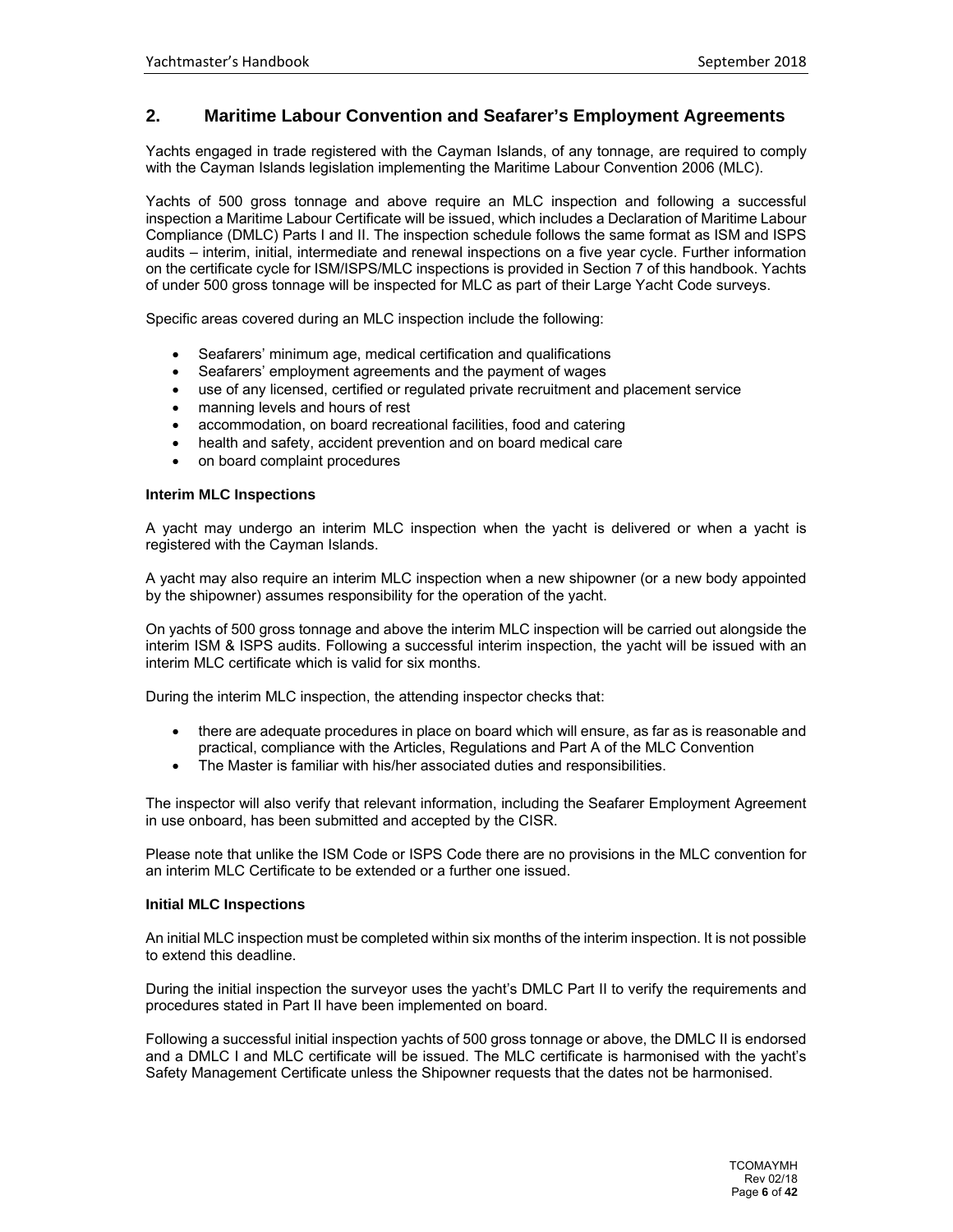Yachts of under 500 gross tonnage may request a voluntary MLC Certificate (and DMLC part I and part II) and in such case the yacht must follow the same inspection cycle as a vessel of 500 gross tonnage and above to continue to maintain the certificate. If a vessel does not request a voluntary MLC Certificate the vessel's MLC compliance is verified by the Large Yacht Code Certificate and ongoing compliance will be inspected during the annual Large Yacht Code surveys.

#### **Shipowner**

Under MLC, the Shipowner bears ultimate responsibility for all aspects of the working and living conditions of seafarers employed on board, irrespective of who may actually employ them or own the yacht on which they work. Under MLC, the term shipowner means:

- the owner of the vessel; or
- another organization or person (manager, agent etc.) who has assumed responsibility for the operation of the vessel from the owner and who, on assuming such responsibility, has agreed to take over the duties and responsibilities imposed on shipowners in accordance with MLC, regardless of whether any other organisation or persons fulfil certain of the duties or responsibilities on behalf of the shipowner.

#### **Declaration of Maritime Labour Compliance (DMLC)**

A DMLC is issued to all Cayman Islands registered yachts engaged in trade, of 500 gross tonnage and above. This document specifies how MLC is applied on board the yacht. The attending flag and port State surveyors will use the DMLC as a starting point to verify that the yacht, its crew and MLC-related documents comply with requirements. The DMLC is divided into two parts:

- Part I is issued by the flag administration and details how the requirements of the Convention are interpreted and applied by the yacht's flag. A sample is available see Maritime Labour Convention section of: http://www.cishipping.com/forms
- Part II is issued by the shipowner and details how the shipowner complies with relevant requirements. The Part II must be accepted by the flag administration. As part of the MLC inspection process the CISR requires that the DMLC part II is submitted to the CISR for review and acceptance prior to an MLC inspection taking place onboard.

Please note that whilst a DMLC Part II is not required on a yacht of under 500 gross tonnage it is highly recommended that one be maintained onboard to ensure ongoing MLC compliance.

#### **Seafarer**

The MLC defines a seafarer as 'any person who is employed or engaged or works in any capacity on board a ship to which this Convention applies.' Since 2006 the ILO has applied a further interpretation of this definition:

*Seafarers are* persons who regularly spend more than short periods on board.

*Seafarers are not* persons whose work is not part of the routine business of the yacht and whose principal place of work is ashore, e.g.: harbour pilots, inspectors, superintendents, scientists, researchers, divers and specialist offshore technicians.

The CISR recognises that due to the nature of the yachting industry there is often a need to carry persons who are in the direct employ of the guests providing services on-board who are not members of the crew in the traditional sense.

Such workers may be carried as either guests or crew. If they are carried as passengers, requirements for the protection of crew (e.g. familiarisation training, seafarer employment agreements, medical fitness certification) do not apply, however if they are not, they should normally be considered seafarers.

Exceptionally, if the individual normally works ashore, and is on board for a short period of time (for example two or three weeks), with no emergency duties, they may not fall within the definition of a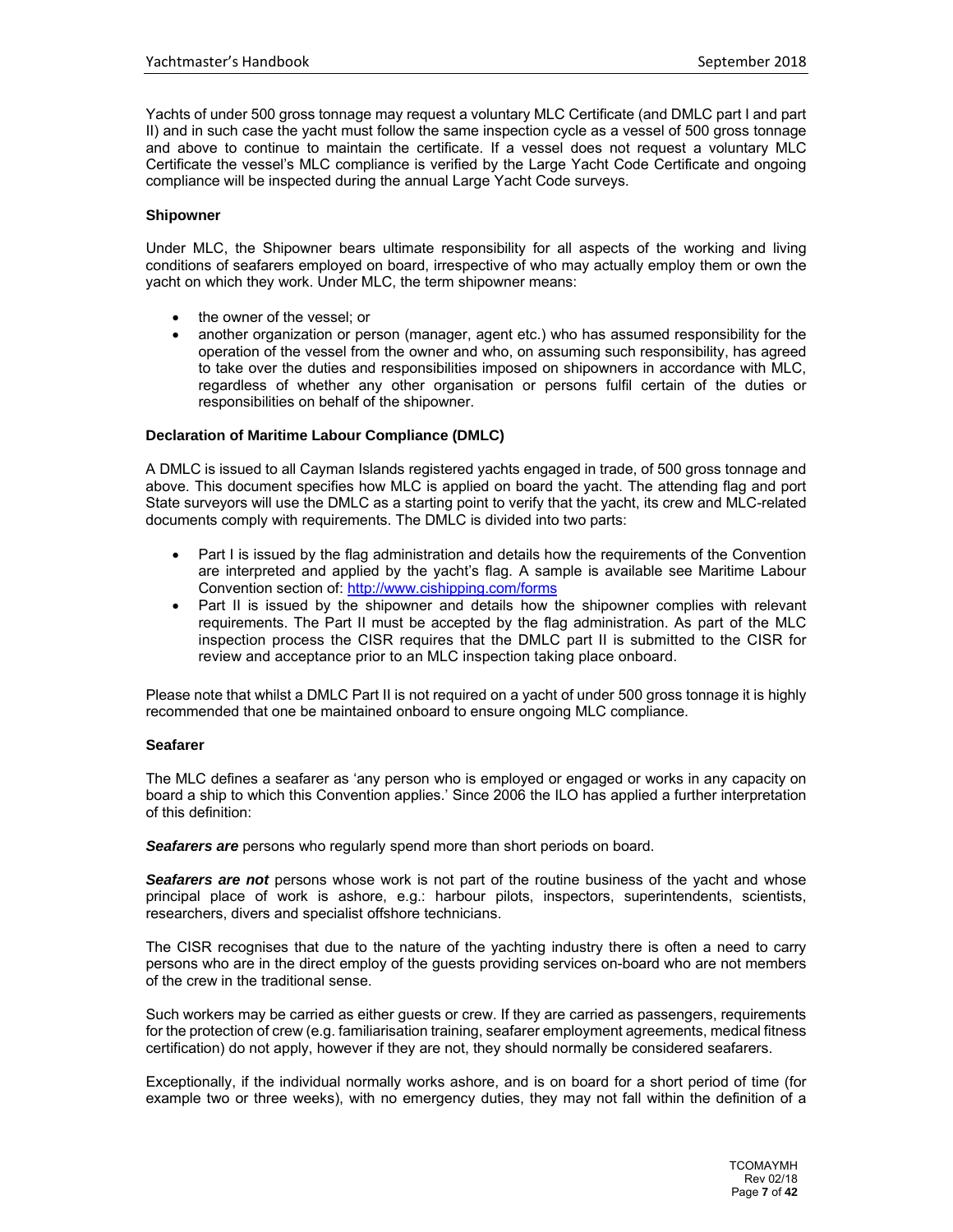"seafarer" for the purposes of the MLC and in such cases, they may serve onboard providing the following conditions are met:

- They must have a contract of employment, providing broadly equivalent provisions to a Seafarer's Employment Agreement, taking into account, their duties, pattern of working, normal place of work, and other relevant factors.
- They must be medically fit to carry out their duties, although a seafarer's medical fitness certificate is not required.
- They must have a berth and access to mess areas and sanitary facilities of a standard all of which are broadly equivalent to Large Yacht Code crew accommodation requirements.
- They must be at least 16 years of age.
- They must not be required to meet the cost of food or medical care on board, or of their travel back from the vessel to their normal place of work/home.
- Health and safety legislation applies in full.
- The DMLC Part II for the vessel should include information on which groups of workers may be on board under these conditions, how frequently and for how long. It should explain how the Shipowner, as defined in the MLC, ensures that the above conditions are met for any temporary crew who are not seafarers.

If the arrangements are persistently or frequently invoked for the same workers, the individuals should be considered seafarers and full MLC requirements should be applied.

It is recommended the Master includes occasional workers on the crew list and visiting port officials may wish to see confirmation that such occasional workers are not passengers.

## **Seafarers Employment Agreement**

Every seafarer (including the Master), employed on yacht engaged in trade must be employed under a Seafarers Employment Agreement (SEA), which sets out the principal terms and conditions of a seafarer's employment. This is a personal contract between the seafarer and the shipowner.

As part of the MLC inspection process the CISR requires that the SEA in use on the vessel (it should not be personalised) is submitted to the CISR for review and acceptance prior to an MLC inspection taking place onboard.

Whilst unusual on yachts collective bargaining agreements, which are contractual agreements between a shipowner and a seafarer's union, are acceptable and may be incorporated into an SEA.

A Model SEA has been developed (see Maritime Labour Convention section of http://www.cishipping.com/forms) taking into account the relevant requirements of the MLC and the Merchant Shipping Law (2016 Revision), and associated regulations. Please note that this is a model SEA indicating the minimum requirements for compliance with MLC and Cayman Islands requirements. If in doubt please contact the Shipping Master for the Cayman Islands for advice at shipping.master@cishipping.com.

#### **MLC Amendments 2014**

The 2014 Amendments to MLC entered into force on 18th January 2017. The amendments contain additional provisions for shipowner's insurance in respect of abandoned seafarers and shipowners' liability in respect of claims for sickness and injury. Shipping Notice CISN 01/2017 (http://www.cishipping.com/policy-advice/shipping-notices) contains further information.

Please note that the amendments make changes to the DMLC. As such if this has not already been updated a new DMLC part I and II will be required for all existing vessels (required to maintain one) at their next renewal inspection or inspection following change of shipowner. You should ensure that a revised DMLC part II is submitted to the CISR prior to the renewal inspection.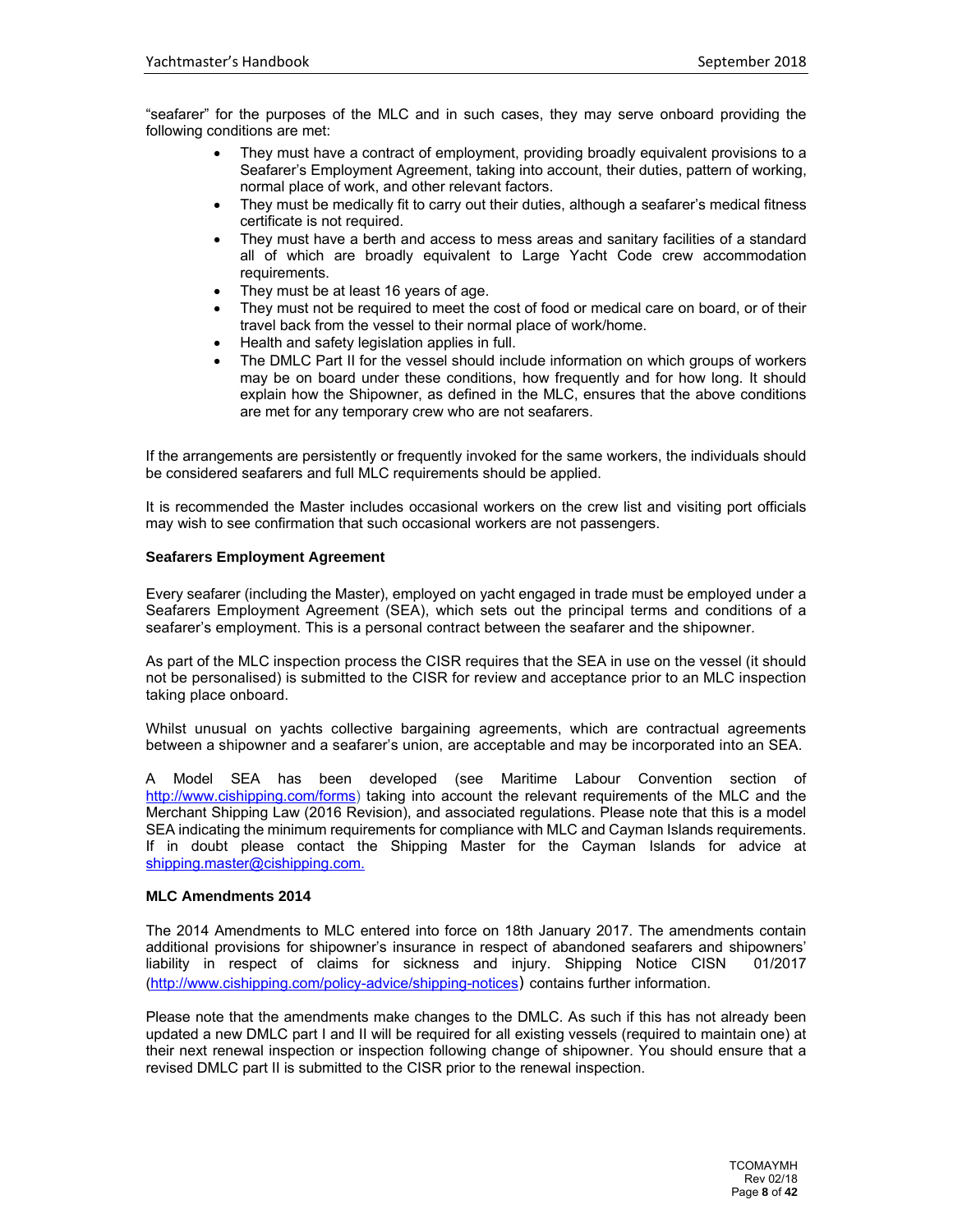# **3. Official Log Books and List of Crew**

## **3.1 Official Log Books**

Every Cayman Islands yacht (including those not engaged in trade) is required to carry and maintain an official log book. The Official Log Book (OLB) can be obtained directly from the CISR (https://www.cishipping.com/products-catalog). The OLB is an important legal document required by our Merchant Shipping Law and Regulations. It is a record of activities carried out on board the yacht as required by the CISR. The OLB or extracts thereof may be submitted as evidence in courts of the Cayman Islands.

The following paragraphs provide guidance on the entries to be made, signed and witnessed, the time for making entries, how to amend or cancel an entry, and to whom the OLB must be produced.

All entries made must be timely and accurate. The master may be guilty of an offence for any omission in this respect. The master may be required to produce the log book to an Officer of the CISR or a customs officer on demand. Therefore, it is essential that the log book contains all the entries required by the Laws and Regulations of the Cayman Islands. Should the OLB be incomplete or not properly maintained, the absence of proper entries could prejudice the position of the master in the event of an accident and any inquiry into that accident.

If it is not practicable by reason of its length, the circumstances in which it is to be made or for any other reason, for an entry to be contained in the OLB, it must be contained in a separate document annexed and referred to in an entry in the OLB; and references in any Regulations to an OLB include references to any document annexed to it.

The master may delegate the responsibility for making certain entries to department heads or other competent persons; however, no delegation of responsibility may be made where the attached schedule requires that an entry be made by the master in person.

If it is necessary to amend or cancel an entry in the OLB this must be done by a further entry, not by altering the original entry. Anyone who intentionally destroys, mutilates or renders illegible any entry in any Log Book is guilty of an offence.

## **Log Book Section 1 - Cover**

The first entries are the details of the yacht, name, port of registry, official number, gross tonnage, and net tonnage. The details should be taken from the yacht's COBR.

The second section is for the names of successive masters of the yacht. The master opening the OLB should enter his name and Certificate details on the first line, successive masters should add their details when they take over command. If a master has been on the yacht before and returns while the OLB is still in use, he does not need to add his name a second time.

The third section is for the details and address of the registered owner. The details should be taken from the COBR.

The final section is for the date and place at which the OLB is opened.

All the entries in this section must be made by the master.

#### **Log Book Section 2 - Record of seafarers employed on the yacht**

This section records all the crew members. The first column "Reference number in list of crew" is for the consecutive number given to each entry in the list of crew. When each crew member joins, the number opposite to his entry in the list of crew is entered in this first column, his name is in the second column and the capacity in which employed is in the third. These three parts should be filled in at the same time that the crew member signs the Seafarer Employment Agreement.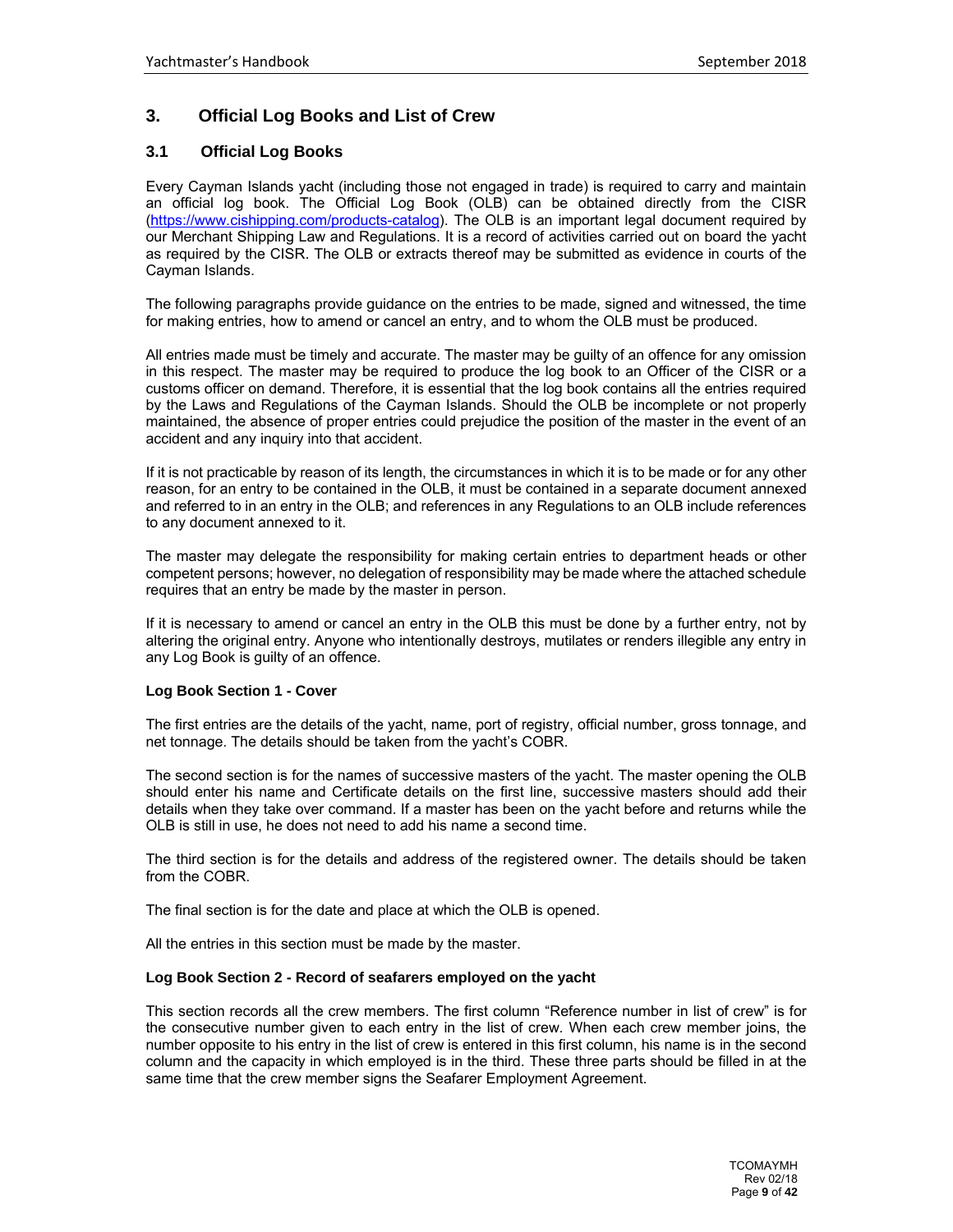If a crew member leaves the yacht and then returns while the OLB is still in use, he should be entered again with his new number from the list of crew. It may happen that the same crew member will have several entries in this section of the OLB4.

Column 4 "If entry made in narrative section give relevant page." forms an index. If any entry in respect of a crew member is made in the narrative section of the log book (Log Book Section 10) then the narrative section page number is entered at the same time in column 4. If there are a number of entries then the page number of each is added, separated by a comma.

All entries in this section should be made by the master.

#### **Log Book Section 3 – Returns and entries of births and deaths**

Instructions for completion are at the top of the section. It should be noted that in the section for births, the signature of the mother is required while in the section for deaths, the signature of the master AND the signature of a member of the crew are both required. The crew member may be any crew member.

It is essential that the mother's signature is given in the case of a birth and it is essential that the entries in respect of deaths are signed by the master and by a crew member. A failure to sign and witness these entries can invalidate them and can give rise to major legal issues.

The forms:

- RB1 http://www.cishipping.com/sites/default/files/others/RB1\_Return\_of\_Births.pdf (for recording births); and
- RD1 http://www.cishipping.com/sites/default/files/others/RD1\_Return\_of\_Deaths.pdf (for recording deaths)

are available from the CISR.

Additional information on the procedures for recording and reporting births and deaths may be found in section 12 of this handbook.

## **Log Book Section 4 - Record of musters, boat drills and fire drills, safety training, inspections of life-saving appliances and fire appliances**

This section must be completed at the time of every drill. Attention is drawn to http://www.cishipping.com/policy-advice/shipping-notices which set out the current requirements for the frequency of drills and content. Section 6 of this handbook provides a non-exhaustive list of drills and tests.

Every entry MUST be signed by the master and by one other crew member. If it is not signed by BOTH, the entry is invalid and will not be accepted as proof that the drills have been carried out.

If for any reason a muster or drill is not held then a statement as to the reason why should be entered in column 2. Valid reasons might include "vessel rolling and pitching heavily, unsafe to carry out drills".

If a drill is postponed or cancelled then it should take place at the next suitable opportunity which will be down to the discretion of the master.

The Regulations<sup>5</sup> state that, for yachts engaged in trade of 1000 gross tonnage and above, drills simulating the rescue of a crew member from a dangerous space are held at intervals not exceeding two months, and that a record of each such drill is entered in the OLB.

 $4$  It is recognized that many vessels record the coming and going of crew on leave of a particular crew member in the narrative section of the OLB. If the narrative entry refers to the number on the list of crew this is acceptable.

<sup>5</sup> Merchant Shipping (Entry into Dangerous Spaces) Regulations, 2004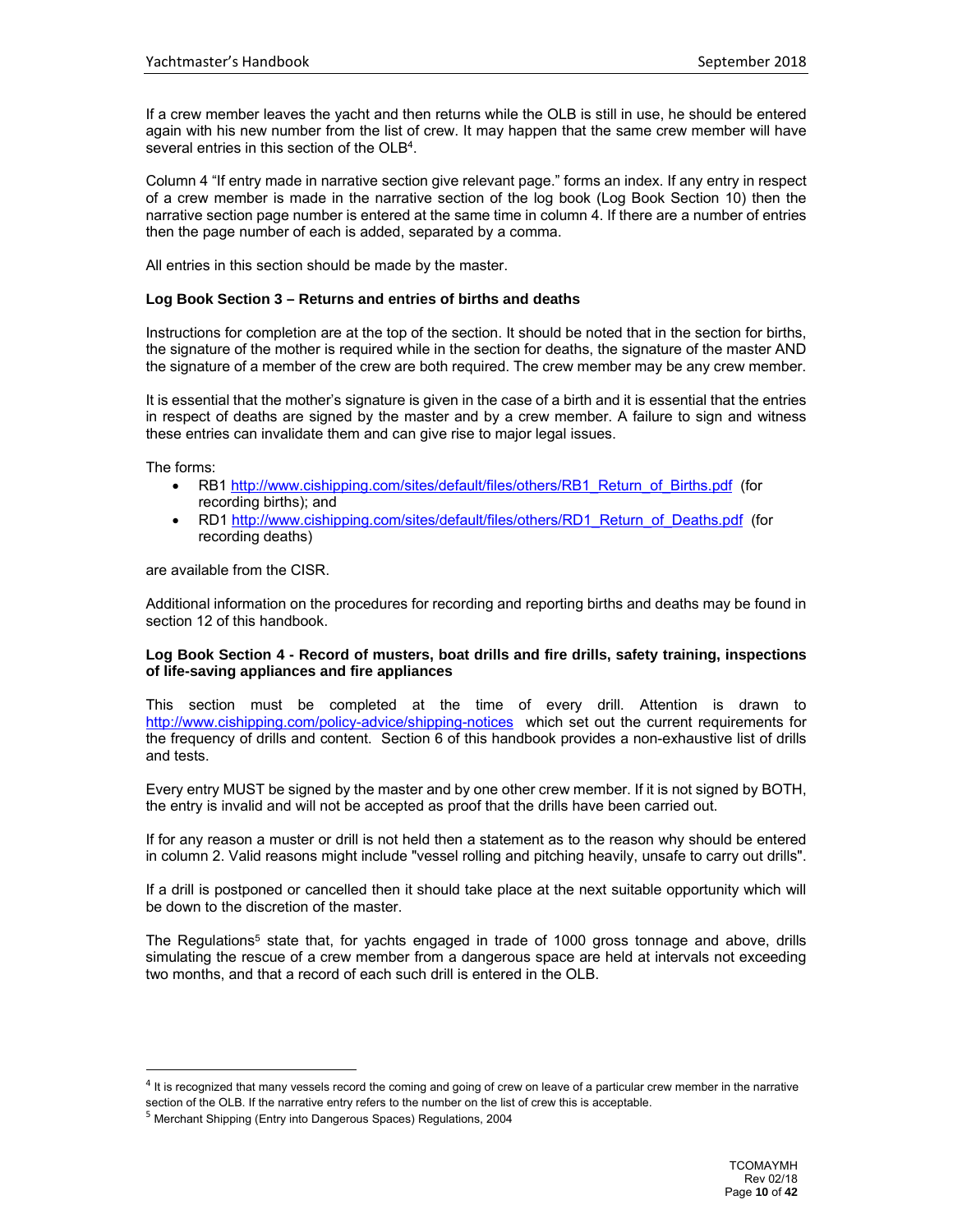## **Log Book Section 5 – Steering Gear Checks**

Cayman Islands Laws require steering gear to be tested within 12 hours before sailing (or once per week for yachts making one voyage or more per week from the same port) and emergency steering systems to be tested every 3 months on yachts engaged in trade of 500 gross tonnage and above.

#### **Log Book section 6 - Record of inspections of crew accommodation.**

This section is for records of mandatory inspections of crew accommodation. The Regulations<sup>6</sup> require that an inspection of the crew accommodation, is carried out every seven days, to ensure that it is being kept clean and that all the requirements of the crew accommodation regulations are being followed. The master may delegate responsibility for inspections to department heads or other competent persons, but the master or person so delegated by the master must be accompanied by one other member of the crew. All entries must be signed by the master (or person so delegated by the master) and a member of the crew, who will normally be the same person who accompanies the master.

## **Log Book section 7 - Record of inspections of food and water provided for the crew**

Shipping Notice CISN 07/2014 contains guidelines and practical advice on the fundamental rules of food hygiene consistent with the catering and meat industry in general.

There are no requirements regarding the minimum amount of food. The Regulations<sup>7</sup> state:

It shall be the duty of the shipowner and master of every ship to ensure that there shall be provided on the ship, food and drinking water which –

- (a) are suitable in respect of quantity, nutritive value, quality and variety having regard to
	- i. the number of seafarers on board and the character, nature and duration of the voyage; and
	- ii. the different religious requirements and cultural practices in relation to food of the seafarers on board;
- (b) do not contain anything which is likely to cause sickness or injury to health or which renders any food or water unpalatable; and
- (c) are otherwise fit for consumption.

The records of inspections in this section are similar to those for Crew Accommodation. Cayman Islands Regulations require that inspections are carried out at intervals not more than seven days.

The inspections in this section must be made by the master and any member of the crew. In practice it will usually be possible to inspect refrigerated compartments, dry provisions, store rooms, galleys etc. with a member of the catering department during the course of the accommodation inspection.

Entries in this section must be signed by the master and by the member of the crew making the inspection.

## **Log Book section 8 - Load Line, Depth of Loading etc**

This section is self-explanatory. The information must be completed and the necessary data can be found on the ship's load line certificate. The section should be completed by the master at the same time as the log book is opened.

## **Log Book section 9 – Voyage Details and pre-departure checks.**

This section records the date and location of departure and arrival, along with the draughts and freeboards acceptable for the yacht on departure for each voyage. It must be completed at departure.

 $<sup>6</sup>$  Merchant Shipping (Maritime Labour Convention) (Crew Accommodation) Regulations, 2014</sup>

 $7$  Merchant Shipping (Maritime Labour Convention) (Food and Catering) Regulations, 2014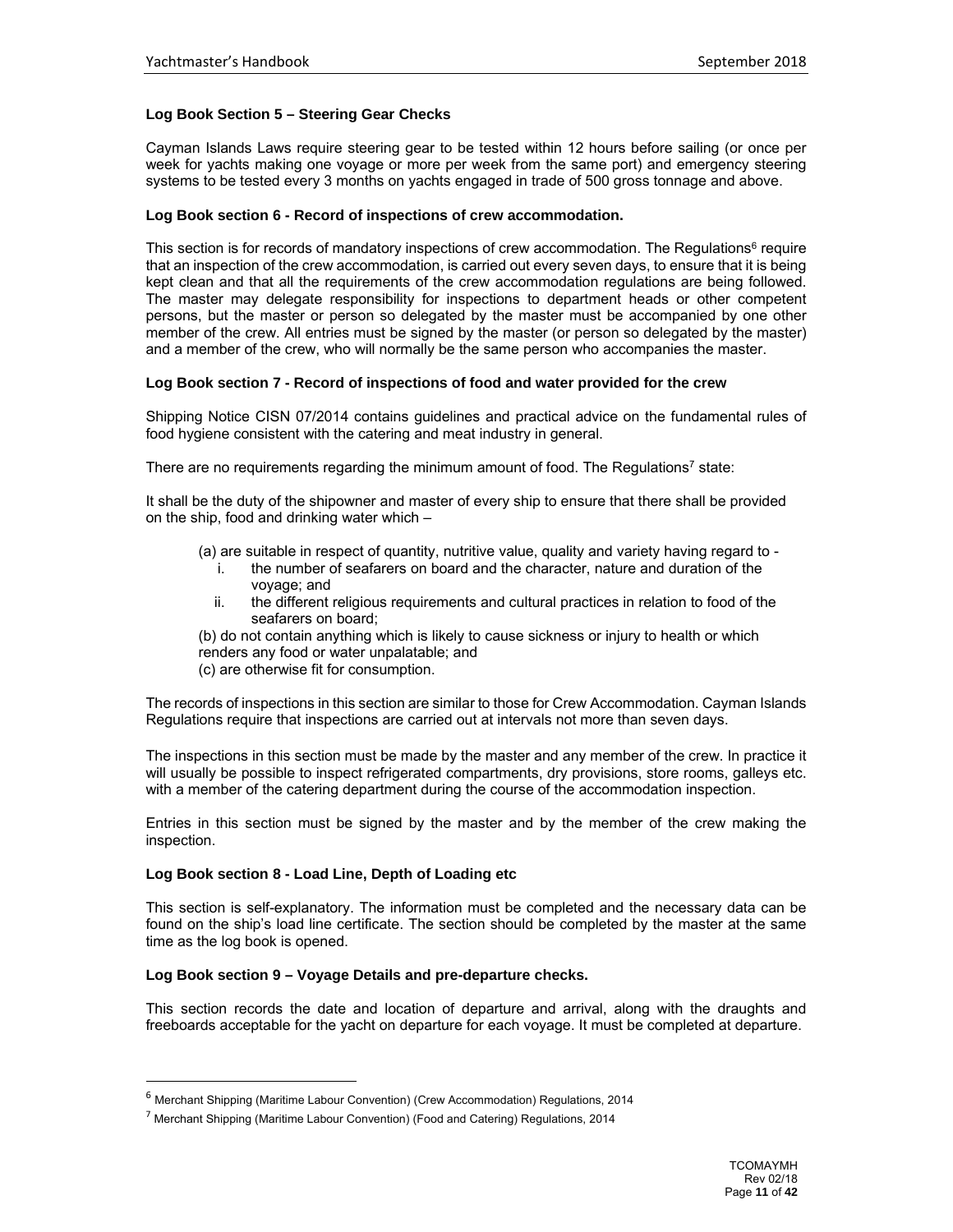## **Log Book section 10 - Narrative section**

This section is for explanatory entries. In general terms this section should contain entries relating to:

- changes of master
- the annexing of other documents to the official log book
- accidents
- casualties
- disciplinary matters
- discharge of crew members
- details of crew left behind
- desertions
- complaints
- promotions and demotions
- criminal convictions during a voyage
- illness
- deaths
- appointments of Safety Officers, Representatives and Committees
- meetings of Safety Committees
- wages disputes
- closing of articles and Official Log Book.
- Other entries pertaining to operation of the vessel that may have legal implications for the owner or master.

Every entry must be signed by the master and by a member of the crew. If it is not practicable due to its length, or for any other reason for an entry to be contained in the narrative section, it must be contained in a separate document annexed to the OLB and referred to in an entry in the narrative section.

The page number for every entry in the narrative section which refers to a crew member should be entered in column 4 of the list of crew section.

#### **Full and completed Official Log Books**

In the event that an OLB becomes full, another OLB should be started. An entry should be made in the narrative section of the second or subsequent book should reflect that this is a continuation book.

Once the OLB is completed it should be kept onboard for three years after the last entry. There is no need to return it to the CISR.

## **3.2 Lists of crew**

All Cayman Islands registered yachts engaged in trade, are required to carry and maintain a List of Crew.

A List of Crew must contain the following information about the yacht:

- (a) name
- (b) port of registry
- (c) IMO number, or for yachts which don't have an IMO number the Official Number

The list of crew must contain the following information for each seafarer on board the yacht:

- (a) name and address
- (b) date of joining the yacht
- (c) name and relationship of next of kin and address of next of kin if different from the seafarer
- (d) capacity employed on board the yacht
- (e) date and place the seafarer left the yacht and the reason for leaving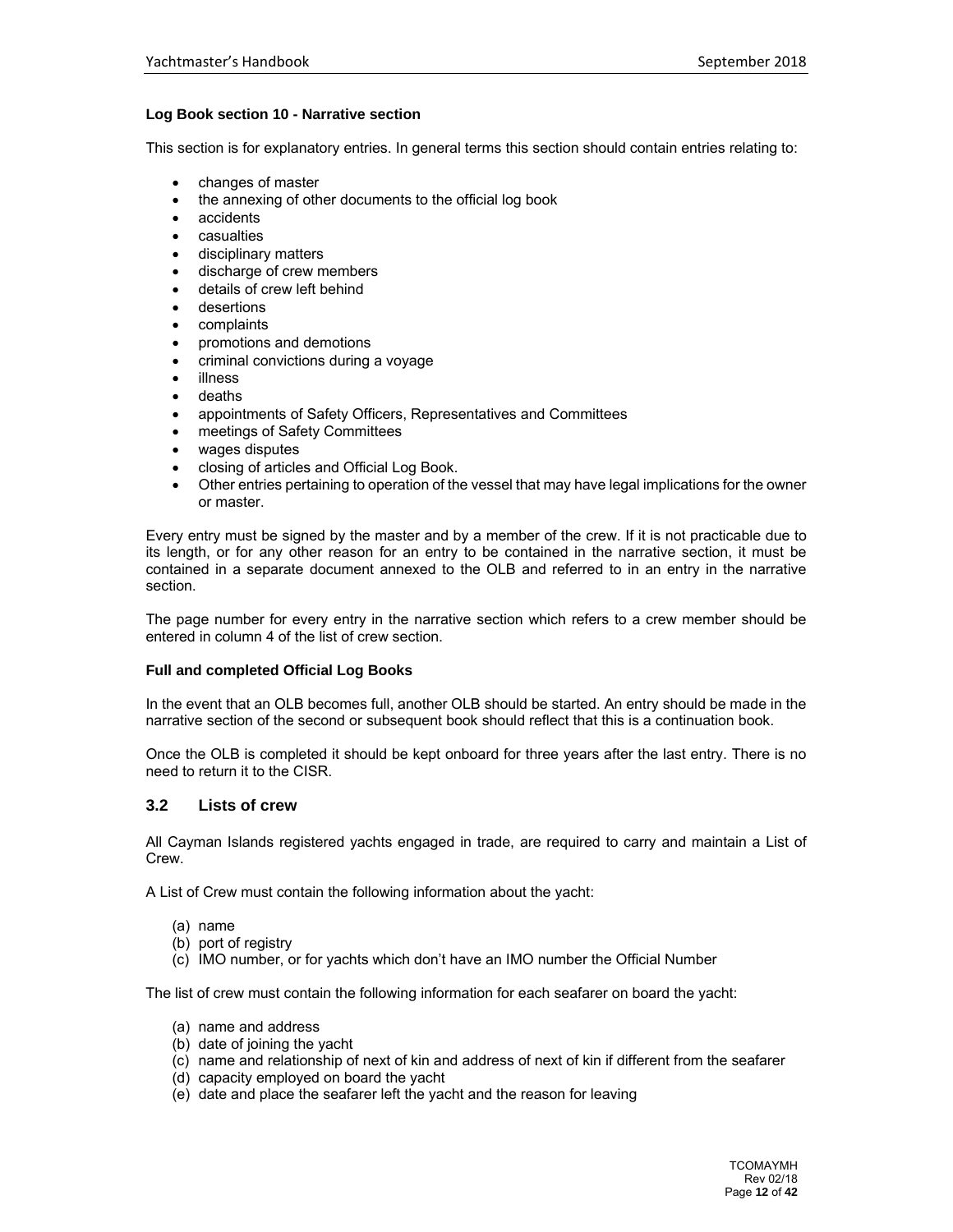The List of Crew may be completed in paper or electronic format. A template for a List of Crew (form CISR 3908) is located on the CISR website in the technical compliance section of http://www.cishipping.com/forms, this form can be filled in electronically or an paper format. A List of Crew in electronic format must have an adequate backup facility.

The List of Crew must be opened and closed at the same time as the Official Log Book.

Each seafarer's details must be entered on each occasion the seafarer joins and leaves the yacht. It is not permitted to have one entry for the duration of the seafarer's employment agreement. A master may refer to a seafarer in the Official Log Book by using the unique reference stated on the List of Crew. It is recommended that the details of non-seafarers contracted to be on the yacht when the yacht sails from the port as part of their work such as occasional workers, superintendents, riding squads, nannies and security personnel etc. are also included on the List of Crew so there is a record of their next of kin in case of emergency. The List of Crew should not be confused with the yacht's Crew List which is normally presented to port authorities on arrival.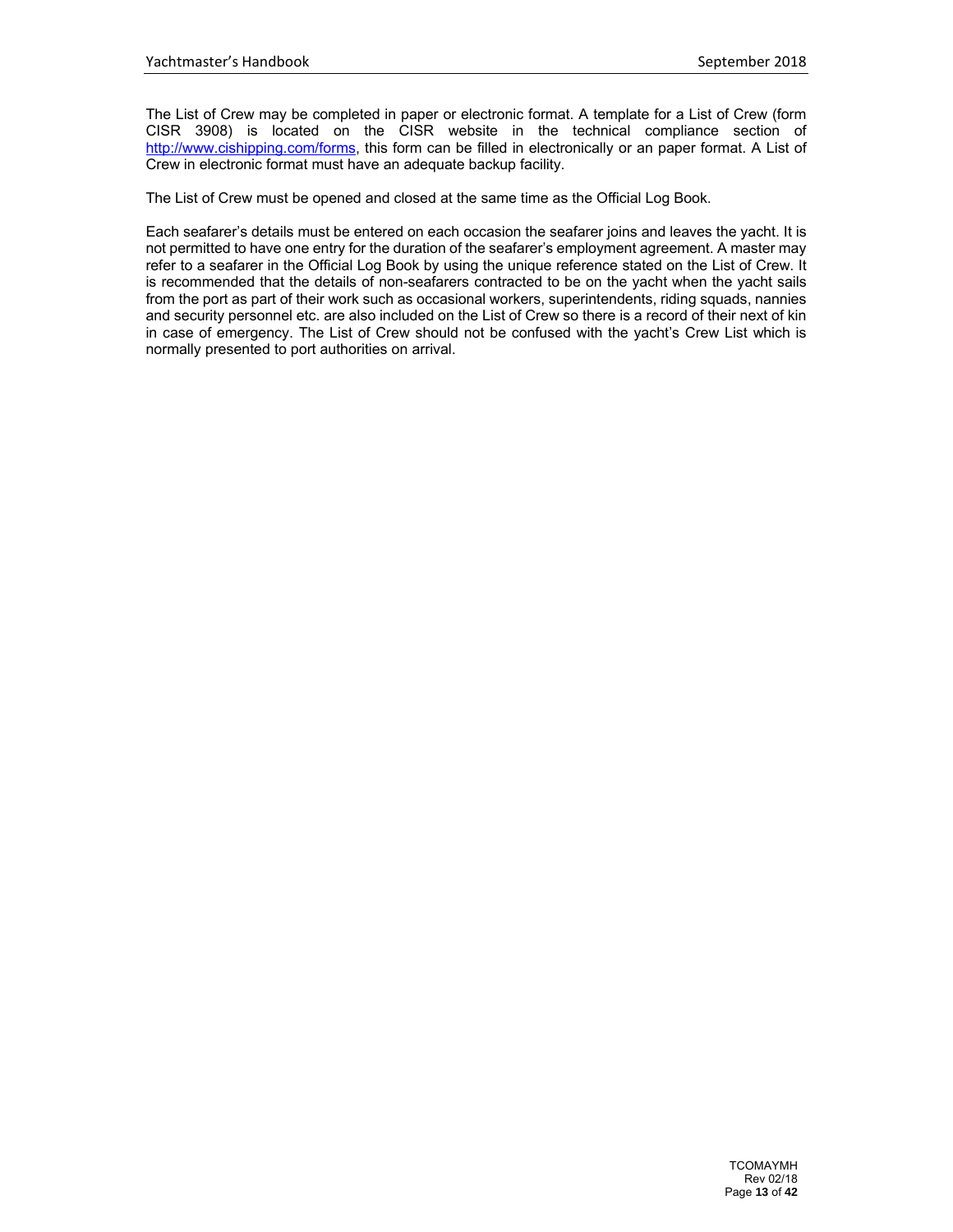# **4. Other Log Books and publications**

# **4.1 GMDSS Radio Log Book**

All Cayman Islands yachts which are subject to SOLAS Chapter IV<sup>8</sup> are required to carry a GMDSS Log Book. The purpose of the GMDSS Log Book is to keep records of communications relating to distress, urgency and safety radio traffic, regular positions of the yacht and results of tests on radio equipment. The tests are required to be carried out and recorded are found within the GMDSS Log Book.

If there is insufficient space to make a further entry in any section of the radio log, the log book should be closed and a new radio log opened. Closed GMDSS Log Books should be retained onboard for a period of at least 12 months after the last entry.

# **4.2 Oil Record Books**

All yachts (including private yachts not engaged in trade) of 400 gross tonnage and above must carry and use an Oil Record Book. They are regularly inspected by Port State Control Officers whilst checking for possible illegal discharges and it is very important that the Oil Record Books are accurately and carefully kept and incorrect or false entries may lead to an offence being committed in that port State and the punishments can be severe.

The Oil Record Book part 1 covers machinery space operations and must contain entries relating to ballasting or cleaning of oil fuel tanks, discharge of ballast or cleaning water from oil fuel tanks, disposal of oily residues (sludge) and discharge overboard of bilge water which has accumulated in machinery spaces, bunkering operations and accidental discharges of oil. The operations requiring recording are listed in the front of the Oil Record Book.

Oil Record Books can be obtained from the CISR and completed books must be kept for a period of three years after the last entry. They are not required to be returned to the CISR.

When a Cayman Islands registered yacht needs to open a new Oil Record Book and the Cayman Islands Oil Record Book is not readily available, the yacht may use other Oil Record Books as long as they comply with the layout and content as defined by the MARPOL Convention (MARPOL 73/78 Annex I Regulation 20(1)) and as long as they include an English translation.

# **4.3 Deck and Engine Room Log Books**

For day to day recording of wheelhouse and engine-room operations these may be in a format that the Company deems suitable for the type of operation that the vessel is engaged in and completed books must be kept for a period of three years after the last entry. They are not required to be returned to the CISR.

# **4.4 Garbage Record Books**

Every yacht (including private yachts not engaged in trade) of 400 gross tonnage and above and every yacht which is certified to carry more than 15 persons (if under 400 gross tonnage) must carry and maintain a Garbage Record Book Part 1 to record each discharge operation or completed incineration including discharges at sea, to reception facilities, or to other ships. Completed books must be kept for a period of three years after the last entry. They are not required to be returned to the CISR.

If any of the above documents are not on board then please contact the Designated Person Ashore for the vessel or a responsible officer in the company for further advice.

 $8$  All ships of 300qt and above subject to SOLAS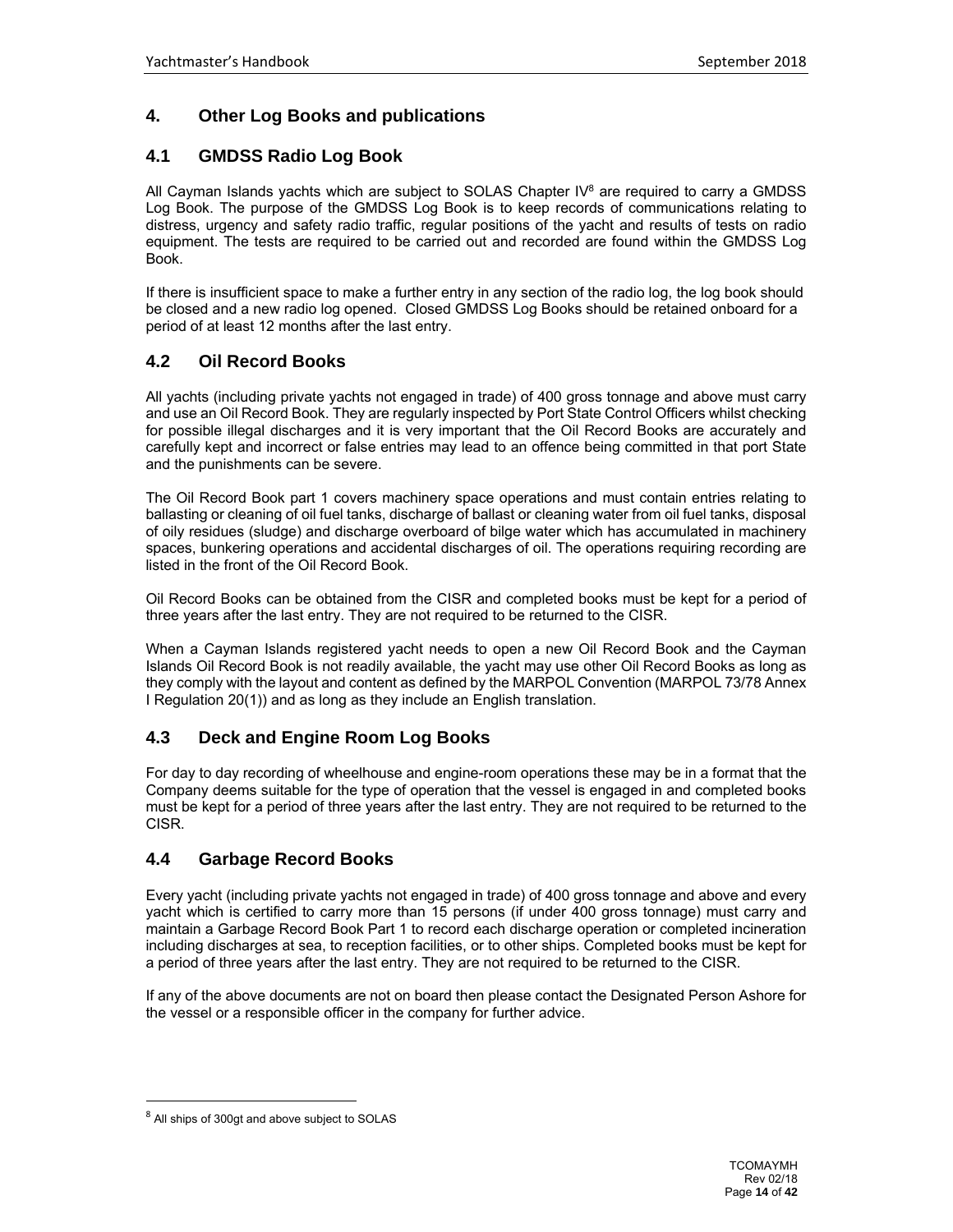# **4.5 Publications to be carried**

The following list is provided to masters and crew for guidance on documents, manuals and publications required to be carried on yachts registered with the Cayman Islands. Please note that the list is not to be considered exhaustive and masters and owners should ensure that they are aware of the requirements specific for their vessel as required by International Convention, Cayman Islands Laws or any other applicable laws.

Attention is drawn to the IMO's "List of Certificates and Documents to be carried on board ships, 2017" (FAL.2/Circ.131 / MSC.1 Circular 1586 as may be amended from time to time) http://www.imo.org/en/OurWork/Facilitation/docs/FAL%20related%20nonmandatory%20instruments/F AL.2-Circ.131-MEPC.1-Circ.873-MSC.1-Circ.1586-LEG.2-Circ.3.pdf :

- Cayman Islands Shipping Notices and Guidance Notices
- Stability information booklet (intact all yachts; damaged all yachts except short range)
- Record of light ship check (required every 5 years)
- Garbage management plan (≥100GT or ≥15 persons) and Garbage Record Book Part I (≥400GT or ≥15 persons)
- Red Ensign Group Yacht Code
- SOPEP (yachts ≥400GT)
- GMDSS Radio Log Book
- Oil Record Book Part 1 (≥400GT)
- Nautical publications (paper or electronic) applicable to the area of operation:
	- o International Code of Signals (a statutory requirement)
	- o Navigation charts, sailing directions, Lists of Lights and Lists of Radio Signals, corrected as necessary (weekly when possible) with Notices to Mariners
	- o Mariners' Handbook
	- o Operational and maintenance instructions for navigational aids carried by the yacht
	- o IAMSAR Volume III Manual
	- o Nautical Almanac
	- o Tide tables
	- o Tidal stream atlas
	- o Navigational tables
- Official log book and list of crew
- Fire and LSA training manuals
- ITU publications (≥300GT)
- Instructions for the on board maintenance of life-saving and fire-fighting appliances
- Information for Radio Installation (GMDSS)
- Code of Safe Working Practices for Merchant Seafarers
- Compass deviation record book
- Record of last overhaul of LSA launching appliances (annual and 5 yearly inspection)
- Ship Energy Efficiency Management Plan (SEEMP) (yachts ≥400GT)
- Ballast Water Management Plan
- SOLAS Convention
- MARPOL Convention
- International Convention on Load Lines
- COLREGS
- STCW Convention
- Maritime Labour Convention
- Merchant Shipping (Maritime Labour Convention) (Repatriation) Regulations, 2014
- Certificates or other documentary evidence of the financial security required by MLC Standard A2.5.2 and Standard A4.2.1.
- Shipmaster's Medical Guide
- Cayman Islands Laws and Administrative Procedures Manual.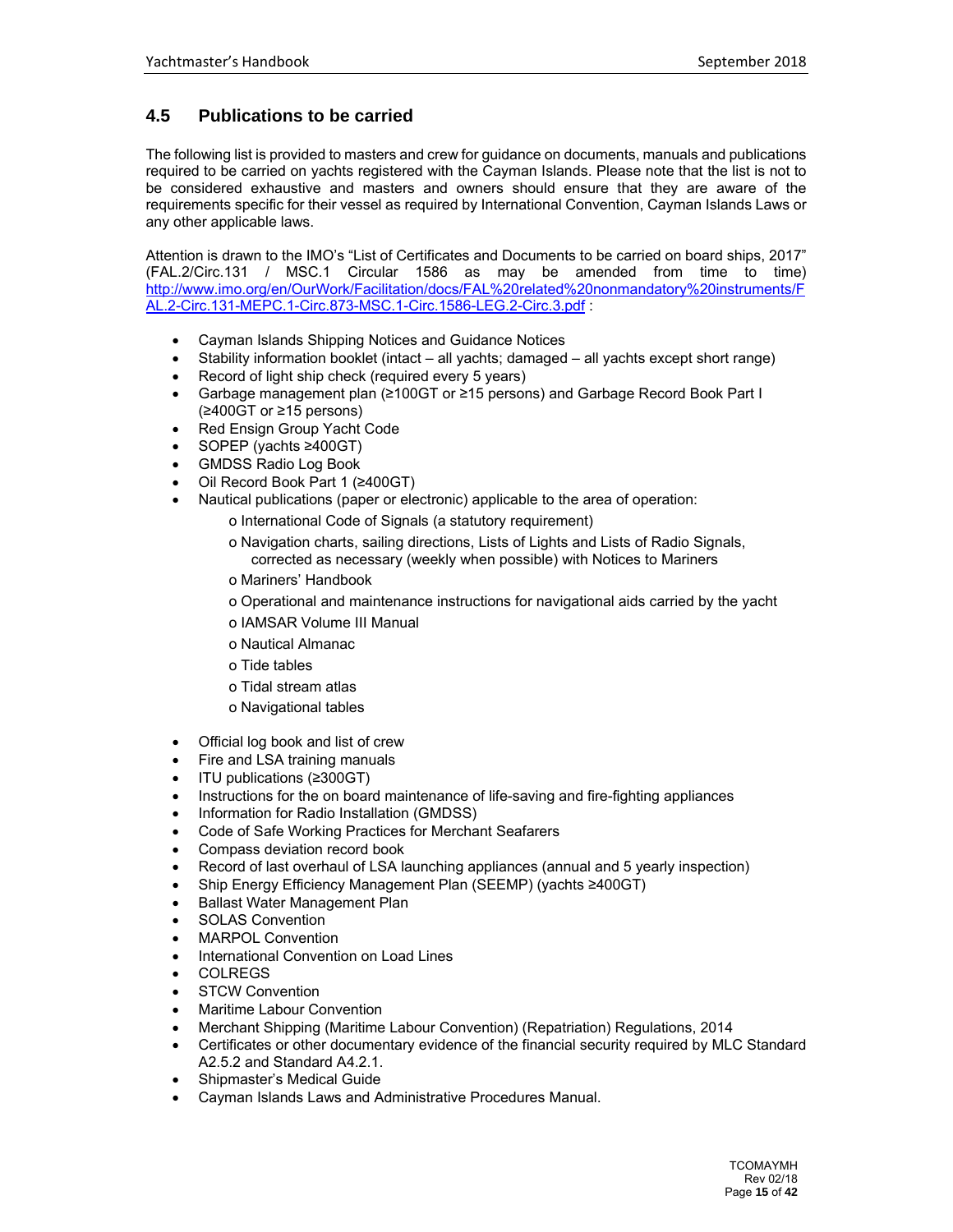## **5. Hours of work and rest**

In accordance with the requirements of STCW and the MLC, it is the duty of every company in respect of every Cayman Islands yacht engaged in trade, and of every employer, to ensure, so far as is reasonably practicable, that seafarers do not work more hours than is safe in relation to the safety of the yacht and the seafarers' performance of their duties. More information is contained in Shipping Notice CISN 05/2014: http://www.cishipping.com/policy-advice/shipping-notices.

## **Rest**

Every seafarer must be provided with not less than 10 hours rest in total in any 24 hour period provided that:

- The 10 hour period may be divided into not more than two periods one of which shall be not less than 6 hours; and
- The interval between consecutive periods of rest shall not exceed 14 hours; and
- The minimum hours of rest shall not be less than 77 hours in any 7 day period.

Situations where a seafarer is on call but is free to sleep may be counted as rest, but if at any time the normal period of rest is disturbed by call-outs to work, the master, or a person authorised by him, has to ensure that the seafarer is provided with an adequate compensatory period of rest.

## **Periodically Unattended Machinery Spaces (UMS)**

The time when the designated duty engineer officer in a yacht with UMS class notation is free to sleep may also be counted as "rest". However, anytime that the officer is called to answer an alarm must be considered as work and as a break in that rest and therefore the amount of rest due to him has to be recalculated.

#### **Table of shipboard working arrangements**

A table (or tables for different departments) of shipboard working arrangements must be provided to each ship, tabulating the anticipated daily working periods scheduled for all seafarers. This is to ensure that expected routine working arrangements are made available for the awareness of the crew. Due to the nature of service at sea some deviation from the schedule is to be expected, and such deviations will not necessarily indicate non-compliance with the minimum rest periods required.

The table should be prepared by the shipowner and be vessel specific. A standard format has been established by the CISR based on ILO Guidelines and is attached as a schedule to Shipping Notice CISN 05/2014.

In order to ensure awareness by all seafarers of the shipboard working arrangements, the table, which should be in English, must be posted in a place or places easily accessible to the seafarers working onboard. The table must also be available for inspection by CISR surveyors and port state control officers. The table of shipboard working arrangements can be on a computer network that is available to all seafarers onboard if the ease of accessibility can be demonstrated to CISR surveyors during an MLC inspection.

#### **Records**

A record must be kept of seafarer's daily hours of rest to allow monitoring and provide documentary evidence of compliance with the minimum hours of rest requirements, and to record any deviations from the requirements. Any breaches or deviations of the hours of rest must be shown and also any compensatory rest periods given in lieu or in advance of any unavoidable minor deviations.

Records of daily hours of rest shall be maintained in English as it is necessary to ensure they are available for inspection by CISR surveyors and port state control officers. Each seafarer should receive a copy of his or her personal records, generally monthly, which must be endorsed by the master, or a person authorised by the master, and by the seafarer.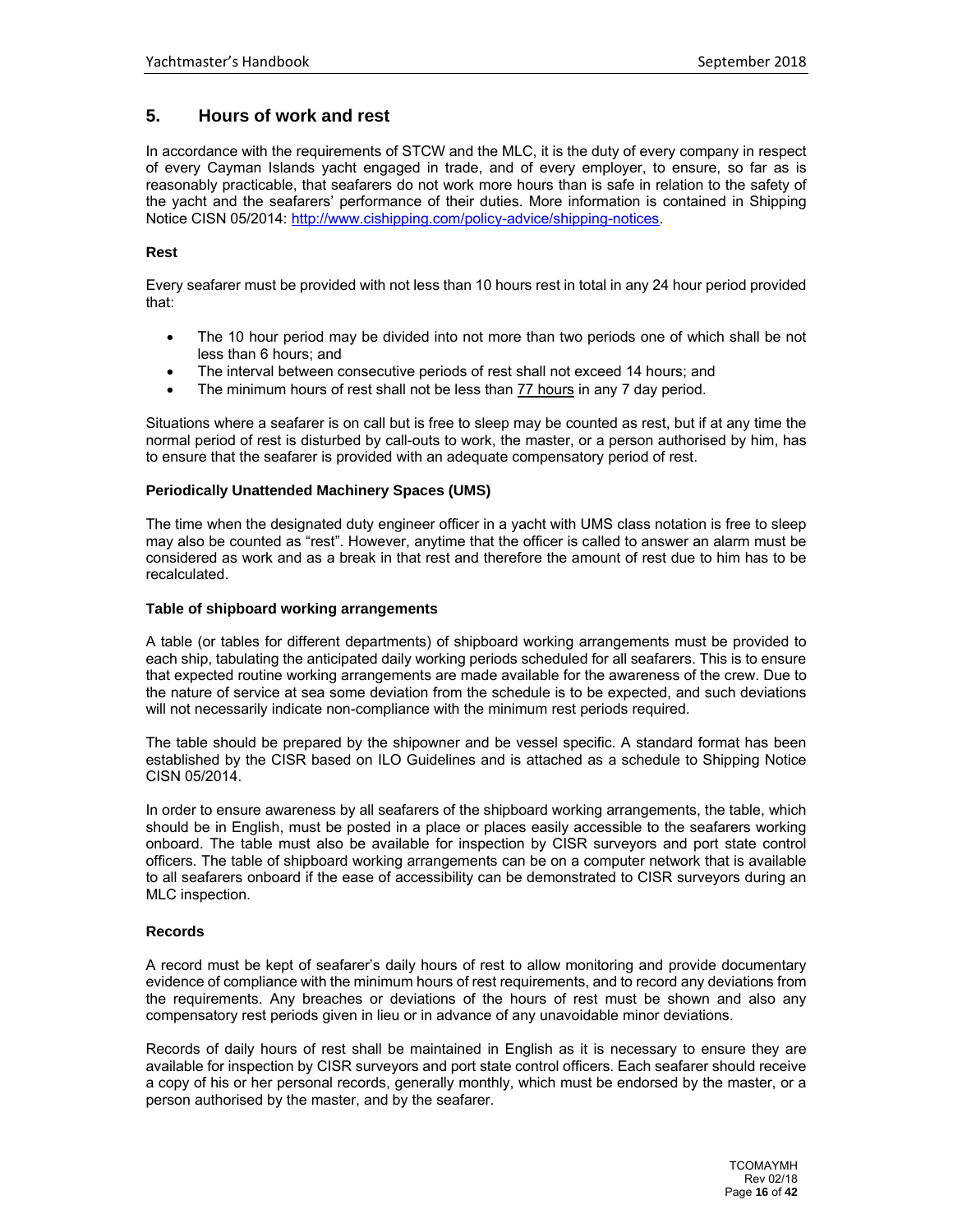#### **"Properly rested"**

Cayman Islands Regulations<sup>9</sup> place a duty on the master to ensure that all crew involved in watch keeping are properly rested and that arrangements are adequate to maintain a safe watch at all times. The master is required to ensure that the yacht does not sail from any port unless the officers in charge of the watch immediately after sailing have received sufficient rest to allow them to maintain a safe watch.

#### **Compensatory Rest**

There may be times such as:

- Emergencies, and situations likely to become emergencies unless action is taken;
- Musters and drills;
- Essential work on board which cannot be delayed for safety or environmental protection reasons; and
- Factors beyond the control of the master or the operator other than commercial needs.

It may therefore not be possible, under these exceptional circumstances, for crew members who are involved to be given their minimum rest as stated in the hours of rest schedule. The master has the authority to permit this but must record the reason for the exceptions in the Official Log Book. This provision is to be invoked responsibly and should never be taken as a means of evading the hours of work and rest requirements.

In deciding what factors might come within "factors outside the control of the master or the operator other than commercial needs" the master must take into account all the circumstances. For example, an exceptional situation could be when a Port Authority requires at short notice that the ship vacates the berth or shifts berth early, and such a demand cannot be postponed because of safety related considerations. On the other hand a request by the charterer to sail earlier so that he may minimise port dues is not a valid factor and under this definition this counts as a commercial need. The company's Safety Management System should provide guidance on the keeping of appropriate records and the means of reporting of repeated periods where the statutory minimum rest periods are exceeded. Where repeated infringements of the hours of work and rest provisions occur this may well mean that the crew complement will have to be increased to enable better compliance.

 9 The Merchant Shipping (Certification, Safe Manning, Hours of Work and Watchkeeping) (Amendment) Regulations, 2014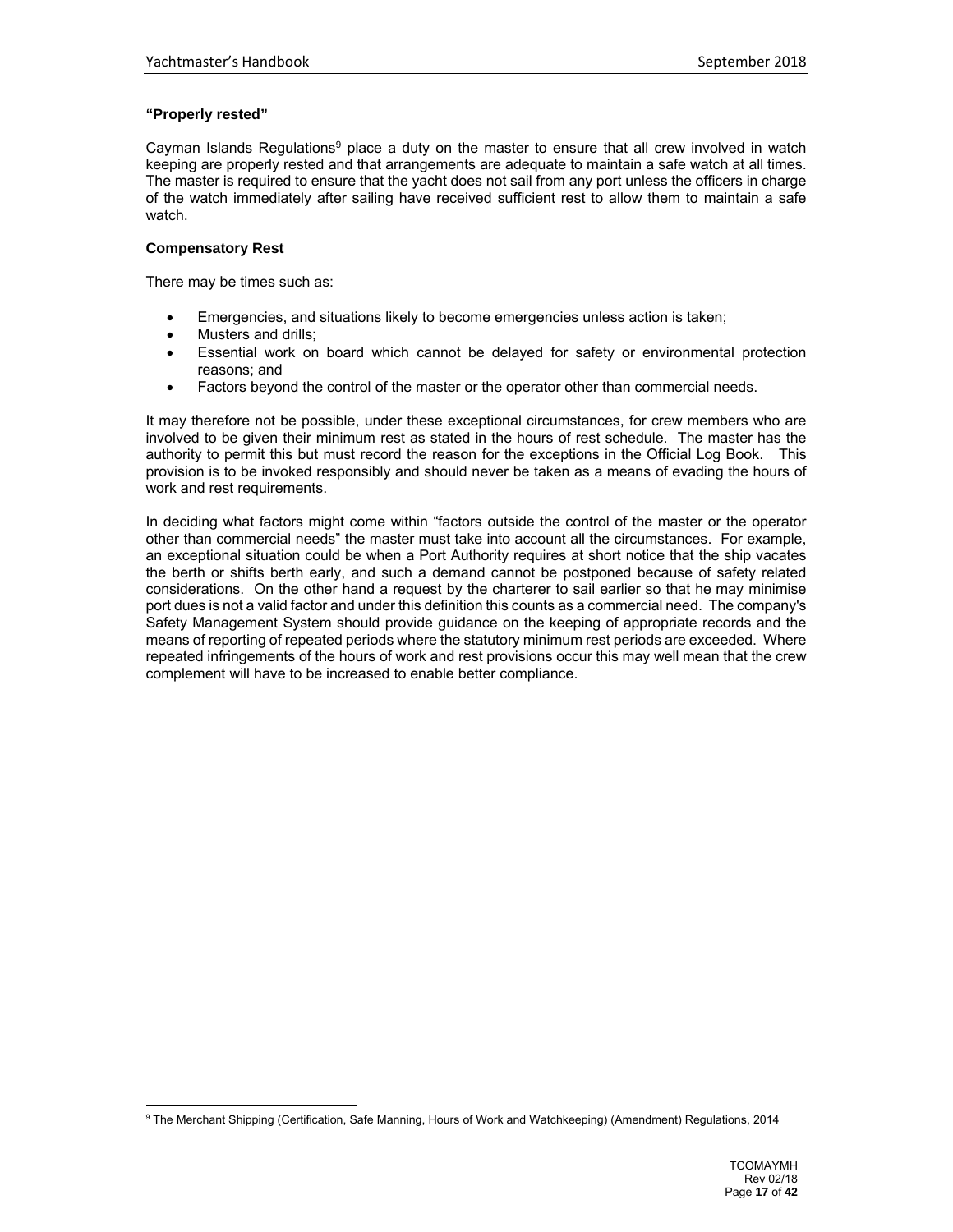# **6. Drills and tests**

The following lists a sample of drills and tests required to be undertaken on yachts. However, it should be noted that the list below depends on the size of the yacht. The list is not exhaustive and you should always make sure you are aware of the drills the yacht is required to undertake, the various international conventions and http://www.cishipping.com/policy-advice/shipping-notices provide guidance. Where required by regulations the drills and tests should be noted in the appropriate section of the Official Log Book:

Fire Abandon Ship Steering Gear Emergency Steering Gear Ship Security Alarm System (SSAS) Company Exercise Main Engine Failure Steering Failure Collision Man Overboard Stranding / Grounding Flooding Search and Rescue Excessive List / Loss of Stability Rescue from an enclosed or dangerous space Helicopter Operations Cargo Shift Electrical Black Out Emergency Towing Medical Emergency Stowaway Search Pirates Bomb Search Oil Spill Lightering

Sources: include SOLAS, ISM Code, ISPS Code, SOPEP (MARPOL 73/78)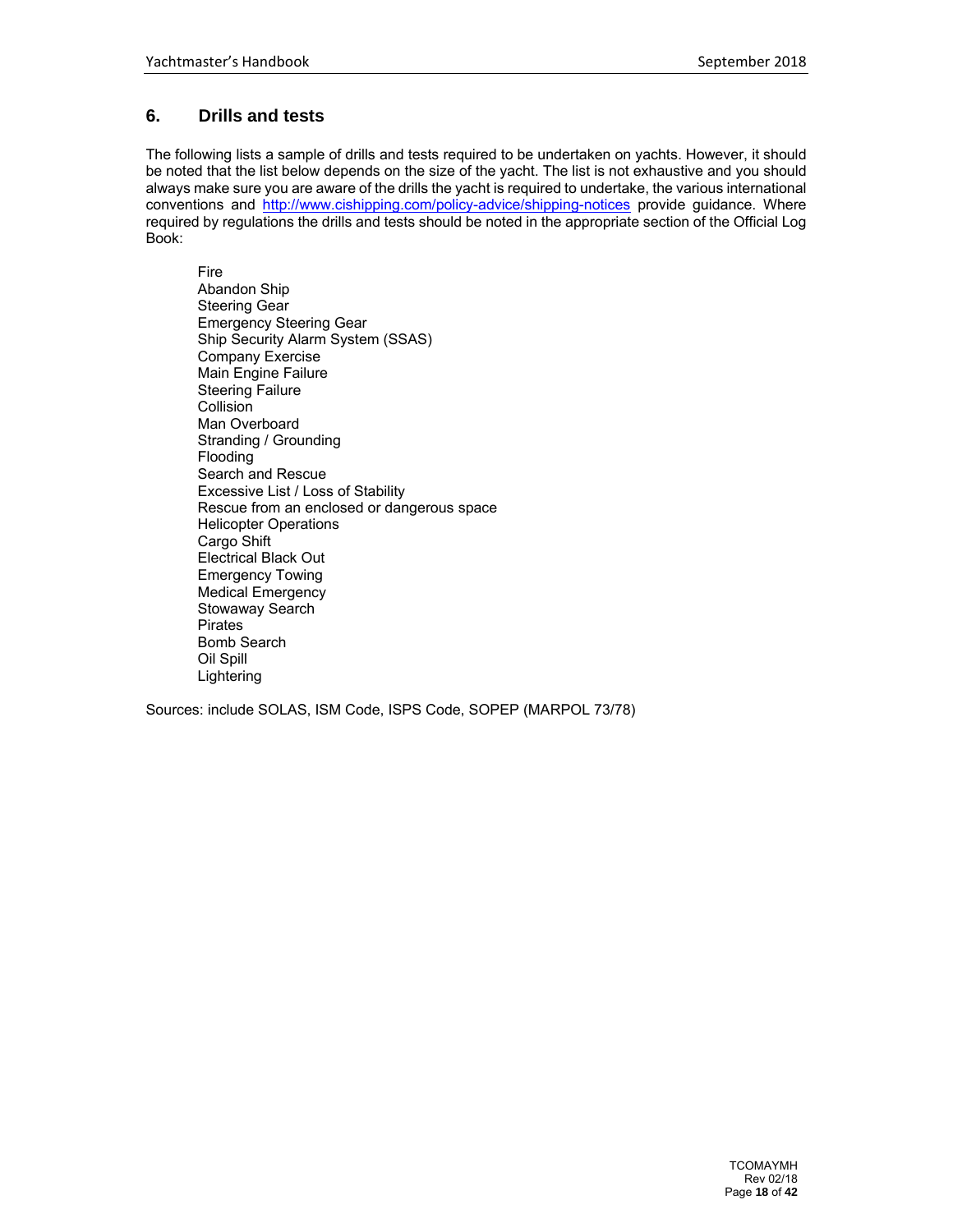# **7. Commercial Certification, Surveys and Audits**

# **7.1 Surveys and Certification Cycle**

## **Large Yacht Surveys**

The CISR is responsible for ensuring that all vessels (including yachts) registered with the Cayman Islands comply with the applicable national and international requirements. To achieve this surveyors will need to attend the yacht periodically.

All Cayman Islands yachts engaged in trade of 24 metres or above are issued with a Certificate of Compliance with the Large Commercial Yacht Code. In order for this status to be maintained an annual survey by the CISR must take place. Surveys for Large Yachts follow the requirements of the Harmonised System and Certification in accordance with IMO Resolution A.1104(29)

Please note the following points:

- Some statutory certificates do not expire (such include the International Tonnage Certificate and the International Energy Efficiency Certificate)
- Certificates which do expire are issued predominantly on a 5 year cycle. This cycle is generally based on the certificate's expiry date, not on the date it was issued
- A renewal survey is held at a maximum interval of 5 years
- Between renewal surveys, annual and intermediate surveys become due for most statutory certificates
- A 'time window' exists for completing all surveys. For example, renewal surveys must generally be completed within the last 3 months of the cycle (an exception is the Class renewal (or 'Special') survey, parts of which can commence earlier than this. Annual/periodical surveys must be completed within 3 months either side of the anniversary date
- If a periodical or an annual survey is not carried out within the "window" then the Certificate can be revalidated depending on circumstances but also may need to renewed after a renewal survey. This takes longer and often costs more than an annual or a periodical survey.
- A Certificate that has not been validated or revalidated by an annual or a periodical survey within the "window" becomes invalid and the yacht risks detention or other possible sanction.

## **Certification cycle**

Below is a graphical representation of a survey cycle and the annual survey windows. Each small box represents three months. In this example the vessel is delivered on 01 January of Year One.

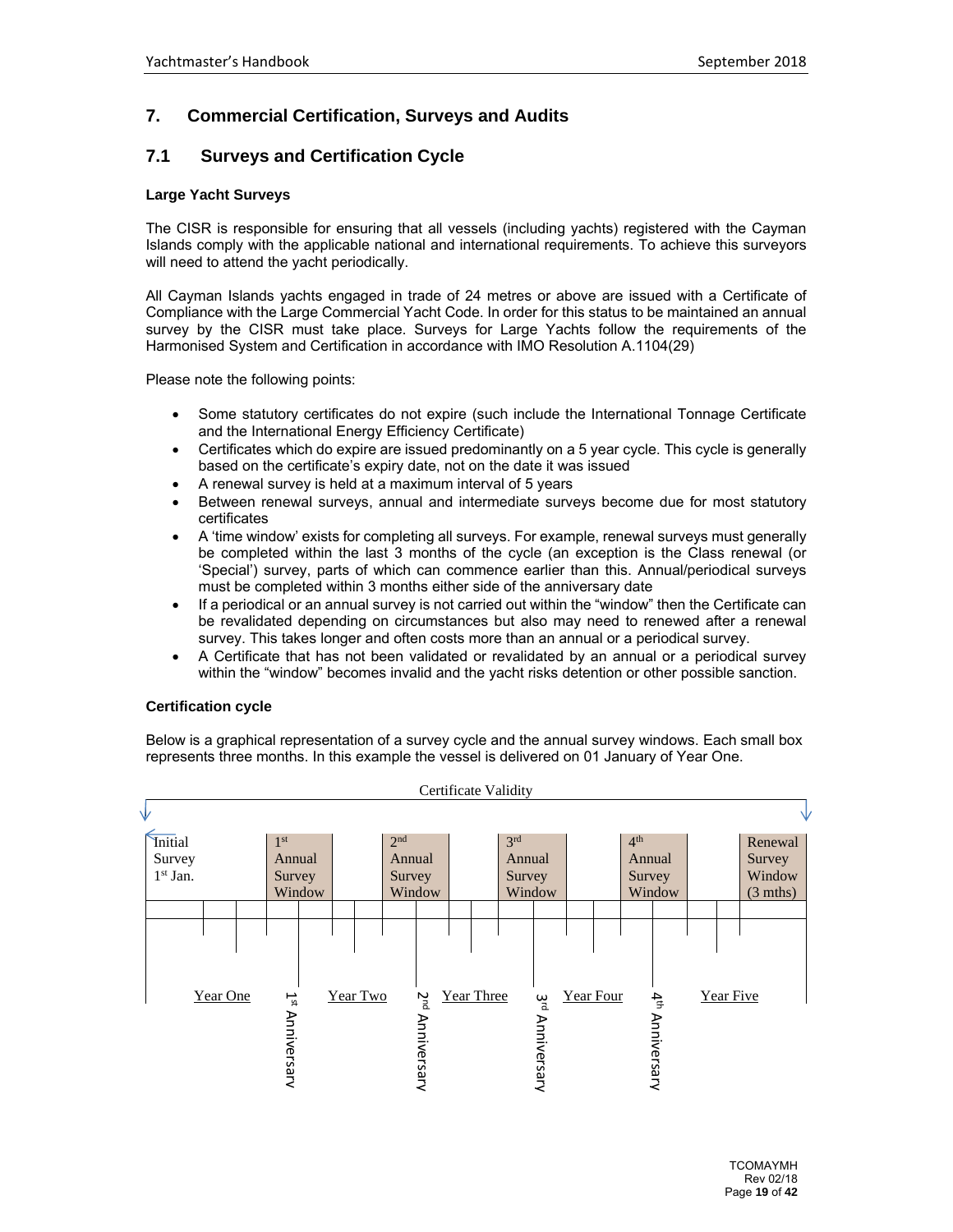If the renewal survey is completed within the renewal survey window the new certificate is valid from the date of expiry of the existing certificate e.g. 01 January of Year Six (not listed in the cycle above).

Even if the yacht switches to Private Pleasure Yacht (not engaged in trade) operation then these annual surveys must continue in order to maintain the yachts' Large Commercial Yacht Code Certification. If the annual survey is not completed within the window the Certificate of Compliance with the Large Commercial Yacht Code becomes invalid which may have repercussions on the yacht's insurance.

# **7.3 Audits**

All Cayman Islands registered commercially operated yachts of 500 gross tonnage and above must adhere to the International Safety Management (ISM) Code and the International Ship and Port Facility Security (ISPS) Code and be issued with a Safety Management Certificate (SMC) and a Ship Security Certificate (SSC). If possible ISM and ISPS audits should be carried out at the same visit and this may need to be planned to ensure that this will be at a port where enough time is available. Audits may be combined with other surveys, and where this is case, a minimum of two days should be allocated to complete the surveys and Audits.

## **DOC Audits**

A Document of Compliance (DOC) will be issued to the Company following satisfactory audit to ensure compliance with the Code by the Company. An SMC cannot be issued without a valid DOC. An interim DOC will be issued where the Company first takes operational control of a vessel over 500 GT. The Interim DOC is valid for a maximum of 12 months to facilitate development of the SMS and the records. Following an initial Audit, the DOC is issued for up to five years, and is subject to annual audit, after which it must be renewed.

## **ISM and ISPS Shipboard Audits**

In general, all shipboard audits for the ISM Code and the International Ship and Port Facility Security (ISPS) code will be carried out by Surveyors from the CISR (with the exception of the Interim Audit which may be delegated to Class). ISM and ISPS shipboard audits should be arranged in plenty of time via the yacht's Designated Person Ashore (DPA).

## **Interim ISM Code audits**

On initial registration all relevant yachts must undergo an "interim" assessment to ascertain that a safety management system is in place. Following this interim assessment, which may, on application to the CISR, be delegated to Class, an interim SMC, valid for up to six months will be issued. Towards the end of the period of validity of the interim SMC, following an internal audit by the Company, an initial audit will generally be conducted by the CISR to ascertain that the safety management system is being implemented satisfactorily. Following a successful audit, the yacht will be issued with a full term International SMC valid for up to five years.

## **Interim ISPS Code audits**

On initial registration or change of management all relevant yachts must undergo an "interim" assessment for compliance with the ISPS Code. Following this interim assessment, which may be delegated to Class, and provided that the SSP has been submitted for approval, an interim SSC, valid for up to six months will be issued. Towards the end of the period of validity of the interim SSC an initial audit generally will be conducted by the CISR to ascertain that the ship security system is being implemented satisfactorily. Following successful initial audit, the yacht will be issued with a full time International SSC valid for up to five years. Prior to issuing this Certificate the Ship Security Plan must be approved by the CISR.

## **Intermediate audits for the ISM/ISPS Codes**

A 12 month window exists (between the second and third anniversary dates of the Certificate) in which to arrange intermediate audits. It is recommended that these are arranged as soon as the window opens to avoid problems later on when the time available is less and availability of surveyors commercial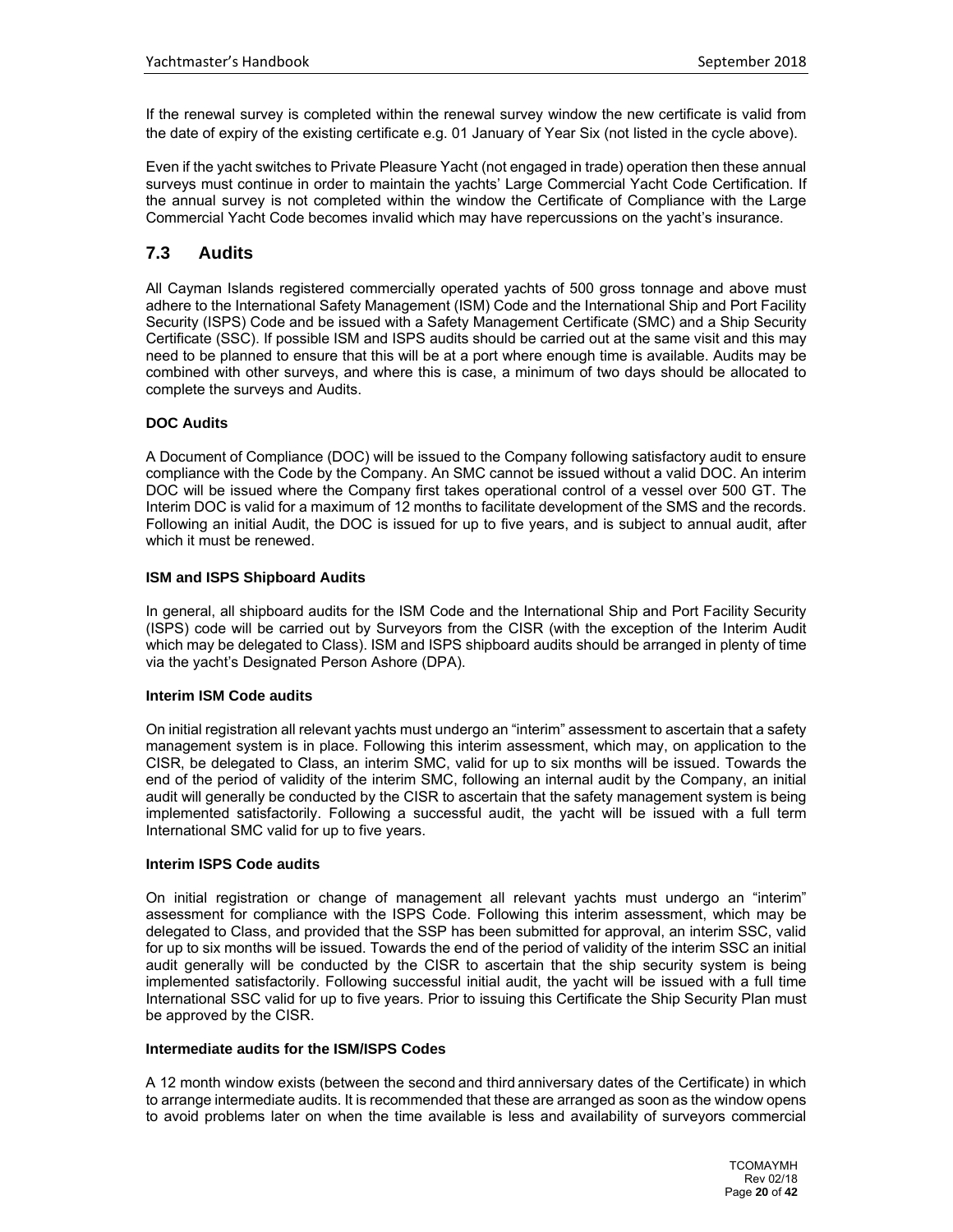constraints, vessel itinerary or location may affect the ability to carry out the audit in the most convenient location. As the window for the intermediate Audit is 12 months, requests for extension cannot be considered.

## **Renewal audits for the ISM/ISPS Codes**

Renewal Audits should be completed in the three months prior to the expiry of the SMC / SSC. These should be arranged early to ensure the Certificates do not expire which would almost certainly result in a major non-conformity and port state control intervention.

If the renewal audit is completed within the renewal audit window the new full term certificate is valid from the date of expiry of the existing certificate e.g. 01 January of Year Six as per the below table

## **Audit Cycle**

Below is a graphical representation of an audit cycle and the audit windows. Each small box represents three months. In this example the vessel is delivered on 01 January of Year One.



## **What is required for ISM/ISPS audits?**

When the vessel is due a shipboard audit for ISM / ISPS, the CISR should be contacted giving as much advance notice as possible. A CISR Surveyor will visit the vessel at a time and place agreed with the operators of the yacht and will perform the audit of the yacht and carry out an inspection of the yacht and its operations.

It is essential that:

- The company has conducted at least one internal audit prior to the CISR conducting an initial Audit;
- The Company should conduct annual shipboard Audits at intervals not exceeding 12 months;
- The request for the audit(s) is made within a reasonable time and not left until the last month of the 12 month intermediate audit window.

# **7.3 Inspections**

MLC inspections for yachts of 500 gross tonnage and above follow the same survey and certification cycle as the Audits for ISM and ISPS. Please see section 2 of this guide for detailed information on the inspection regime.

Yachts under 500 gross tonnage should be inspected for MLC during their Annual Large Yacht Survey.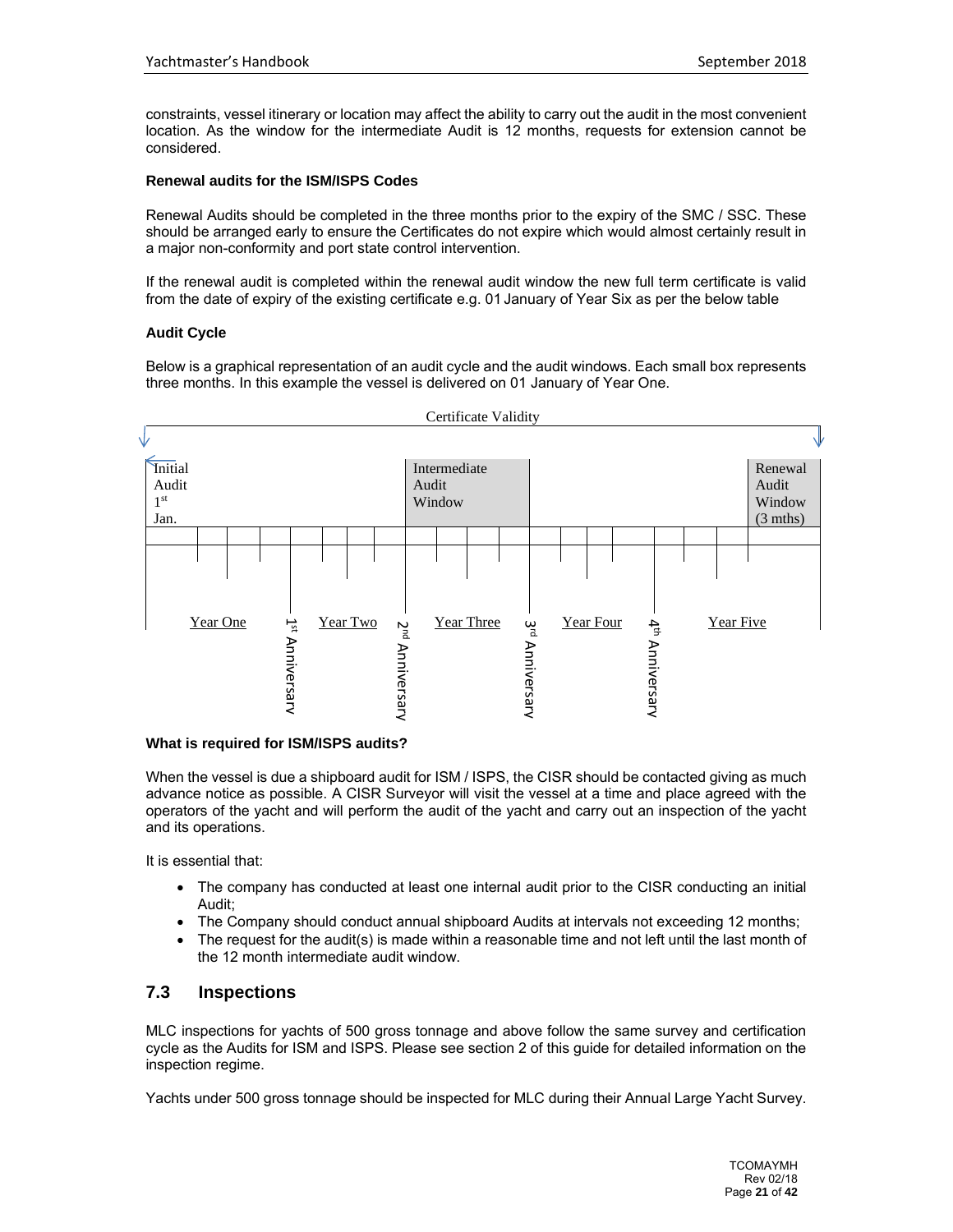## **7.4 Mini ISM**

All yachts engaged in trade under 500 gross tonnage must maintain a mini ISM system on board and working. As the name implies this is a simple version of an ISM system which outlines and records the safety management of the yacht and benefits all on board.

Chapter 23A of Part A of the Red Ensign Yacht Code gives a framework to work from when developing a mini ISM system although any format can be used.

- It must be simple.
- It can be developed by the yacht.
- It must be yacht specific.
- It is not auditable, however during annual surveys it will be checked to see if it is being used.
- It is reviewed by the Manager/Company/Owner at least once every three years

You must be able to demonstrate compliance with the Code to the attending CISR surveyor.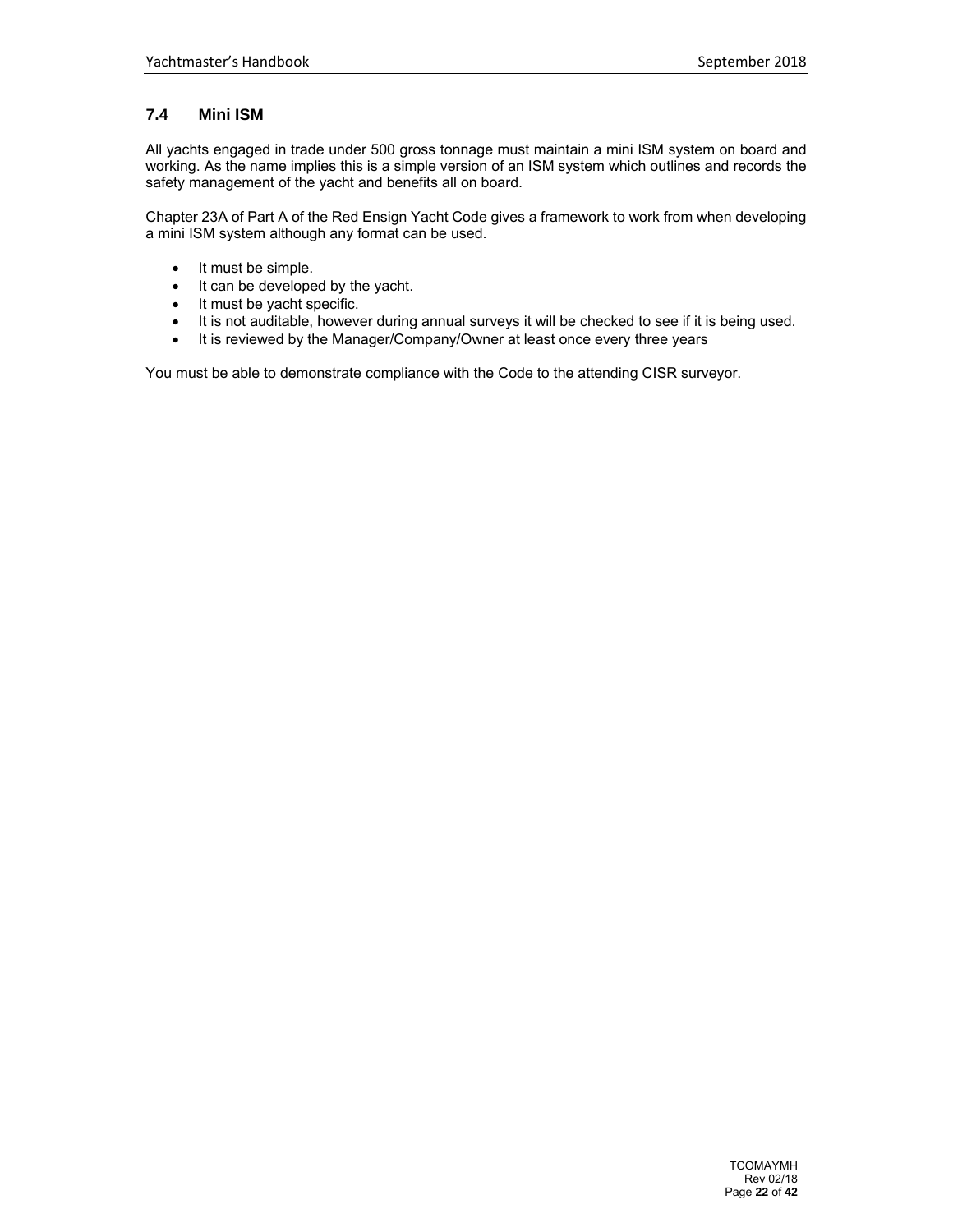# **8. Issue of certificates**

The following lists the main full term Certificates issued to the yacht and by whom they are issued. However, it should be noted that the list below is not exhaustive and you should always make sure you are aware of the Certificate the vessel is required to maintain to comply with international Conventions etc (please also see section 4.5 and the reference to the IMO's List of Certificates and Documents to be carried on board).

In addition, the issuing body may change over time as the CISR may delegate any of the following functions to an authorised Classification Societies either generally or on a case-by-case basis. Where a Certificate applies to "all yachts" this includes private (not engaged in trade) as well as yachts engaged in trade which exceed the tonnage requirements.

NOTE: To assist the CISR has published a "Guide on the impact of changes in yacht details to certificates and documentation" which is located on the CISR website in the technical compliance section of http://www.cishipping.com/forms.

| Certificate                                                                             | Who surveys                                | To which yachts does it                                                                       |
|-----------------------------------------------------------------------------------------|--------------------------------------------|-----------------------------------------------------------------------------------------------|
|                                                                                         | and certifies                              | apply                                                                                         |
| Cargo Ship Safety Construction                                                          | <b>Class</b>                               | 500GT and above                                                                               |
| International Load Line Certificate                                                     | Class                                      | 24 metres and above                                                                           |
| Anti-Fouling System - Statement of<br>Compliance                                        | Class                                      | 400GT and above (all yachts)                                                                  |
| Anti-Fouling System - Declaration of<br>Compliance                                      | Owner                                      | Under 400GT (all yachts)                                                                      |
| Cargo Ship Safety Equipment Certificate and<br>Form E                                   | CISR <sup>10</sup>                         | 500GT and above                                                                               |
| Cargo Ship Safety Radio Certificate and<br>Form R                                       | CISR <sup>10</sup>                         | 300GT and above                                                                               |
| Long Range Identification and Tracking<br>(LRIT) Conformance Test Report                | Application<br>Service Provider<br>or CISR | 300GT and above (all yachts to<br>which SOLAS V 19/1 applies)                                 |
| International Oil Pollution Prevention<br>Certificate and Form A                        | <b>CISR</b>                                | 400GT and above (all yachts)                                                                  |
| International Sewage Pollution Prevention<br><b>Statement of Compliance</b>             | Class                                      | 400GT and above or certifies to<br>carry more than 15 persons (all<br>yachts)                 |
| International Air Pollution Prevention<br>Certificate + Record of construction          | Class                                      | 400GT and above (all yachts)                                                                  |
| International Energy Efficiency Certificate                                             | Class                                      | 400GT and above (all yachts)                                                                  |
| Engine International Air Pollution Prevention<br>Certificate + Approved technical files | Class                                      | Engines of 130 kW and above if<br>engine installed after 1/1/2000<br>(all yachts)             |
| ISM Safety Management Certificate (SMC)                                                 | <b>CISR</b>                                | 500GT and above                                                                               |
| International Ship Security Certificate (ISSC)                                          | <b>CISR</b>                                | 500GT and above                                                                               |
| Copy of Document of Compliance (ISM) (to a<br>company)                                  | <b>CISR</b>                                | 500GT and above                                                                               |
| Maritime Labour Certificate and Declaration<br>of Maritime Labour Compliance Part I     | <b>CISR</b>                                | 500GT and above                                                                               |
| Minimum Safe Manning Document                                                           | <b>CISR</b>                                | 500GT and above or carrying<br>over 12 passengers (statutory)<br>24 metres and above (policy) |

<sup>&</sup>lt;sup>10</sup> Class may issue a short term for new construction vessels on delivery.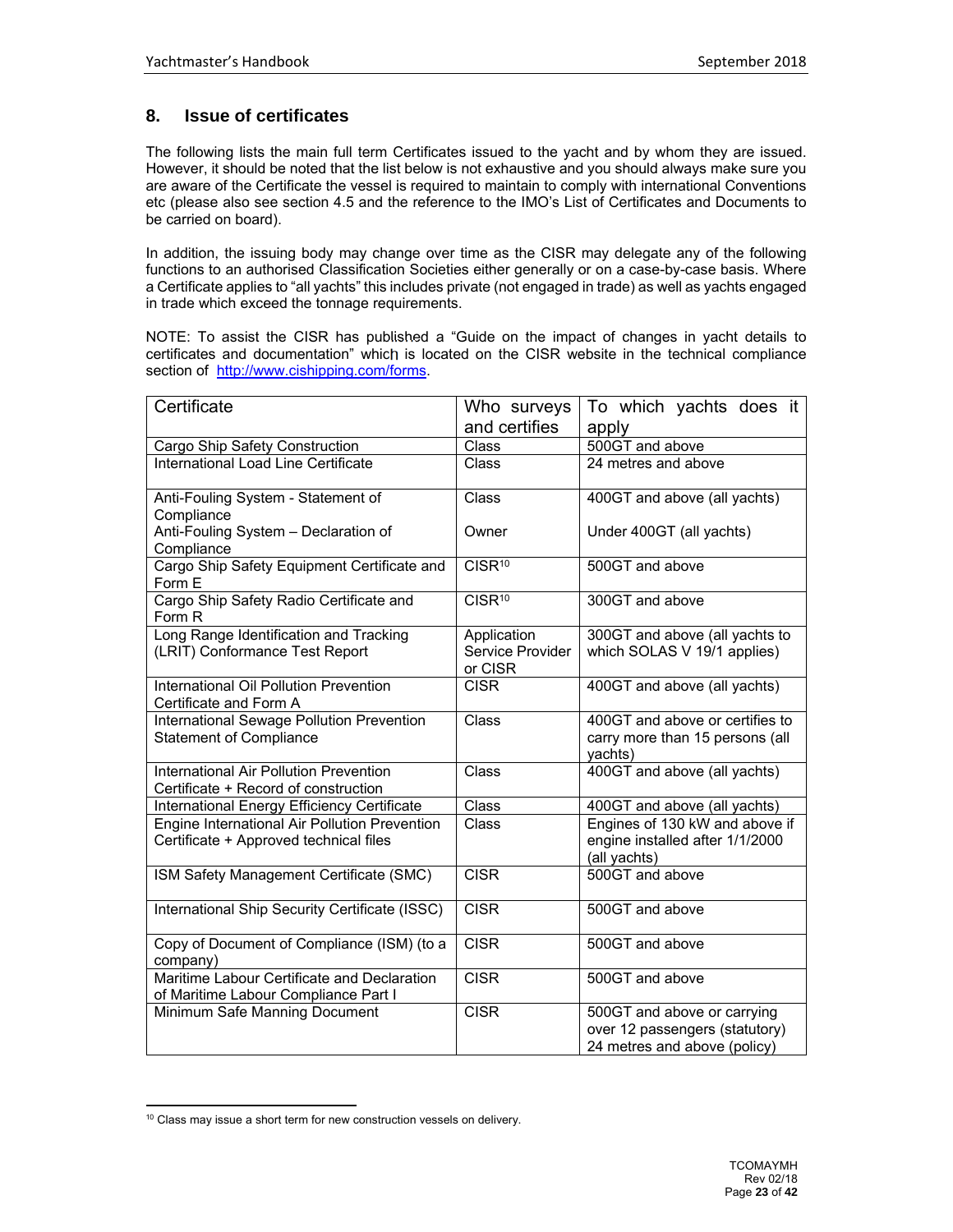| Certificate of Compliance for Large<br>Commercial Sailing and Motor Vessels (LY2<br>Certificate) and Form Y | <b>CISR</b> | 24 metres and above                               |
|-------------------------------------------------------------------------------------------------------------|-------------|---------------------------------------------------|
| Continuous Synopsis Record                                                                                  | <b>CISR</b> | 500GT and above or carrying<br>over 12 passengers |
| Certificate of British Registry                                                                             | <b>CISR</b> | All yachts                                        |
| International Tonnage Certificate                                                                           | Class       | 24 metres and above                               |
| Certificate for the International Convention<br>on Civil Liability for Bunker Oil Pollution<br>Damage       | <b>CISR</b> | 1000GT and above (all yachts)                     |
| <b>Wreck Removal Certificate</b>                                                                            | CISR        | 300GT and above (all yachts)                      |
| <b>Ballast Water Management Convention</b><br><b>Statement of Compliance</b>                                | Class       | 400GT and above (all yachts)                      |

If you have not received a full term Certificate before the expiry of any interim Certificate left on board by an attending Surveyor – please contact your Designated Person Ashore to chase up the relevant organisation.

## **Certificate Queries, extensions and exemptions**

The Certificates listed above are statutory Certificates and are the responsibility of the CISR. Any queries or requests for an exemption/extension of the above Certificates must be made to the CISR and not to the Classification Society.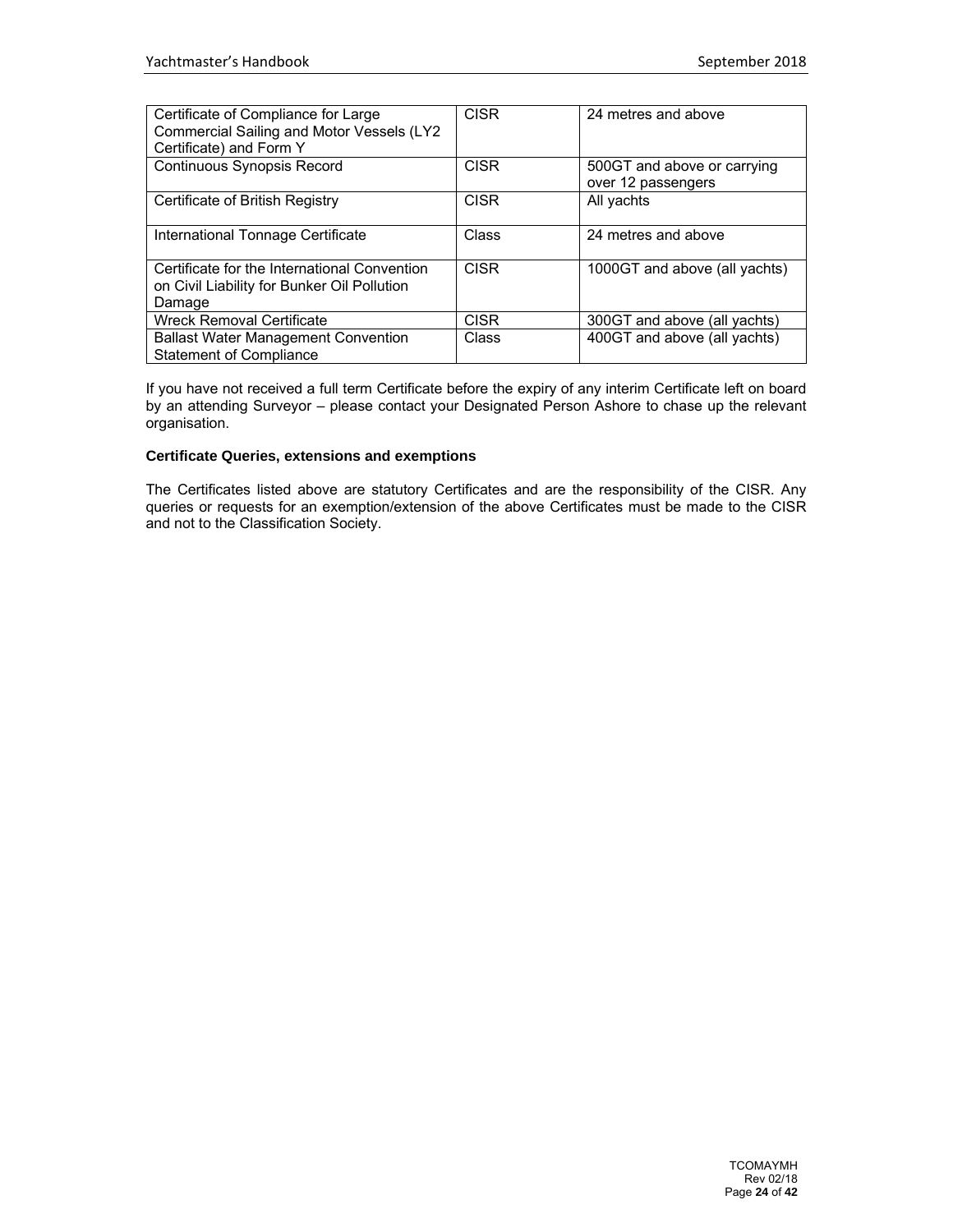# **9. Flagging In to the Cayman Islands**

The procedure for flagging in a yacht depends on whether the vessel is transferring in from another Red Ensign Administration<sup>11</sup> or from another Flag outside of the Red Ensign Group (REG). A vessel flagging in from another Red Ensign Flag is considered to be a transfer of port rather than a Registration anew. Further details on the Registration process can be found at: https://www.cishipping.com/registration/matrix

# **9.1 Flagging in from a Red Ensign Flag**

The registration and survey procedures for vessels flagging in from another Red Ensign Administration are generally very straightforward as the REG Administrations operate within the same broad regulatory framework. It is a fundamental principle that the REG Administrations do not compete on standards. Accordingly, the REG Administrations also operate under a mutual recognition clause in that standards applied and Certificates issued by one REG Administration are generally recognised by another.

During the transfer of port process, all documentation issued by the losing Administration will be reviewed by CISR for accuracy and validity and replacement Certificates will normally be reissued for the same period of validity. Surveyor attendance will normally be required for documentation verification purposes only and full survey would not normally be required provided that owner/operator details have not changed.

## **Classification**

In addition to recognition of Flag documentation the vessel documentation issued by the vessel's Class Society will be recognised provided that this has been issued for vessels in commercial use. The survey cycle will remain the same.

# **9.2 Flagging from a non Red Ensign Flag**

The process of transferring from a non-Red Ensign Flag differs significantly from a Transfer of Port and this process is ostensibly the same as a complete new Registration. There is generally no mutual recognition clause for Flags outside of the Red Ensign Group, and a full Flag-In survey will be required. It may be possible to recognise certain Certification issued on behalf of a European Union Administration on a short term basis, but all non REG vessels will require a survey prior to Certification being issued.

Compliance with commercial standards of a non-Red Ensign Administration, may be accepted as indicative of compliance, but this will always subject to review by the attending CISR or Class Surveyor designated to undertake the survey. Compliance with non-REG Flag requirements cannot be guaranteed for commercial yachts operating under the Cayman Islands Flag. Notwithstanding the requirement for a Compliance Survey the CISR will take a pragmatic view during Flag in Surveys and will consider equivalence where it is appropriate to do so.

Before a vessel can be considered for commercial activity under the Cayman Islands Flag, the vessel must be surveyed and confirmed as complying with the Large Yacht Code as applicable to the year of build of the vessel.

Unlike the transfer of port all vessel registration particulars will be issued anew although the vessel will retain its original IMO number as this is not Flag specific.

<sup>&</sup>lt;sup>11</sup> http://www.redensigngroup.org/ - The Red Ensign Group is comprised of the United Kingdom, Crown Dependencies (Isle of Man, Guernsey and Jersey) and UK Overseas Territories (Anguilla, Bermuda, British Virgin Islands, Cayman Islands, Falkland Islands, Gibraltar, Montserrat, St Helena and the Turks & Caicos Islands) which operate shipping registers. These registers are divided into two categories: **Category 1** - register ships of unlimited tonnage and type. **Category 2** - register commercial ships and yachts of up to 150 gross tons (this limit can be extended to 400GT with an agreement in place with the UK); and vessels which are not operated commercially of up to 400 GT.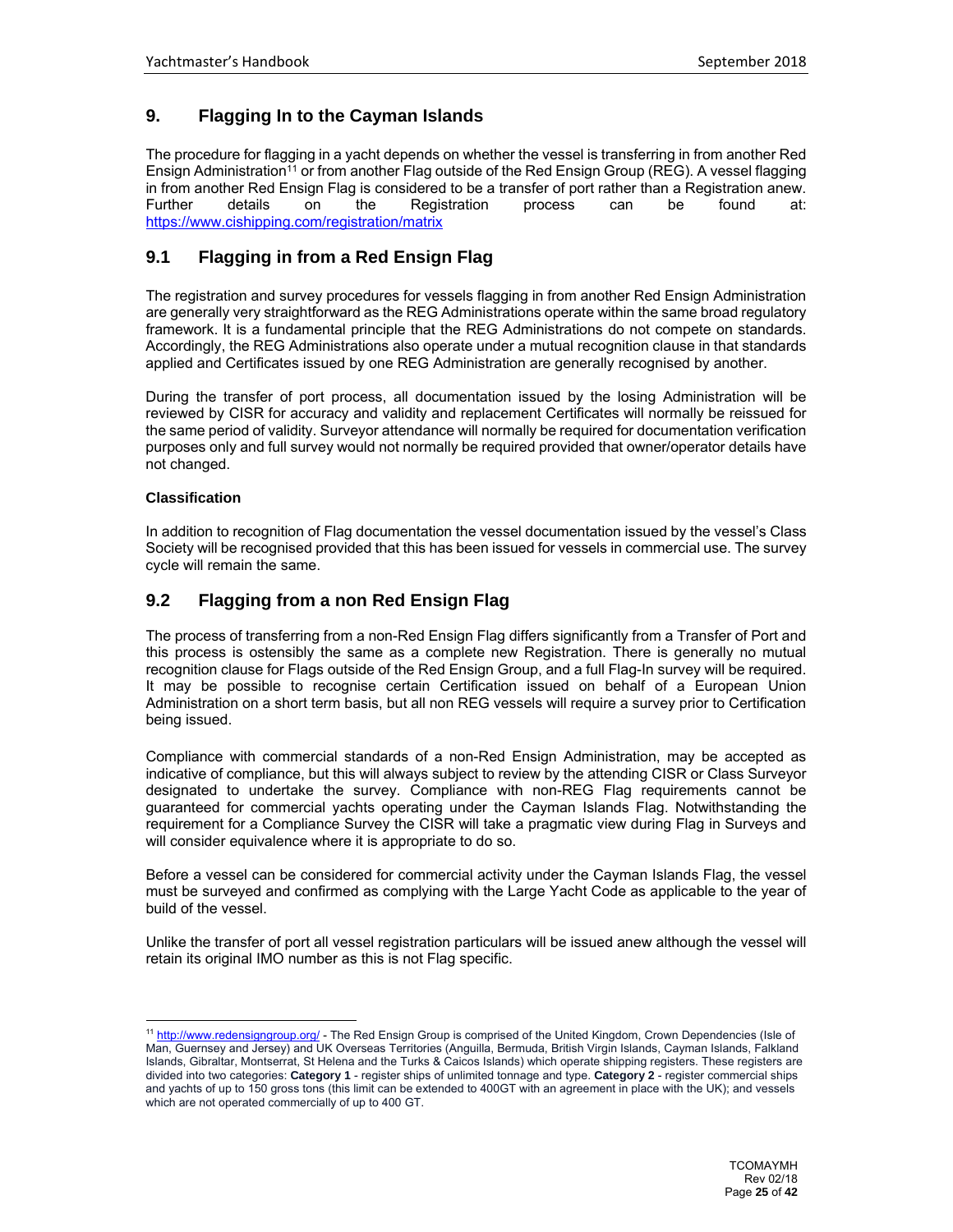## **Classification.**

The vessel's Classification status will generally be recognised, provided that the vessel is in Class with one of the International Association of Classification Societies (IACS) Class Societies recognised by Cayman and provided that the Class notation and requirements are in accordance with vessels in commercial use. As per transfer of port the survey cycle will generally remain the same.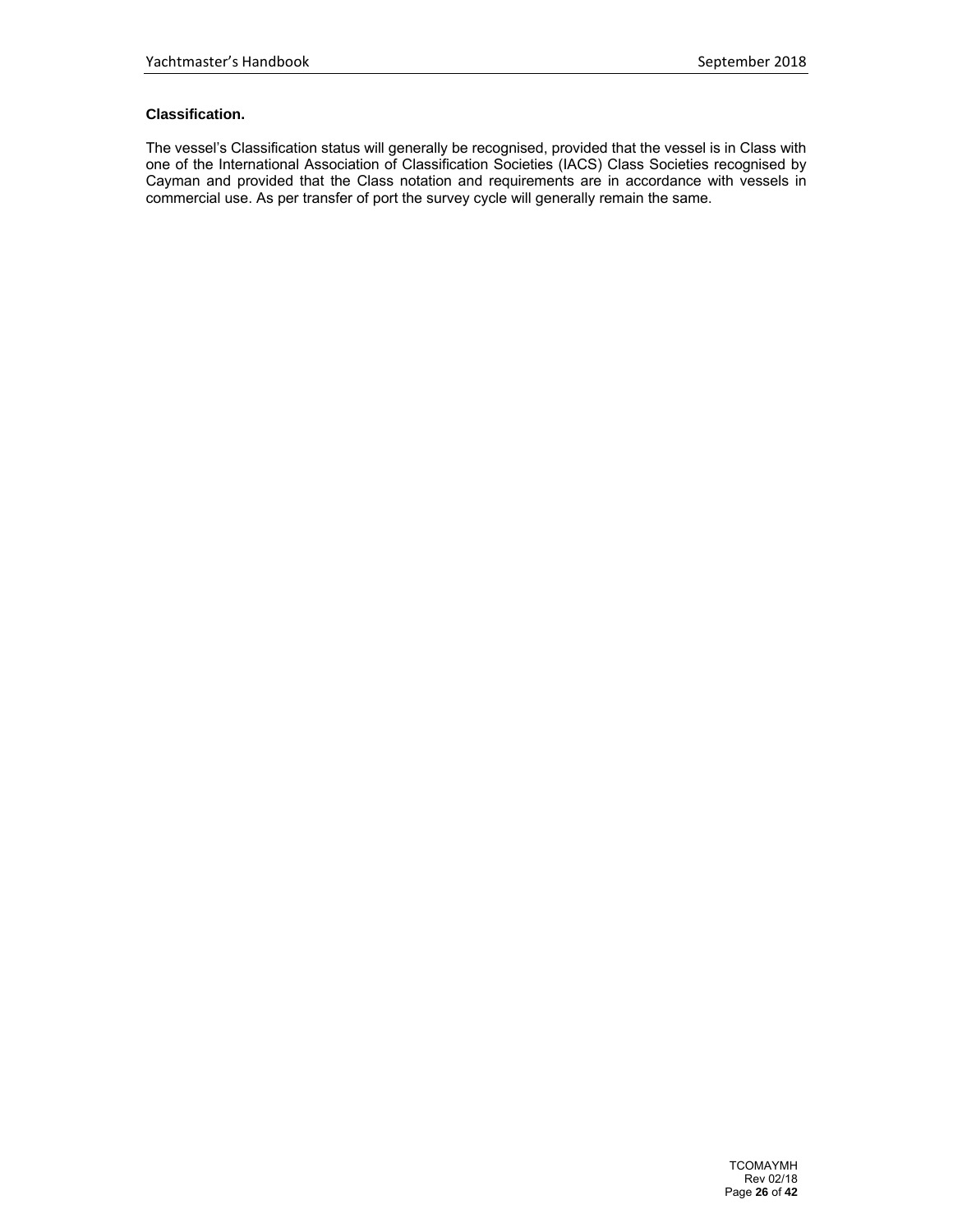# **10. Health and Safety**

## **Safety Officials and Committees**

A yacht's safety culture is dependent upon the strong support and encouragement from senior management, however, every person on board a yacht has a responsibility for safety. Cayman Islands regulations<sup>12</sup> provide for specific responsibilities with respect to Health and Safety and requires the appointment of onboard safety officials, having designated duties to ensure the safety of those on the yacht. In addition the regulations require all shipowners and seafarers on Cayman Islands yachts to maintain an awareness of the Code of Safe Working Practices published by the UK MCA: https://www.gov.uk/government/publications/code-of-safe-working-practices-for-merchant-seafarerscoswp.

## **Safety Officer**

In every yacht in which five or more persons are employed the owner or the manager should appoint a Safety Officer. The master should record the appointment of a Safety Officer in the Official Log Book.

The Safety Officer should have suitable training, be familiar with responsibilities for Health and Safety and with the principles and practice of risk assessment. Included among the duties of the Safety Officer is the responsibility to ensure that:

- The provisions of the Code of Safe Working Practices and the Company's/Operator's occupational Health and Safety policies are complied with;
- Investigate every accident or incident occurring onboard and any potential hazard to occupational health and safety;
- Occupational Health and Safety inspections are carried out of each accessible part of the ship in which the crew may be required to work at least once every three months or more frequently if there have been changes in the working conditions;
- Any work which the Safety Official reasonably believes may cause an accident is stopped and that the master is fully informed; the master shall be responsible for deciding when work can safely be resumed;
- The minutes of each Safety Committee meeting are accessible to all the crew and Inspectors, Surveyors or other authorised representatives of the CISR.

## **Safety Representative**

On every yacht in which five or more persons are employed the Company/Operator should make rules and arrangements for the officers and ratings to elect Safety Representatives.

A safety representative must be someone who has at least two years sea service since he was 18 and cannot also be the safety officer.

The master is required to record the election of Safety Representatives to a Safety Committee in the narrative section of the Official Log Book. The following rules cover the number of Representatives that have to be elected depending on the total crew size:

- If the Yacht carries less than 16 crew, one Safety Representative elected by the whole crew together;
- If the Yacht carries 16 or more crew; one Safety Representative elected by the officers and one elected by the ratings<sup>13</sup>;

Those who are elected as safety representatives do not have to stay in that role for the whole voyage. Others can be elected to take over. The master should record these appointments in the Official Log Book. A Safety Representative can:

<sup>&</sup>lt;sup>12</sup> Merchant Shipping (Maritime Labour Convention) (Health and Safety) Regulations, 2014<br><sup>13</sup> The Code of Safe Working Practices uses merchant shipping terminology for yachts. We would suggest that ratings are all crew not listed as officers on the Minimum Safe Manning Document.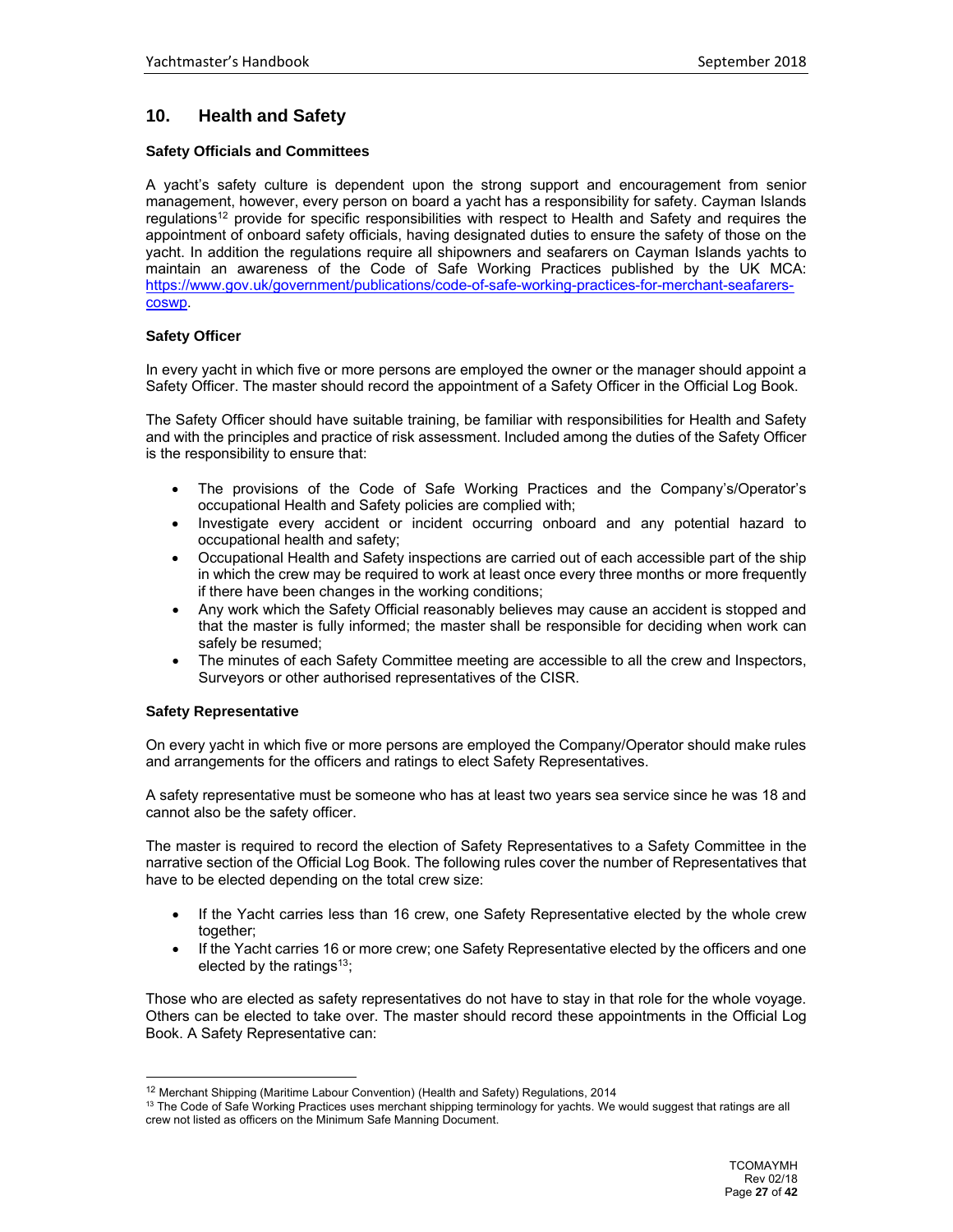- Participate in any investigations or inspections carried out by the Safety Officer subject to the Safety Officer's agreement, or after notification to the master, undertake similar investigations or inspections himself, whether or not they have been carried out by the Safety Officer;
- Consult with the master and Safety Officer on behalf of the crew on matters affecting occupational Health and Safety of crew members;
- Request through the Safety Committee an investigation by the Safety Officer of any Health and Safety issue which the Safety Representative believes should be investigated;
- Inspect any of the records required to be kept by the Safety Officer.

#### **Safety Committee**

Once the Safety Officer has been appointed and the Safety Representative/s elected, a Safety Committee should be formed to include the Safety Officer and each Safety Representative. The master is also a member of the Safety Committee as Chairman and the creation of this Committee must be recorded in the Official Log Book. The Safety Committee should meet whenever it chooses as long as the intervals between meetings are not greater than six weeks. A Safety Committee has to:

- Ensure that the provisions of the Code of Safe Working Practices, relevant legislation, and Shipping Notices are complied with in order to improve the standard of safety consciousness among the crew;
- Make representations and recommendations on behalf of the crew to the Company/Operator on matters relating to occupational Health and Safety of the crew;
- Ensure the owner's occupational Health and Safety policies are observed and to make recommendations for their improvement as necessary;
- Inspect any of the records required to be kept by the Safety Officer and ensure that any conclusions reached on matters of safety are followed up.

The company should strive to assist the Safety Committee to operate effectively by:

- Providing access to any necessary safety information, documents, Shipping Notices, Guidance Notes and relevant regulations;
- Informing the Safety Officer, Safety Representatives and Safety Committee of any hazards on board the Yacht known to them, which may endanger the ship or the crew;
- In response to representations from the Safety Committee order the cessation of any work which the Committee reasonably believes may cause an accident and inform the master who shall be responsible for deciding when work can be safely resumed;
- Permitting occupational health and safety inspections of any accessible part of the yacht where crew members may be required to work.

#### **Master's Responsibility**

It is very important that the master takes a close interest in the work of the Safety Officials, checking that the Safety Officer is fulfilling his responsibilities effectively, whilst giving support and encouragement. The master is the best person to ensure that the safety committee works successfully by encouraging all crew members to participate in the yacht's safety culture.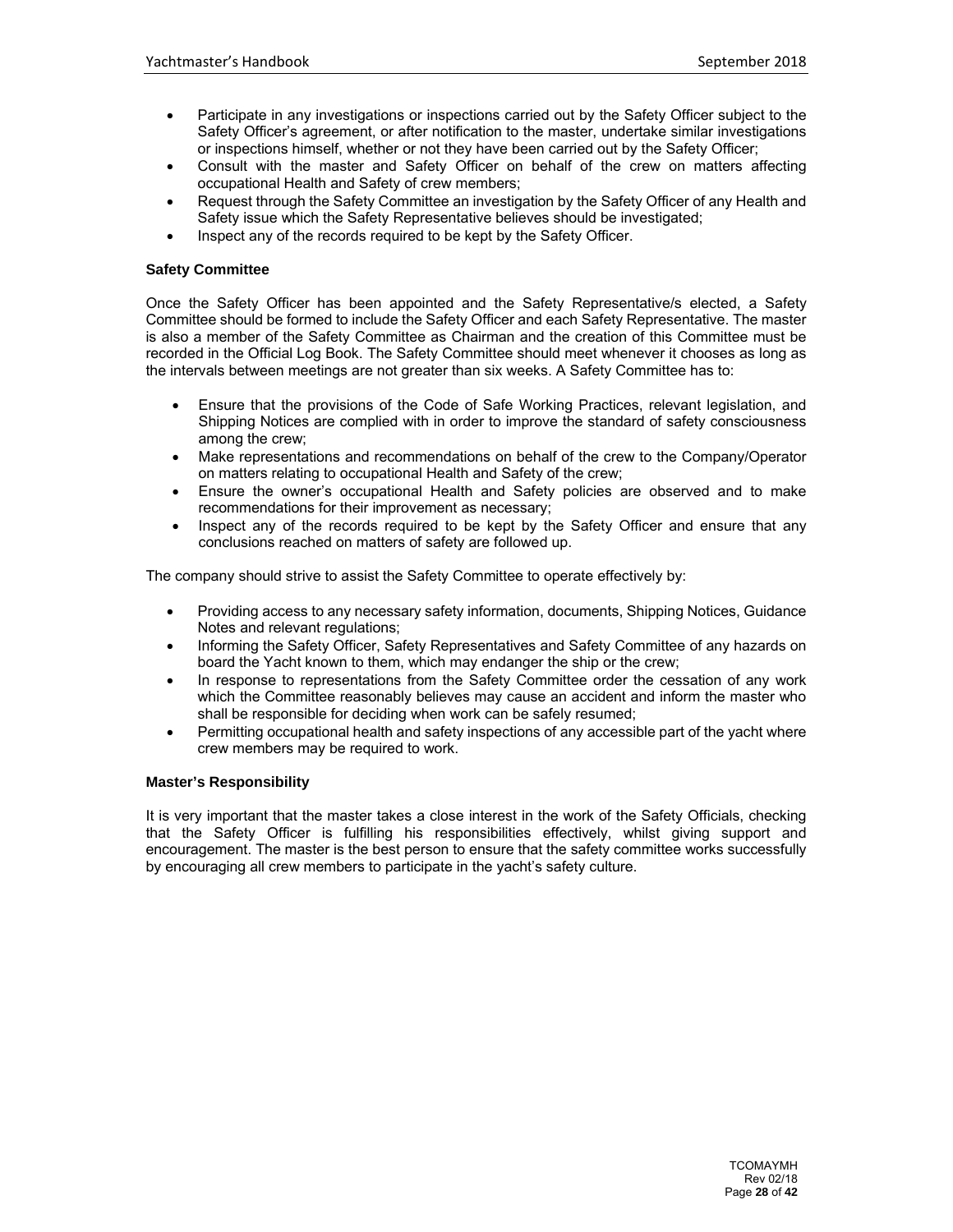# **11. Accident and Incident Reporting**

Regulations place a duty on the master or operator to report casualties and accidents by the quickest means possible and as soon as possible after the occurrence to the CISR. Shipping Notice CISN 02/2015 details the procedure for reporting incidents onboard Cayman Islands yachts. The circumstances under which an incident is to be reported to the CISR are summarized as follows:

- Any incident resulting in the loss or abandonment of the vessel must be reported by the Owner/Company14 immediately upon becoming aware of the incident.
- When a vessel is involved in any collision the Company/Owner and the master should report as soon as practicable but not more than 24 hours after the collision.
- When a fire or explosion occurs onboard the Company/Owner and the master should report as soon as is practicable.
- When a vessel runs aground the Master and Company/Owner should report as soon as is practicable even if the vessel is successfully refloated.
- When an accident results in a death or serious injury to a crew member or passenger onboard, ashore or elsewhere the Company/Owner and master must report this immediately.
- Any accident that results in a crew member being unfit to discharge their duties for more than 72 hours should be reported within 24 hours, and any accident that results in a crew member being unfit to discharge their duties for more than 24 but less than 72 hours should be reported within seven days of the incident.
- Any loss of main propulsion, steering or "station keeping" ability should be reported by the Company/Owner within 24 hours of becoming aware of the failure.
- The discharge of any substance from the yacht, whether intentional or otherwise, not in accordance with the MARPOL Convention should be reported by the Company / Owner and master within 24 hours of the discharge.
- Any reportable disease or illness under the regulations<sup>15</sup> or as detailed in the Annex to Shipping Notice CISN 02/2015 should be reported by the Company/Owner immediately upon confirmed diagnosis.

When in doubt as to whether or not an accident or incident should be reported then it is always best to make a report. Shipping Notice CISN 02/2015 also covers reporting requirements for other issues which do not fall in the above including births and deaths (not accidents), maritime security and Port State **Control** 

For all incidents a report of the accident or damage should initially be submitted by email to reporting@cishipping.com.

Every report of an accident or damage must be signed by the Company/Owner or master of the ship, and state:

- (a) the name of the ship, the port to which the ship belongs, the official or IMO number, if any, of the ship and the place where the ship is located;
- (b) the nature and extent of the accident or damage incurred;
- (c) the circumstances in which the accident or damage occurred;
- (d) the probable cause of the accident or damage;
- (e) any pollution to the environment and;

(f) any injuries or fatalities resulting from the accident.

On receipt of the initial report the Company/Owner and master of the ship will receive instructions from the CISR on any priority actions which are required to assist investigators and secure evidence.

<sup>&</sup>lt;sup>14</sup> "Company" has the same meaning as given in SOLAS. Where a yacht does not have a "company" the reporting requirement falls to the owner and master of the ship.

<sup>&</sup>lt;sup>15</sup> Regulation 21 of the Merchant Shipping (Maritime Labour Convention) (Health and Safety) regulations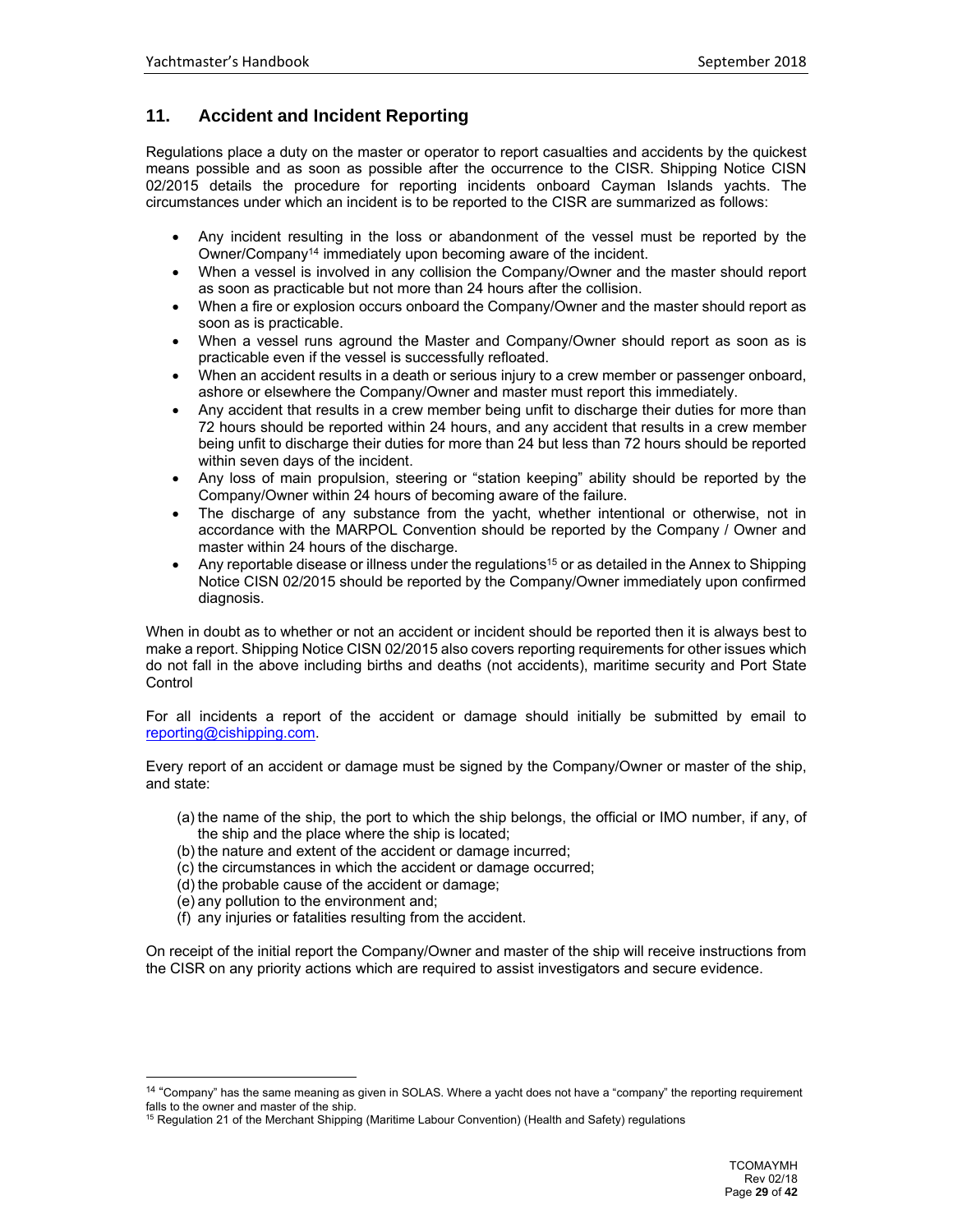The CISR will always carry out a full investigation into "very serious marine casualties"<sup>16</sup> and may investigate other casualties involving Cayman Islands registered vessels, depending on the nature of the casualty. However, the scale of an investigation depends on the seriousness of the casualty and whether or not a full investigation will lead to possible changes elsewhere in the fleet to prevent it happening again.

 <sup>16</sup> A very serious marine casualty means a marine casualty involving the total loss of the ship or a death or severe damage to the environment. Severe damage to the environment means damage to the environment which, as evaluated by the State(s) affected, or the flag State, as appropriate, produces a major deleterious effect upon the environment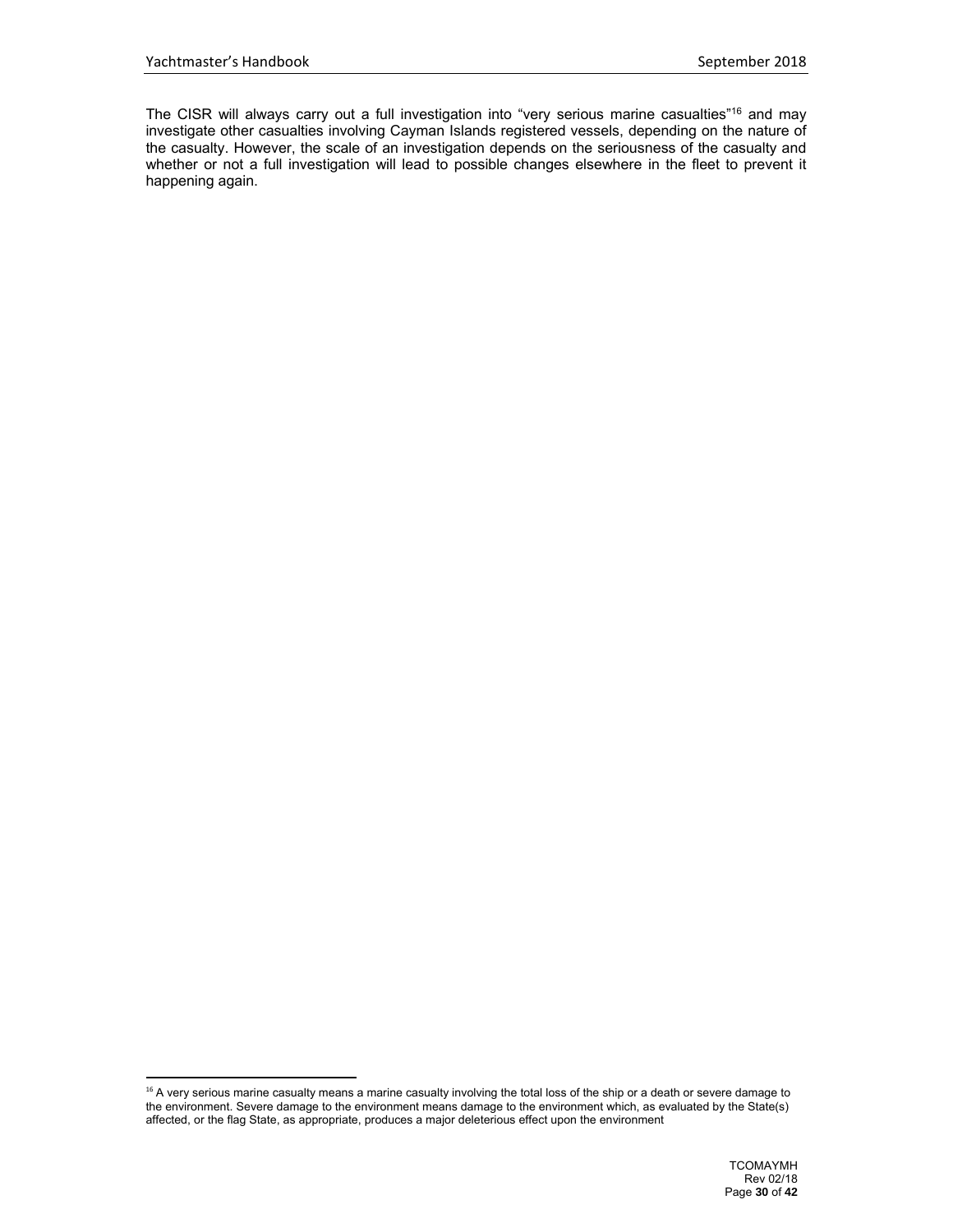# **12. Recording of Births and Deaths**

Cayman Islands Regulations<sup>17</sup> set out the requirements for the recording of Births and Deaths on board Cayman Island registered yachts or for any person who dies ashore when employed on a Cayman Islands registered yacht.

An inquiry into the cause of death may be held by the CISR at the next port where the yacht calls after the death or at such other place as may be directed.

In the case of a death on board caused by an accident the Master and Company/Owner should initially notify the CISR immediately by email to reporting@cishipping.com and follow up with a detailed report setting out the circumstances. See section 11 for more details.

In the case of any other birth or death the Master should inform the CISR within seven days for a birth using Form RB1: http://www.cishipping.com/sites/default/files/others/RB1\_Return\_of\_Births.pdf; and within three days for any death.

With respect to a death, the notification is to allow the CISR to assist with making arrangements for an inquiry into the circumstances of a death.

## **Actions by the Master regarding a deceased seafarer**

At the first opportunity the master should also inform the CISR with details of estimated time of arrival and the contact details of his agents in the next port. In addition, a copy of Form RD1 (http://www.cishipping.com/sites/default/files/others/RD1\_Return\_of\_Deaths.pdf) filled in as far as practicable along with any statements should be sent to the CISR.

The master should inform the next of kin of the deceased within three days if this is possible.

The cabin and personal belongings of the deceased should be secured. The master should obtain signed and dated witness statements from any witnesses, duty officers, co-workers and supervising personnel of the deceased regarding the circumstances surrounding the death.

The master should complete Form RD1 along with the appropriate pages of section 3 of the OLB. The notes in the OLB provide the instructions as to how and what entries should be made in the OLB see section 3 for more details. The Shipping Master will check entries as part of the inquiry.

The master should ensure that no crewmember leaves the vessel until the formalities of the death inquiry are complete. In the case of a death occurring while the vessel is in port a copy of the doctors or coroner's report should be attached to the Form RD1 along with the death certificate when available.

 <sup>17</sup> Merchant Shipping (Returns of Births and Deaths) Regulations, 2004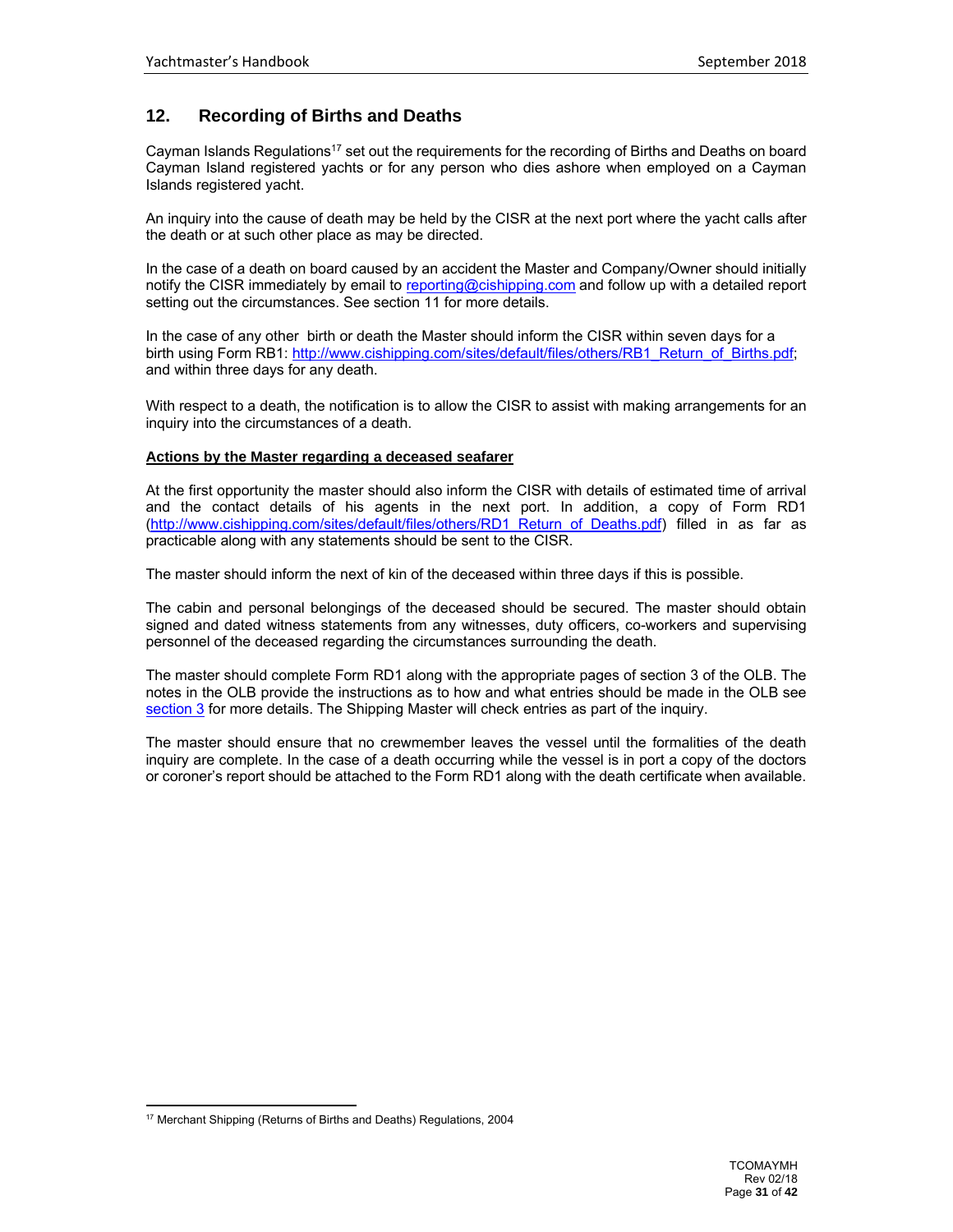# **13. Port State Control**

Port State Control (PSC) means the inspection of a ship or yacht registered in one country by the authorities of the State being visited by the ship or yacht, for example a Cayman Islands registered yacht engaged in trade visiting Italy.

In the past yachts have not always been a focus for PSC however, in recent years there has been a marked increase in inspections and it is very important that you are aware of the implications of PSC.

Most Port States are grouped into a number of PSC Memoranda of Understanding (MoUs) which operate joint PSC regimes and will share information and target inspections according to the past record of the vessel and the Flag the vessel flies. The PSC MoUs regions are as follows-

| <b>NAME OF MOU</b>                                                        | <b>AREA COVERED/REMARKS<sup>18</sup></b>            |  |
|---------------------------------------------------------------------------|-----------------------------------------------------|--|
| <b>Black Sea</b>                                                          | Bulgaria, Georgia, Romania, Russian                 |  |
|                                                                           | Federation, Turkey, Ukraine.                        |  |
| Indian Ocean                                                              | Australia, Eritrea, La Reunion Island, India, Iran. |  |
|                                                                           | Kenya, Maldives, Mauritius, Oman, Sri Lanka,        |  |
|                                                                           | South Africa, Sudan, Tanzania and Yemen.            |  |
| Caribbean                                                                 | Antigua and Barbuda; Aruba; Bahamas;                |  |
|                                                                           | Barbados; Belize; Cayman Islands; Cuba;             |  |
|                                                                           | Grenada; Guyana; Jamaica; Netherlands               |  |
|                                                                           | Antilles; Saint Kitts and Nevis; Suriname;          |  |
|                                                                           | Trinidad and Tobago.                                |  |
| West and Central Africa                                                   | Senegal; Nigeria, Guinea; Sierra Leone; Congo;      |  |
|                                                                           | Ghana; The Gambia and Benin.                        |  |
| Viña del Mar                                                              | Argentina; Bolivia; Brazil; Columbia; Chile; Cuba;  |  |
|                                                                           | Ecuador; Honduras, Mexico, Panama; Peru;            |  |
|                                                                           | Uruguay and Venezuela.                              |  |
| Tokyo                                                                     | Some 18 countries forming the Pacific Rim are       |  |
|                                                                           | Members of this MOU, including Australia,           |  |
|                                                                           | Canada, Chile, China, Hong Kong, Japan. New         |  |
|                                                                           | Zealand, the Russian Federation, and Singapore.     |  |
| Mediterranean                                                             | Algeria; Cyprus; Egypt; Israel; Jordan; Lebanon;    |  |
|                                                                           | Malta; Morocco; Tunisia and Turkey.                 |  |
| Paris                                                                     | Includes all the European Union coastal States,     |  |
|                                                                           | Russian Federation, Canada, Norway and              |  |
|                                                                           | Iceland.                                            |  |
| <b>US Coast Guard</b>                                                     | Includes all US ports. Though not strictly a MoU,   |  |
|                                                                           | the USCG operates as such in practical terms.       |  |
| It should be noted that a State may be a Member of more than one PSC MoLL |                                                     |  |

It should be noted that a State may be a Member of more than one  $\mathsf I$ 

Cayman Islands yachts<sup>19</sup> are therefore subject to inspections under PSC arrangements in any foreign port which they may visit and where a ship is found by a Port State Control Officer (PCSO) to be deficient then, depending on the nature of the deficiencies, the PSCO may take action, which when considered sufficiently serious may include detention of the ship. The authorities inspecting the ship under these arrangements may be the local Port Authority but need not necessarily be so.

In the Paris MoU (which is the MoU that many yachts are likely to be in for most of their operational activity) there are specific reporting requirements for PSC. A yacht has to report 24 hours before arriving at a port or anchorage of the Paris MoU region or before leaving the previous port of anchorage if the voyage is expected to be less than 24 hours. Where the yacht is subject to an expanded inspection 72 hours' notice of arrival is required to be given (please refer to the Paris MoU website for more information on when to expect and expanded inspection). Other MoUs will have their own reporting requirements.

<sup>&</sup>lt;sup>18</sup> For up to date information on any of the MoUs the relevant website should be consulted.<br><sup>19</sup> Yachts engaged in trade will always be subject to Port State Control inspection as if they are merchant ships. Yachts not engaged in trade should not normally be subject to Port State Control inspection, however may be inspected for MARPOL and other Convention requirements, along with any local requirements, that apply to all vessels.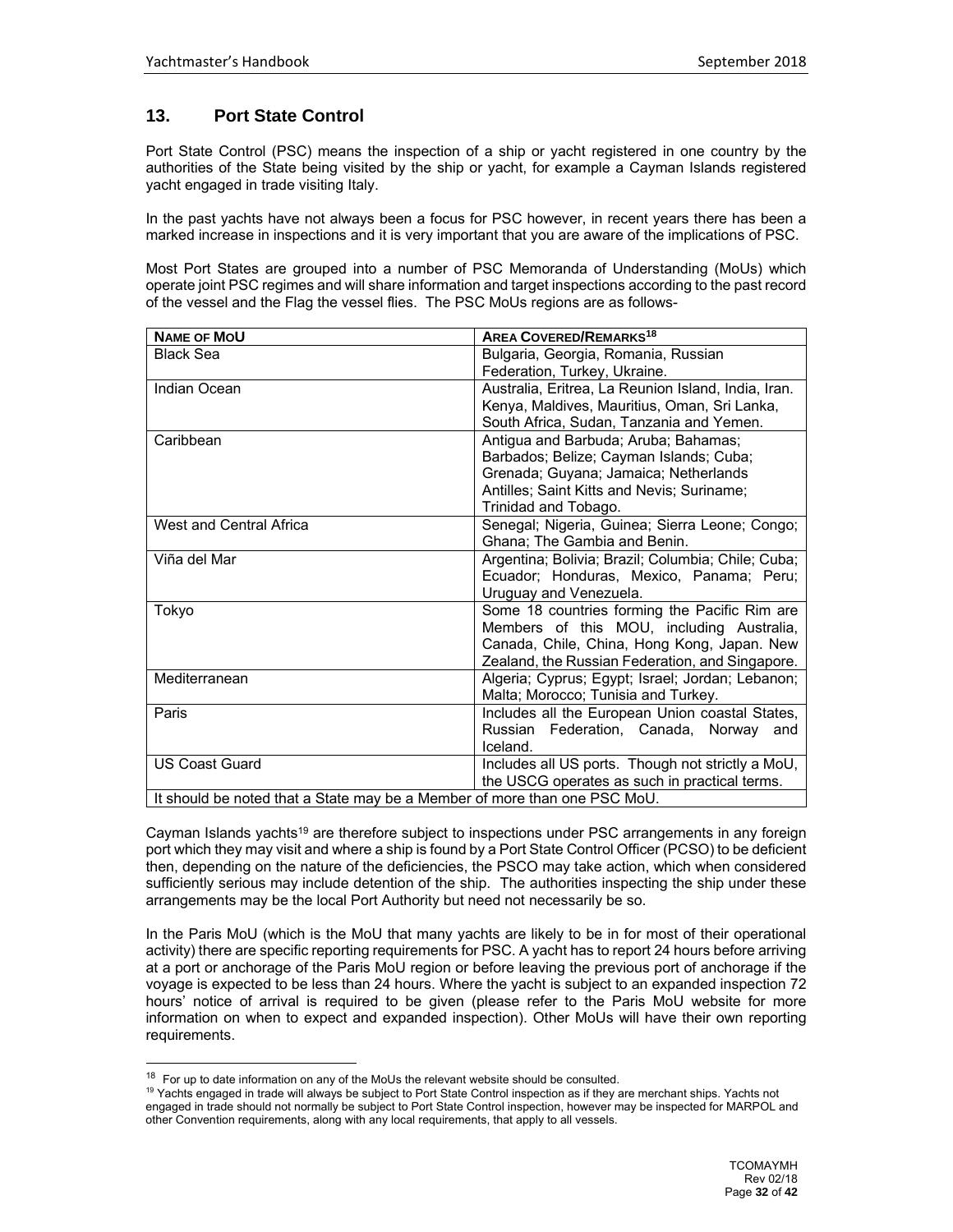Intervention by a PSC Authority is always potentially a serious matter and where detention is involved then it has undoubtedly become a serious matter. Masters, Owners and Operators should therefore make every effort to ensure the ship is properly maintained and in compliance with all the standards covered by their operational Certificates. There are a number of actions that can be taken to avoid Port State Control detentions for which there is much industry guidance and standards and some advice on these is contained in Guidance Note CIGN 06/2004.

Where the deficiencies during a PSC Inspection are found to be serious enough the vessel will be detained. It is a serious offence if a ship under detention proceeds or attempts to proceed to sea before it is officially released from detention. Where a ship is considered unsafe by the authorities it will not be released from detention until the deficiencies have been sufficiently rectified to allow the ship to proceed to sea, or, where the deficiencies cannot be permanently repaired or rectified, to a port where permanent repairs or rectification of the deficiencies can be carried out. Whilst the Cayman Islands cannot legislate for the penalties imposed on a Cayman Islands ship detained in a foreign port, most States would have similar provisions and penalties in place with respect to PSC and detention thereunder, and masters of Cayman Islands yachts need to be fully aware of this.

When a Cayman Islands ship is detained the master and Company/Owner should initially notify the CISR immediately by email to reporting@cishipping.com the basic facts, in including, where possible, photographs of all detainable deficiencies, particularly in cases where the detention appears unreasonable. Such photographs should in any case be retained for use by the CISR.

Following the justifiable detention of a Cayman Islands yacht or ship in a foreign port the CISR will usually undertake its own Flag State inspection of the vessel as soon as possible after the detention.

The CISR takes any detention of a Cayman Islands ship very seriously. Every detention damages the high reputation of the Cayman Islands flag and increases the number of inspections of Cayman Islands ships undertaken by the PSC regime concerned (and may well have wider repercussions given the ready exchange of information between the various PSC MoU systems)

In some areas repeated detention can lead to a ship being banned from the area. This would be completely unacceptable for a Cayman Islands registered ship and would also have serious consequences for the Owners and severe hardship. It must not be allowed to happen.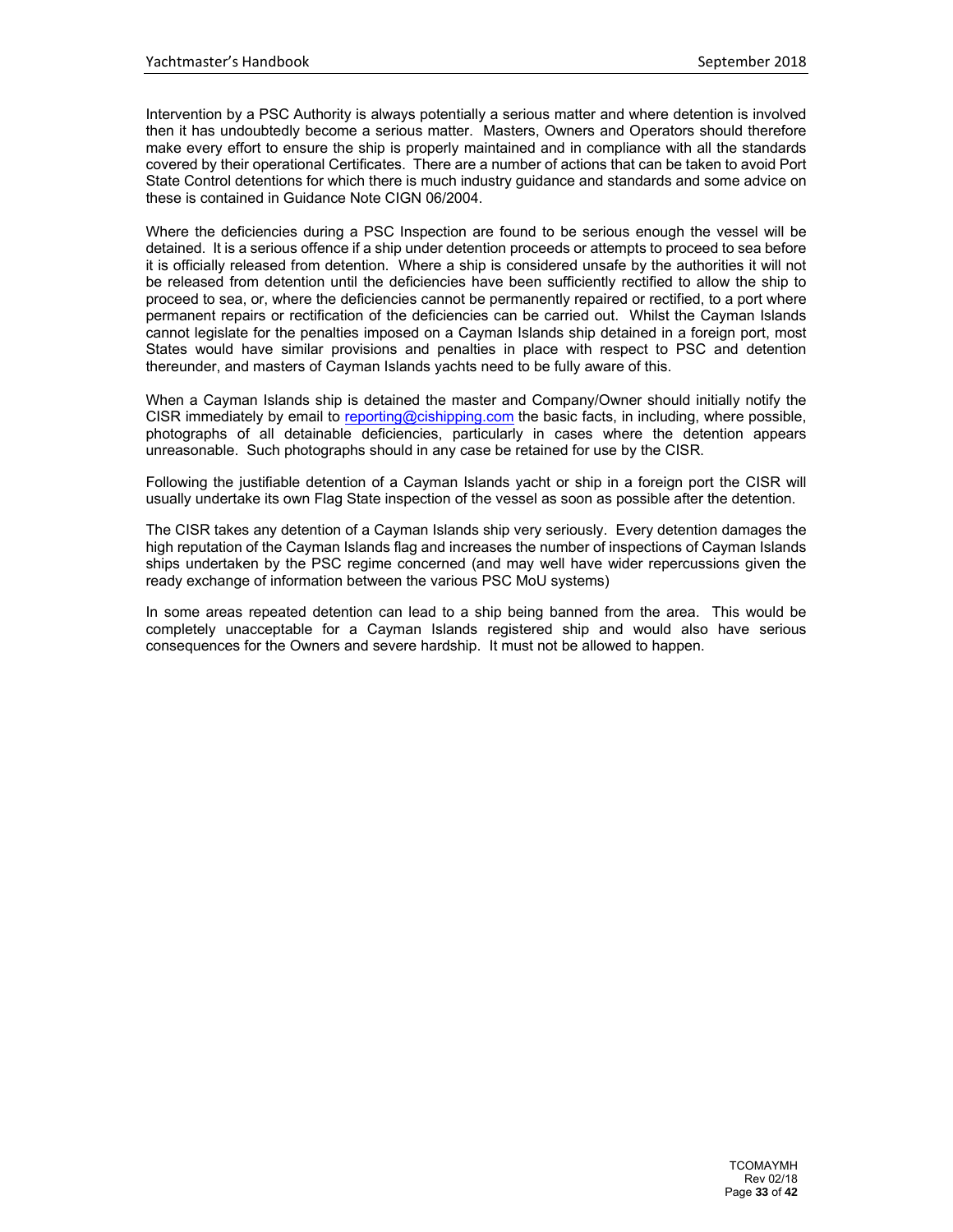# **13. Continuous Synopsis Record**

Every yacht engaged in trade of 500 gross tonnage and above, is subject to the ISPS Code and will need to carry a document called a "Continuous Synopsis Record" (CSR), please refer to Shipping Notice CISN 04/2007 for more details.

The CSR is a form of log book that stays with the yacht for its whole life and records all changes of owner, flag, name, Class, ISM etc. Whenever a change occurs a new section or a new document is issued and then each has a consecutive number. The numbers should show a complete record. If a yacht is sold this document must stay with the yacht. All documents must remain onboard, for example if the last Document is version 8 then versions 1 to 7 must be onboard.

The master is responsible for the proper upkeep of the CSR on board Cayman Islands yachts. When the master first receives a new CSR, or first joins the yacht, he should check that the details are correct. There is a process for amending details and it is important that the details are always correct. Port State Control will check the CSR as a matter of routine at inspections.

## **Making amendments to the CSR**

When any entry in the CSR requires an amendment the master must act as quickly as possible. To do this he should fill in the changes on the Form 2 and send this to the CISR who will enter the new changes in the yacht's master record and issue a new CSR sheet with the next consecutive number to be attached to the record onboard. After this is done the master must ensure that the Index of Amendments (Form 3) is kept up to date and also attached to the current CSR in date order.

## **Receiving an amended CSR**

When the master receives a new CSR or an amendment sheet, the sequential number must be checked to ensure it is the correct number and review the data entries to make sure they are correct and they cover all amendments in the Index of Amendments.

If there are amendments that are not included in the CSR the master should:

- Complete a new Amendment Form 2 relating to each outstanding amendment and attach it to the latest CSR;
- List the amendments in the Index of Amendments (Form 3) attached to the latest CSR; and
- Forward copies of the original Amendment Form(s) to the CISR.

## **In case of loss of, or damage to, any document in the yacht's CSR file**

If for any reason the yacht's CSR records are lost or damaged it is essential that they are restored as quickly as possible in order to avoid potential delays to the voyage or possible detention of the yacht. The master should contact the CISR as quickly as possible who will provide signed and stamped duplicates.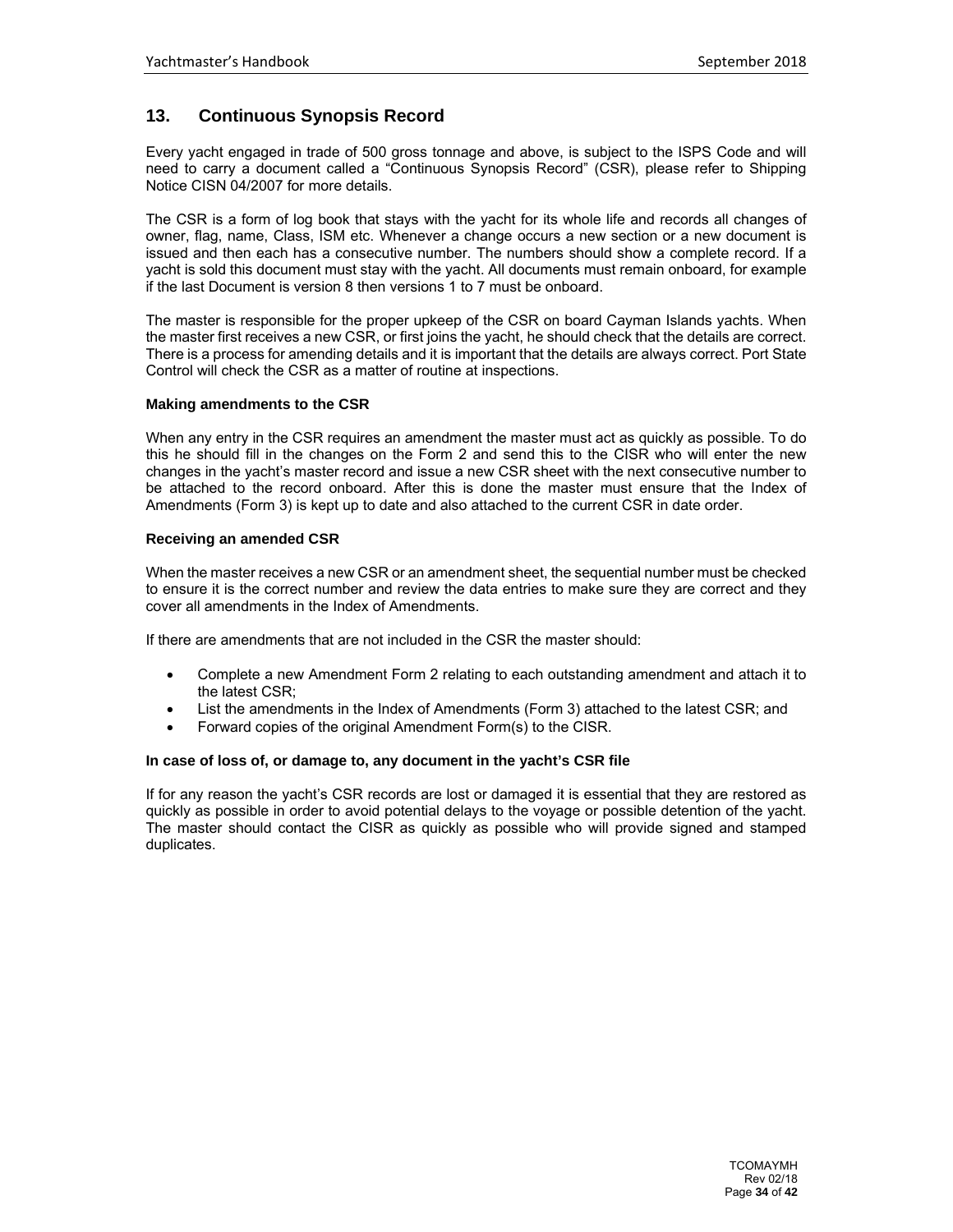# **14. LRIT**

All yachts<sup>20</sup> of 300 gross tonnage and above are required to have a Long Range Identification and Tracking (LRIT) system fitted and operational at all times, except as indicated below. Further information is provided at Guidance Notes CIGN 05/2008 and CIGN 06/2008.

When this has been commissioned the yacht must request a Conformance Test Report Certificate (not to be confused with a Conformance Test Report) and send a copy of this to the CISR so the yacht can be added to the system.

## **Instructions as to when it is permissible for a vessel to cease LRIT transmissions**

The following information is given as guidance to owners, operators, managers and masters as to when they are authorised to vary the transmission of LRIT position information. In general, all yachts of 300 gross tonnage and above should continue to transmit information at a rate of once every 360 minutes and should not under any circumstances switch off their LRIT units or reduce the frequency of transmission.

The only exceptions to this are as follows:

- (a) Where the yacht is in dry-dock or undergoing modification in a shipyard or port for a period where continued interruption of the system would cause undue problems and an application has been made to the CISR and agreement received;
- (b) Where the yacht is to be placed in long term lay-up and an application is made to the CISR by the Operator to reduce the transmission rate or to stop transmission for a set period and agreement received.

The CISR can be contacted at reporting@cishipping.com for any enquires regarding making an application to reduce or terminate transmissions under these circumstances.

In addition to this an entry is to be made in the Official Log Book indicating the time and date the unit was switched off and a corresponding entry made as to when the unit is re-started and transmissions recommenced. The master should also inform the local Port State Authority of the yacht's intent to cease transmitting LRIT information.

 $20$  Yachts of 300 gross tonnage and above which are certified under the Red Ensign Group Yacht Code / "Large Yacht Code" or hold a Cargo Ship Safety Radio Certificate are considered subject to the provisions of SOLAS Chapter V/19-1 and must comply with the requirements for LRIT.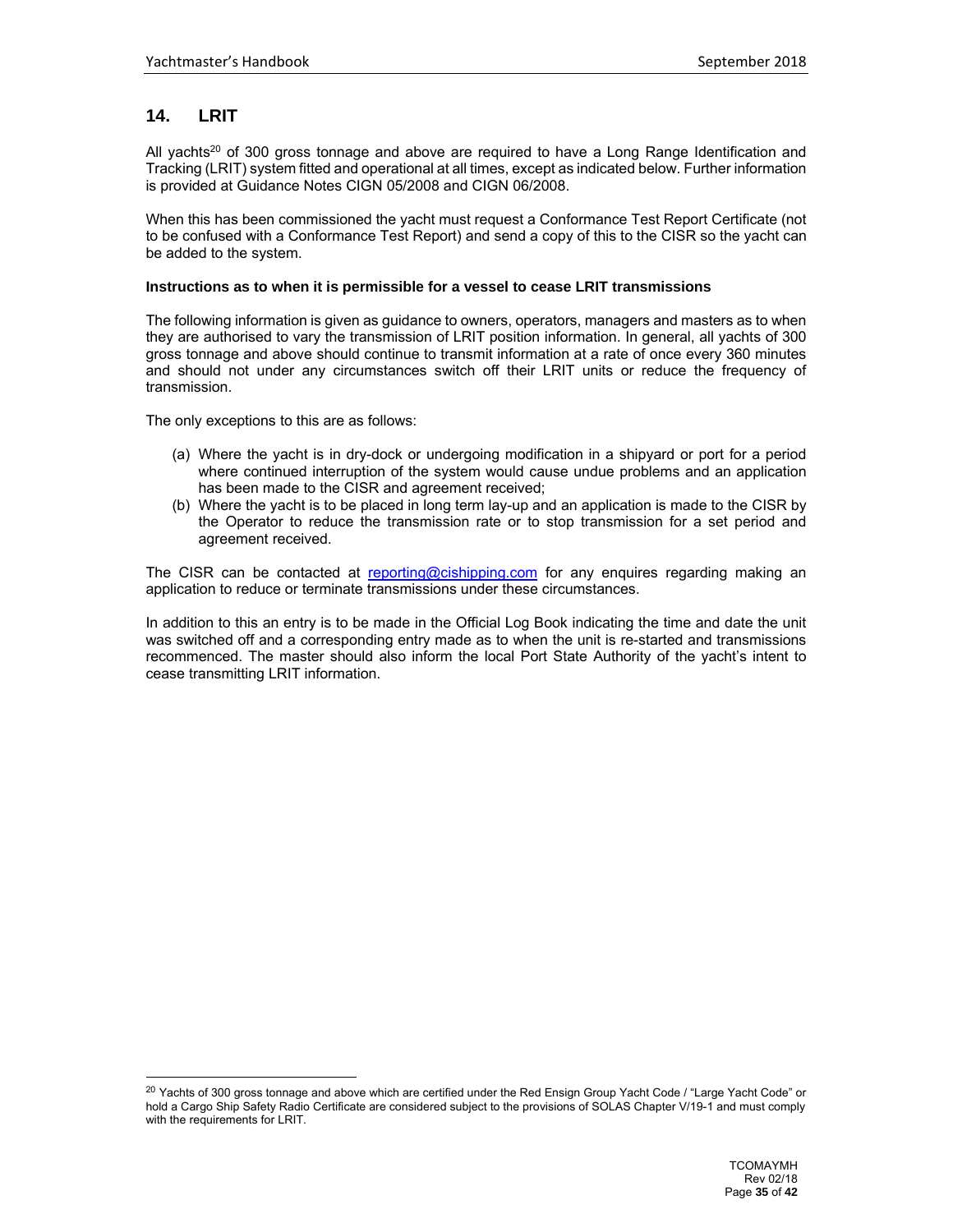# **15. Medical Stores Requirements**

## **Medical equipment**

Regulations<sup>21</sup> require that medical stores are kept on all yachts engaged in trade. A full list of medical equipment that should be carried on Cayman Islands yachts is contained in the Shipping Notice CISN 06/2014.

## **Person in charge of medical care on board**

Cayman Islands laws and international conventions require that where a Cayman Islands yacht carries 100 or more persons and is intended to be at sea on any occasion for a continuous period of more than three days then the yacht must carry a qualified medical doctor who is responsible for providing medical care.

Cayman Islands Laws require that where a yacht does not carry a doctor, the master must make arrangements to ensure that any medical attention on board is given either by him or under his supervision by a person appointed by him for the purpose. Any person designated to take charge of or provide medical care on board the yacht, must have successfully completed an approved Medical Care training programme meeting the standards laid down in STCW Code A-VI/4-2. Currently no refresher training is required for updating proficiency in medical care under the STCW but is strongly recommended.

<sup>&</sup>lt;sup>21</sup> Merchant Shipping (Maritime Labour Convention) (Medical Care) Regulations, 2014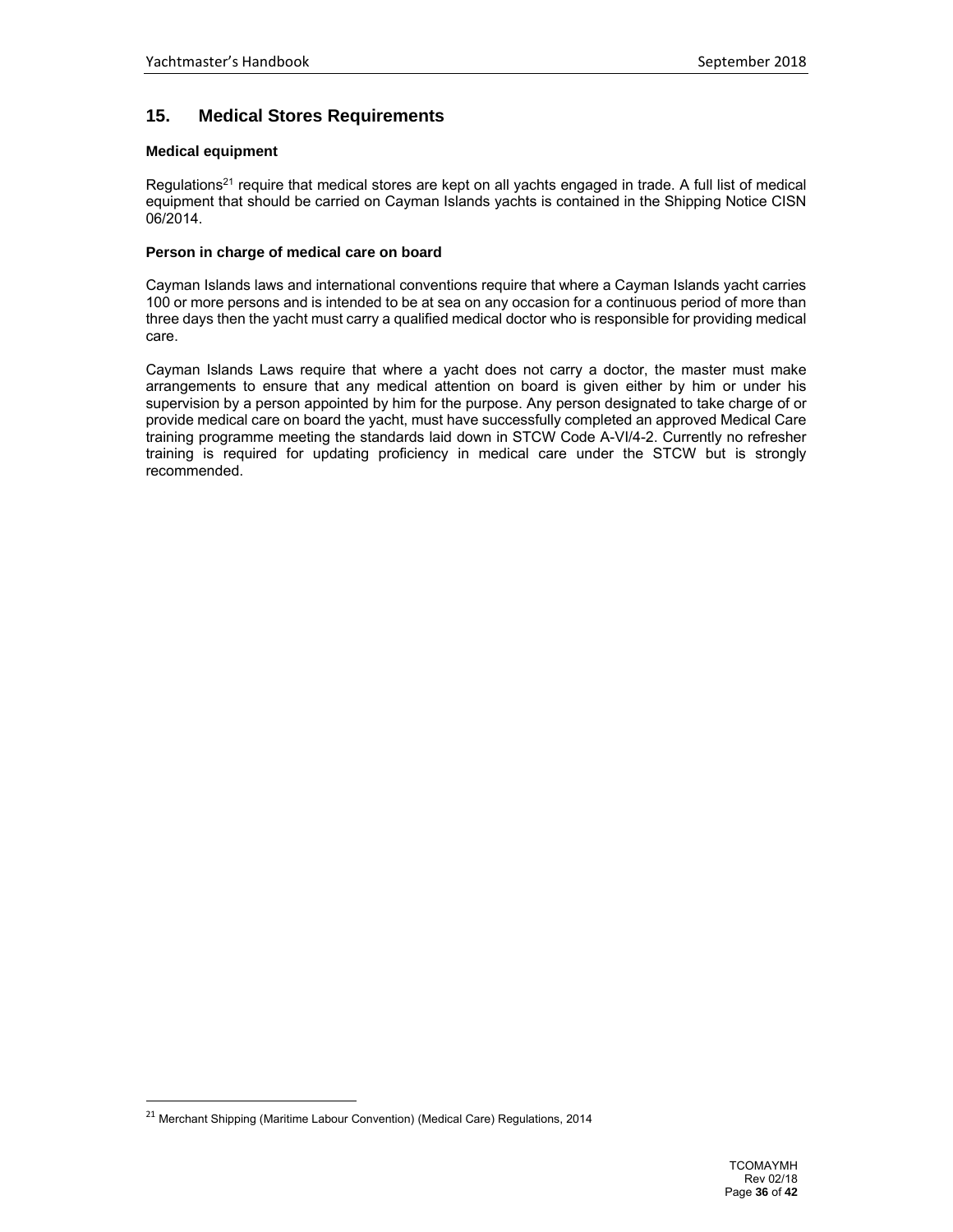# **16. MARPOL**

The purpose of this section is to provide information and clarity on the provisions of the MARPOL Convention and on related international conventions. Unless stated otherwise these requirements apply to all yachts **including** those not engaged in trade. All surveys referred to in this section, with the exception of those for MARPOL Annex I, will normally be carried out by your Classification Society.

## **Annex I – Prevention of Pollution by Oil**

MARPOL Annex I applies to all yachts, however only those of 400 gross tonnage and above are required to be surveyed and hold an International Oil Pollution Prevention Certificate and Record of Equipment, Form A. These vessels are also required to use a type approved oily water separator and oil content meter and must hold type approval certificates on board.

Yachts of 400 gross tonnage and above are also required to carry a yacht specific Ship Oil Pollution Emergency Plan (SOPEP) specifying the yacht's procedures in the event of an oil spill.

Additionally, an Oil Record Book part 1 is required for yachts that of 400 gross tonnage and above. This is available from the CISR: http://www.cishipping.com/products-catalog.

## **Annex II & III**

Do not apply to yachts.

## **Annex IV – Prevention of Pollution by Sewage**

MARPOL Annex IV applies to all yachts which are 400 gross tonnage and above, and all yachts less than 400 gross tonnage that are certified to carry more than 15 persons. The number of persons shown on your Cargo Ship Safety Certificate, or Large Yacht Code Certificate for vessels under 500GT, should be used to determine the number of persons that you are certified to carry.

Yachts to which Annex IV applies are required to be surveyed and carry a Statement of Compliance for International Sewage Pollution Prevention<sup>22</sup> and to operate a type approved Sewage Treatment System and should hold the type approval certificate on board. Vessels subject to MARPOL Annex IV must also be provided with a calculation indicating the maximum discharge rate of untreated sewage. This can be obtained from the vessel's Class society.

## **Annex V – Prevention of Pollution by Garbage**

MARPOL Annex V applies to all yachts but there is no certificate issued to demonstrate compliance.

A garbage management plan is required for yachts that are either 100 gross tonnage and above and those certified to carry 15 or more persons (if less than 100 gross tonnage). A Garbage Record Book part 1 is required for yachts of either 400 gross tonnage and above or certified to carry more than 15 persons (if less than 400 gross tonnage) this is available from the CISR: http://www.cishipping.com/products-catalog.

#### **Annex VI – Prevention of Air Pollution**

MARPOL Annex VI generally applies to all yachts, except for certain sections of the Annex where exclusions to each regulation are shown. Yachts under 400 gross tonnage are exempt from a large portion of the requirements. Yachts of 400 gross tonnage and above required to be surveyed and carry the following documents:

- An International Air Pollution Prevention Certificate (IAPP)
- An International Energy Efficiency Certificate

 $^{22}$  The Cayman Islands has not yet had MARPOL Annex IV extended to it by the United Kingdom and therefore International Sewage Pollution Prevention Certificates cannot yet be issued, rather a Statement of Compliance is issued by Class. Upon extension of Annex IV these Statements of Compliance should be changed to Certificates on the next attendance by Class.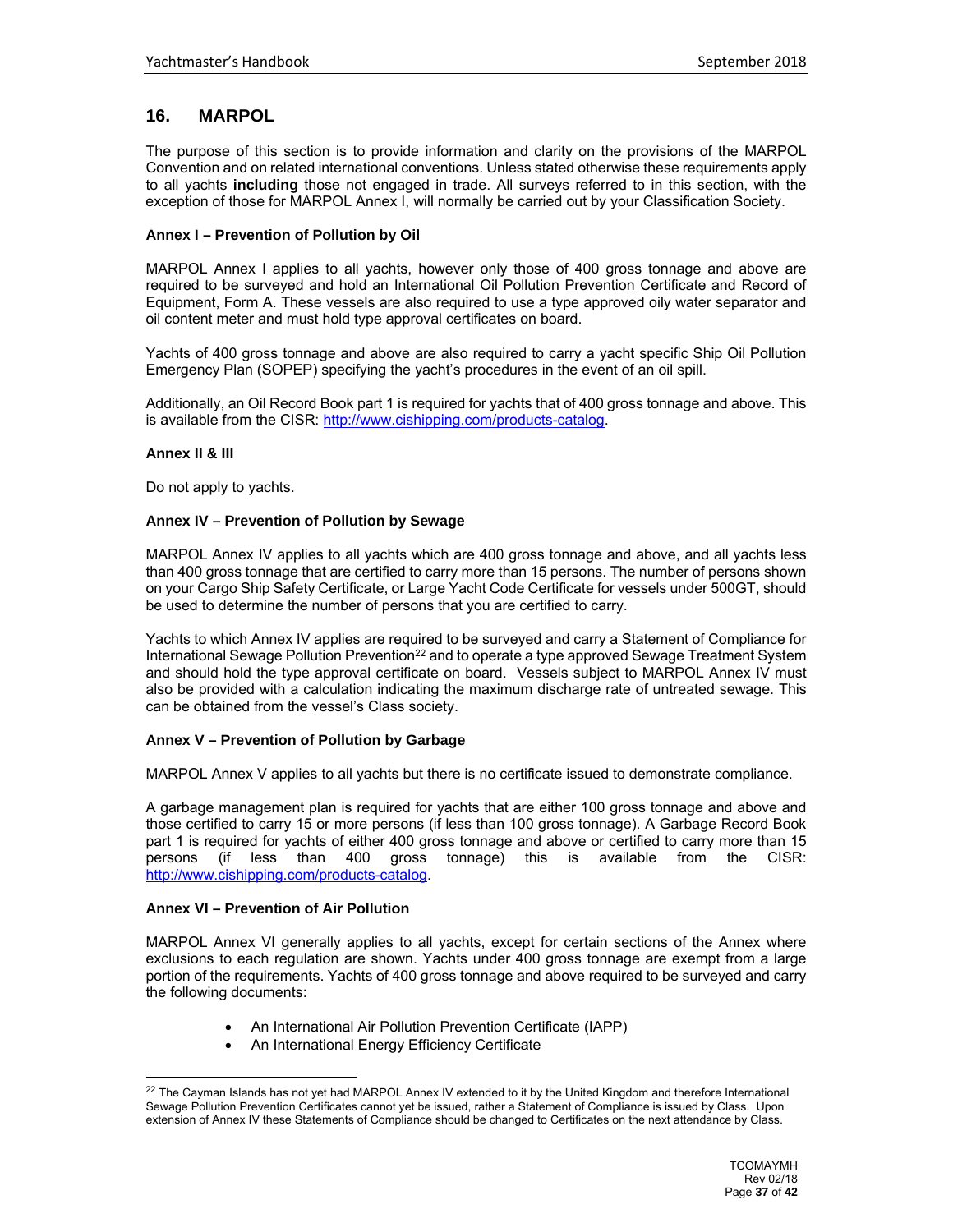- An Ozone Depleting Substance Record Book
- 3 years of Bunker Delivery Notes
- A Ship Energy Efficiency Management Plan (SEEMP)

In addition to the documentation requirements, the vessel must maintain samples of fuel for each instance of bunkering. These bunker samples must be retained on board for 12 months.

An International Engine Air Pollution Certificate is required for each engine of 130kW or above and installed after 1 January 2000, with the exception of generators provided for emergency purposes only

## **Other Conventions**

The *International Convention on the Control of Harmful Anti-fouling Systems on Ships* (AFS Convention), which entered into force in 2008 and applies in many countries, applies to all vessels. The Convention regulates Anti-fouling systems which are used to keep the hulls of ships clean and free from fouling organisms to enable them to travel faster through the water and consume less fuel. Scientific studies have shown that some of the most active ingredients used in widespread anti-fouling systems are organotin compounds. These have been shown to have adverse affects on the marine environment. Under the AFS Convention all yachts of 400 gross tonnage and above need to be inspected and certified for compliance. All yachts under 400 gross tonnage must have a Declaration of Compliance signed by the Owner or authorised agent. As with MARPOL Annex IV this Convention has not yet been extended to the Cayman Islands and therefore Class will attend to carry out the survey but will issue a Statement of Compliance.

The *International Convention for the Control and Management of Ships' Ballast Water and Sediments* (the Ballast Water Management Convention) entered into force for a number of countries on 8 September 2017. The Convention is designed to prevent the spread of non-native invasive species to vulnerable ecosystems by regulating the discharge of ballast water. The Convention requires ships to treat or manage their ballast water in accordance with a ship specific ballast water management plan that meets the requirements of the Convention. The Convention applies to all vessels that carry ballast water. All yachts of 400 gross tonnage and above need to be inspected and certified by Class. As with MARPOL Annex IV this Convention has not yet been extended to the Cayman Islands and therefore Class will attend to carry out the survey but will issue a Statement of Compliance. More information on the requirements is contained in Guidance Note CIGN 02/2017.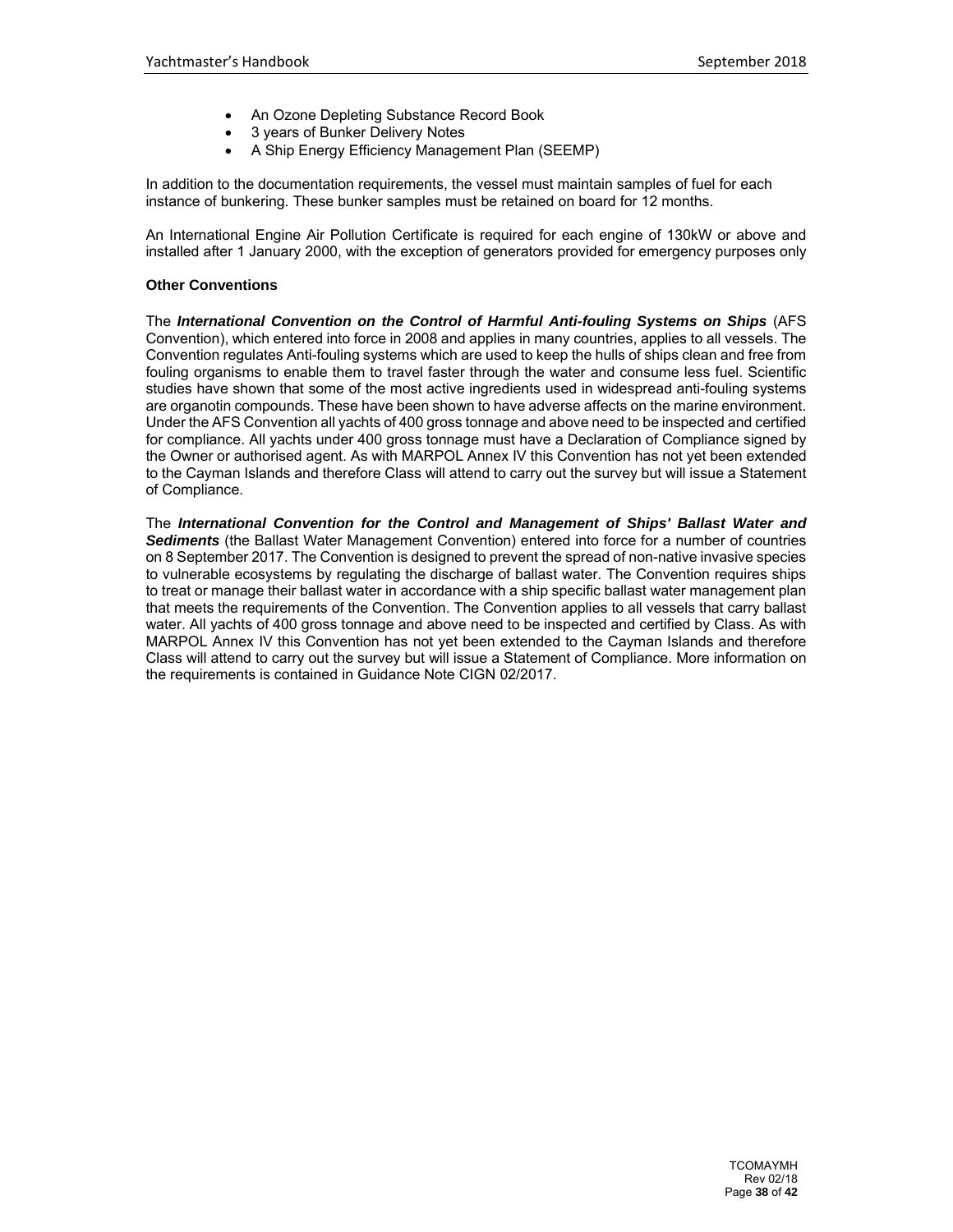# **17. Disputes – Onboard Complaints and the role of the Shipping Master**

## **The yacht's onboard complaints procedure**

All yachts engaged in trade must have an onboard procedure for the fair and effective handling of seafarers' complaints alleging breaches of any MLC regulation. This mechanism should be used in the first instance of any grievance. In general grievance cases, seafarers should use the standard Company's Complaint procedure which should be available on board at all times. The onboard complaint procedures shall include the right of the seafarer to be accompanied or represented during the complaints procedure, as well as safeguards against the possibility of victimization of seafarers for filing complaints.

More information on what should be included in an onboard complaints procedure can be found in Shipping Notice CISR 04/2014 (as amended).

All seafarers must be provided with a copy of this procedure along with their seafarer employment agreement, which must include contact information of the Cayman Islands Shipping Registry, along with contact information for the MLC Competent Authority in the seafarer's country of residence, in the event that the grievance cannot be resolved using this procedure.

In the first instance, complaints should be addressed to the head of the seafarers' department or to their superior officer. Complaints regarding health and safety matters should also be reported to the safety officer. If the complaint cannot be resolved by either the head of department or the superior officer to the satisfaction of the seafarer then the seafarer may refer the matter to the master who should personally handle the complaint. If a complaint cannot be resolved on board, the matter should be referred ashore to the shipowner (as defined under MLC regulations, please check your seafarer employment agreement or MLC Certificate if held) who should be given an appropriate time limit for resolving the matter.

In all cases seafarers should have the right to lodge complaints directly with the master and/or the shipowner if felt appropriate, however this should only be done when necessary and complaints should normally be dealt with and resolved at the lowest level possible.

If none of these procedures are effective in resolving the complaint, the Master or any seafarer may take the matter to the Cayman Islands Shipping Registry. This may be done by telephone, letter<sup>23</sup> or by email. The preferred means of receiving a complaint is by e-mail to shipping master@cishipping.com.

Any complaints made to the CISR will be treated in strict confidence and will be given serious consideration. If appropriate a Surveyor will visit the ship to investigate the complaint. It is however essential that the person making any complaint is identified to the CISR who will not reveal the source of its information when investigating but cannot deal with any anonymous complaints.

Seafarers also have the right to lodge a complaint with any Port State Authority, however we would urge seafarers to contact the CISR before contacting a Port State Authority.

#### **The Shipping Master**

The Shipping Master is appointed under section 10 of the Maritime Authority Law, with responsibility for ensuring that the obligations under a Seafarer Employment Agreement (or any contract or other working agreement for yachts not engaged in trade), and the statutory obligations under the Merchant Shipping Law in respect of crew matters, are upheld. The Shipping Master primarily deals with crew issues including complaints regarding things such as accommodation, food, repatriation, working hours, payment of medical expenses and mediating on wage disputes. The Shipping Master plays an active role in disputes to protect the interests of both the ship-owner and the seafarer and strives to ensure that both parties can reach a mutually satisfactory solution to any dispute.

 <sup>23</sup> The Shipping Master, Maritime Authority of the Cayman Islands, Vanbrugh House, Grange Drive, Hedge End, Hampshire, UK. Tel: +44 (0)1489 799203; email: shipping.master@cishipping.com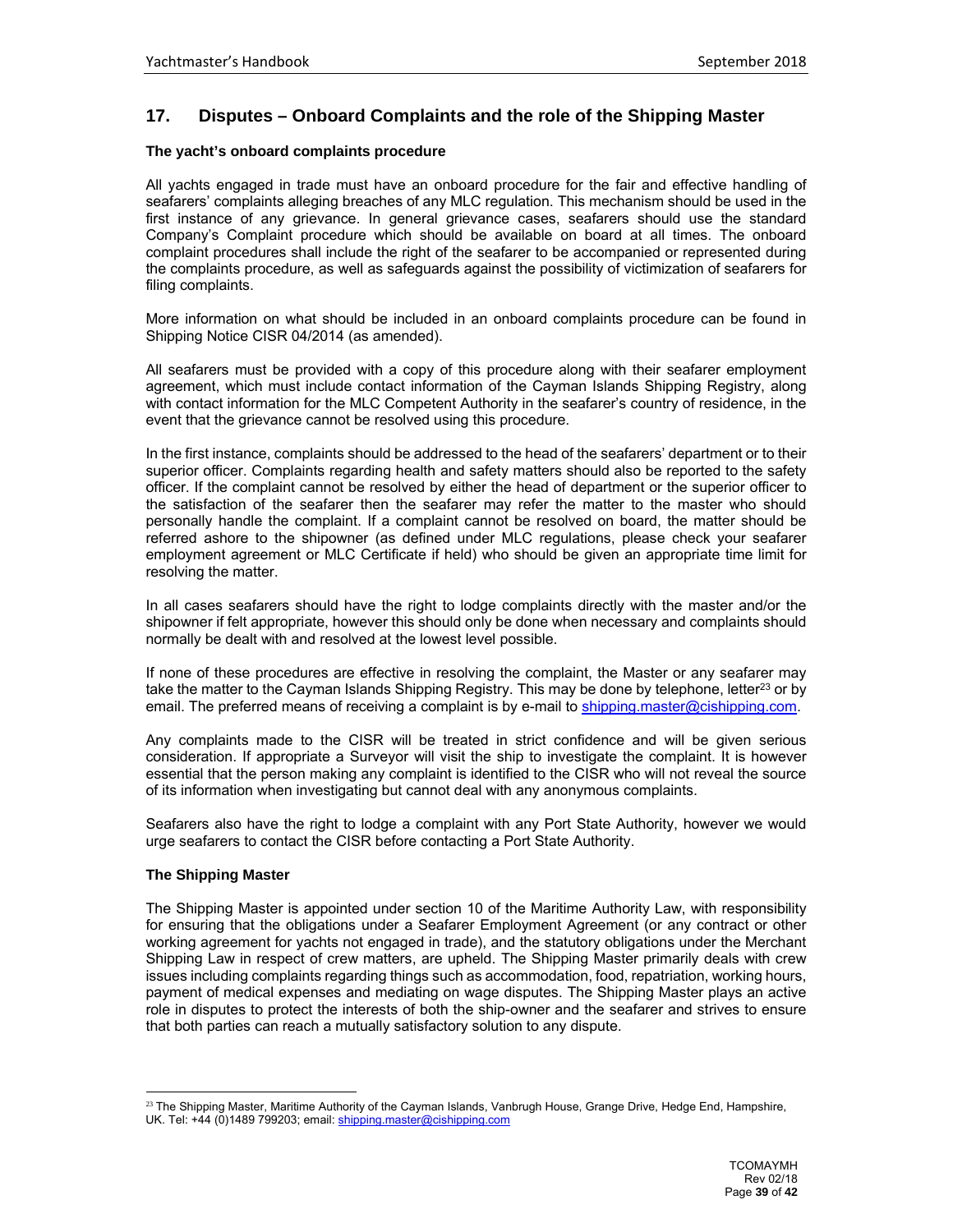The Shipping Master is available to all crew on all Cayman Islands registered vessels, even those that are not engaged in trade (fully private) where the Maritime Labour Convention (MLC) may not apply. Seafarers with any dispute may submit this to the Shipping Master for guidance on the most appropriate course of action according to the individual circumstances. When reporting a complaint or a dispute, it is important to provide the Shipping Master with as much information as possible including:

- full details of the dispute,
- the name of the vessel,
- a copy of the contract (or other written evidence if available),
- any supporting information,
- a contact to speak to on your behalf and express permission to do so.

This may be done by telephone, letter or by email. The preferred means of receiving complaint is by email to shipping.master@cishipping.com. Please see footnote 23 for contact details.

Any complaints made to the Shipping Master will be treated in strict confidence and will be given serious consideration. However, should the seafarer wish this to be raised with the master / shipowner / management, depending on the nature of the complaint, the Shipping Master may have to name the complainant for the complaint to be acted upon. This will only be done if strictly necessary and only if the complainant has expressly given permission to be named.

Whilst mediation by the Shipping Master is generally successful, sometimes a resolution cannot be found. In this case, there are two options. One is a legal route. The second alternative is that both parties request the Shipping Master to make a binding decision regarding the dispute under section 96 of the Merchant Shipping Law (2016 Revision). In these cases, the Shipping Master reviews submissions from both parties and then makes a ruling. Under the Law this ruling is legally binding.

In addition to complaints about wages etc if three or more seafarers consider that the food or water provided for the seafarers employed onboard is not in accordance with our regulations<sup>24</sup> whether because of bad quality, unfitness for use or deficiency in quantity they may complain to the master, who must investigate the complaint. If the seafarers are dissatisfied with the action taken by the master as a result of his investigation or by his failure to take any action, they may state their dissatisfaction to him and may complain to the Shipping Master and the master shall make adequate arrangements to enable the seafarers to make their complaint as soon as the service of the yacht permits. The Shipping Master shall investigate the complaint and may examine the food or water or cause them to be examined. A master who fails without reasonable excuse to comply is guilty of an offence.

<sup>&</sup>lt;sup>24</sup> Merchant Shipping (Maritime Labour Convention) (Food and Catering) Regulations, 2014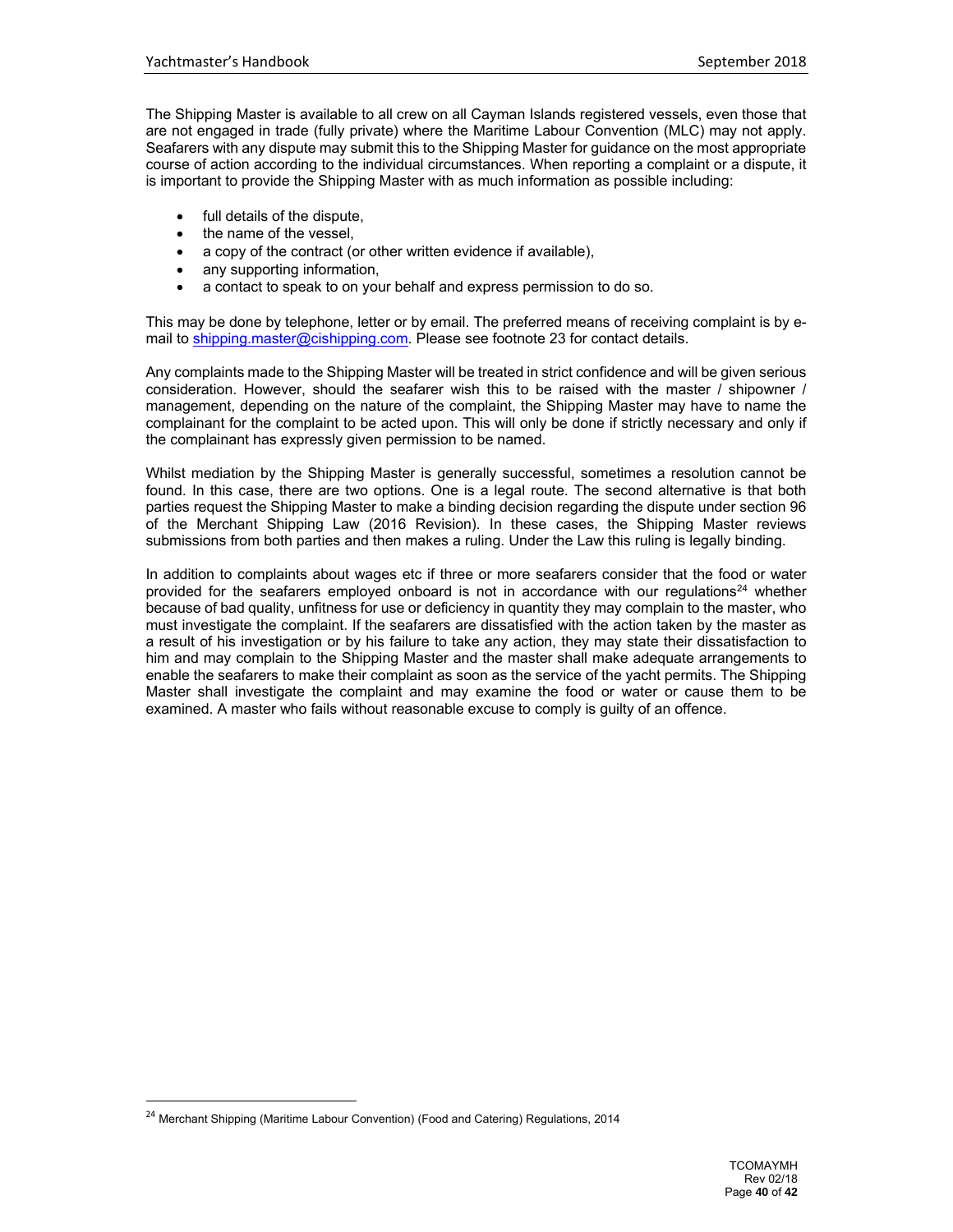This page is intentionally left blank.